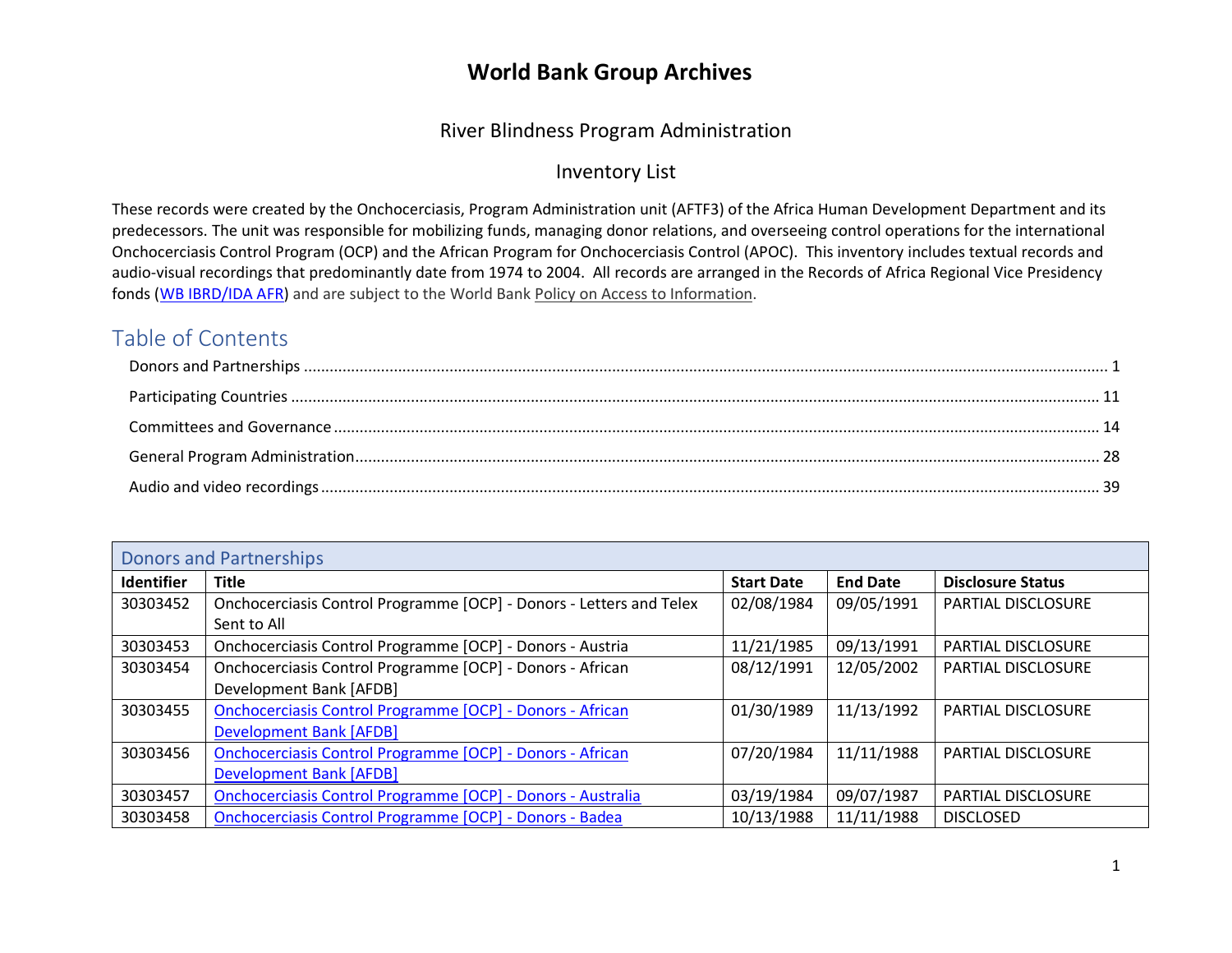| 30303459 | <b>Onchocerciasis Control Programme [OCP] - Donors - Balzan Foundation</b> | 10/30/1992 | 11/18/1992 | <b>DISCLOSED</b>               |
|----------|----------------------------------------------------------------------------|------------|------------|--------------------------------|
|          | - Italy                                                                    |            |            |                                |
| 30303460 | Onchocerciasis Control Programme [OCP] - Donors - Belgium                  | 12/14/1993 | 12/05/2002 | PARTIAL DISCLOSURE             |
| 30303461 | Onchocerciasis Control Programme [OCP] - Donors - Belgium                  | 05/07/1984 | 06/08/2000 | PARTIAL DISCLOSURE             |
| 30303462 | <b>Onchocerciasis Control Programme [OCP] - Donors - Brazil</b>            | 08/11/1988 | 08/11/1988 | PARTIAL DISCLOSURE             |
| 30303464 | Onchocerciasis Control Programme [OCP] - Donors - Canada                   | 08/09/1990 | 12/05/2002 | PARTIAL DISCLOSURE             |
| 30303465 | Onchocerciasis Control Programme [OCP] - Donors - Canada                   | 02/10/1984 | 02/23/1998 | PARTIAL DISCLOSURE             |
| 30303466 | Onchocerciasis Control Programme [OCP] - Donors - Denmark                  | 03/12/1996 | 05/15/2001 | PARTIAL DISCLOSURE             |
| 30303467 | Onchocerciasis Control Programme [OCP] - Donors - Denmark                  | 08/23/1990 | 07/18/1995 | PARTIAL DISCLOSURE             |
| 1864992  | Onchocerciasis Control Programme [OCP] - Donors - General                  | 03/10/1989 | 03/03/2002 | PARTIAL DISCLOSURE             |
| 1864993  | Onchocerciasis Control Programme [OCP] Donors Files - European             | 09/19/1995 | 12/23/1999 | ELIGIBLE FOR DISCLOSURE        |
|          | Commission [EC]                                                            |            |            |                                |
| 1864994  | Onchocerciasis Control Programme [OCP] Donors Files - Germany              | 01/06/1997 | 12/05/2002 | <b>ELIGIBLE FOR DISCLOSURE</b> |
| 1864995  | Onchocerciasis Control Programme [OCP] Donors - Korea -                    | 06/21/1988 | 06/24/1998 | <b>ELIGIBLE FOR DISCLOSURE</b> |
|          | Correspondence                                                             |            |            |                                |
| 1864996  | Onchocerciasis Control Programme [OCP] Donors Files - Saudi Arabia         | 11/13/1992 | 08/19/2002 | <b>ELIGIBLE FOR DISCLOSURE</b> |
| 30304822 | Onchocerciasis Control Programme [OCP] Donors - Kuwait -                   | 11/13/1992 | 04/03/2001 | <b>ELIGIBLE FOR DISCLOSURE</b> |
|          | Correspondence                                                             |            |            |                                |
| 30304823 | Onchocerciasis Control Programme [OCP] Donors - Kuwait -                   | 12/17/1991 | 03/17/1998 | <b>ELIGIBLE FOR DISCLOSURE</b> |
|          | Correspondence                                                             |            |            |                                |
| 30304824 | Onchocerciasis Control Programme [OCP] Donors - Luxembourg -               | 01/01/1987 | 12/05/2002 | ELIGIBLE FOR DISCLOSURE        |
|          | Correspondence                                                             |            |            |                                |
| 30304825 | Onchocerciasis Control Programme [OCP] Donors - Netherlands -              | 05/13/1991 | 02/05/1996 | <b>ELIGIBLE FOR DISCLOSURE</b> |
|          | Correspondence                                                             |            |            |                                |
| 30304826 | Onchocerciasis Control Programme [OCP] Donors - Netherlands -              | 01/29/1996 | 02/08/2002 | <b>ELIGIBLE FOR DISCLOSURE</b> |
|          | Correspondence                                                             |            |            |                                |
| 30304827 | Onchocerciasis Control Programme [OCP] Donors - Netherlands -              | 01/07/1986 | 03/13/1991 | <b>ELIGIBLE FOR DISCLOSURE</b> |
|          | Correspondence                                                             |            |            |                                |
| 30304828 | Onchocerciasis Control Programme [OCP] Donors - Norway -                   | 02/12/1991 | 01/11/2000 | <b>ELIGIBLE FOR DISCLOSURE</b> |
|          | Correspondence                                                             |            |            |                                |
| 30304829 | Onchocerciasis Control Programme [OCP] Donors - Norway -                   | 01/01/1983 | 11/26/1990 | <b>ELIGIBLE FOR DISCLOSURE</b> |
|          | Correspondence                                                             |            |            |                                |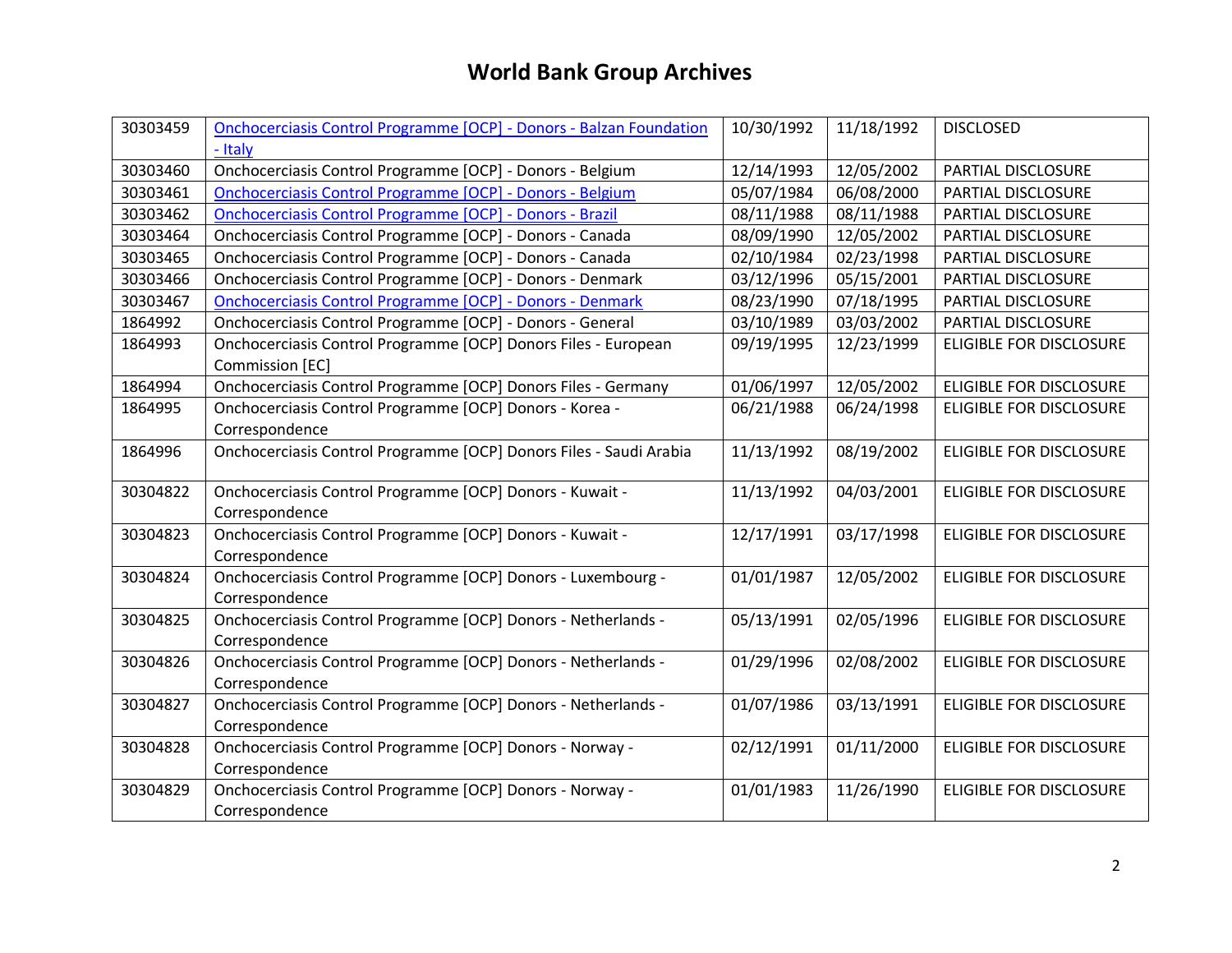| 30304830 | Onchocerciasis Control Programme [OCP] Donors - Opec -             | 10/14/1993 | 12/05/2002 | <b>ELIGIBLE FOR DISCLOSURE</b> |
|----------|--------------------------------------------------------------------|------------|------------|--------------------------------|
|          | Correspondence                                                     |            |            |                                |
| 30304831 | Onchocerciasis Control Programme [OCP] Donors - Austria -          | 01/29/1986 | 01/07/1986 | <b>ELIGIBLE FOR DISCLOSURE</b> |
|          | Correspondence                                                     |            |            |                                |
| 30304839 | Onchocerciasis Control Programme [OCP] Donors - Portugal -         | 10/03/1996 | 02/06/2003 | <b>ELIGIBLE FOR DISCLOSURE</b> |
|          | Correspondence                                                     |            |            |                                |
| 30304840 | Onchocerciasis Control Programme [OCP] Donors - Portugal -         | 08/02/1985 | 03/18/1996 | <b>ELIGIBLE FOR DISCLOSURE</b> |
|          | Correspondence                                                     |            |            |                                |
| 30304945 | Onchocerciasis Control Programme [OCP] Donors Files - European     | 02/12/1991 | 09/30/2002 | ELIGIBLE FOR DISCLOSURE        |
|          | <b>Economic Commission [EEC]</b>                                   |            |            |                                |
| 30304946 | Onchocerciasis Control Programme [OCP] Donors Files - Food and     | 06/21/1995 | 08/06/1998 | <b>ELIGIBLE FOR DISCLOSURE</b> |
|          | Agriculture Organization [FAO]                                     |            |            |                                |
| 30304947 | Onchocerciasis Control Programme [OCP] Donors Files - Food         | 07/23/1984 | 07/27/1995 | ELIGIBLE FOR DISCLOSURE        |
|          | Agriculture Organization [FAO]                                     |            |            |                                |
| 30304948 | Onchocerciasis Control Programme [OCP] Donors Files - European     | 06/07/1989 | 06/15/1990 | <b>ELIGIBLE FOR DISCLOSURE</b> |
|          | Development Fund [FED] / European Economic Commission [EEC]        |            |            |                                |
| 30304949 | Onchocerciasis Control Programme [OCP] Donors Files - European     | 11/07/1984 | 10/20/1987 | <b>ELIGIBLE FOR DISCLOSURE</b> |
|          | Development Fund [FED] / European Economic Commission [EEC]        |            |            |                                |
| 30304951 | Onchocerciasis Control Programme [OCP] Donors Files - Finland      | 06/08/1983 | 01/24/1984 | ELIGIBLE FOR DISCLOSURE        |
| 30304952 | Onchocerciasis Control Programme [OCP] Donors Files - Finland      | 01/14/1985 | 03/11/1991 | <b>ELIGIBLE FOR DISCLOSURE</b> |
| 30304953 | Onchocerciasis Control Programme [OCP] Donors Files - Finland      | 07/21/1989 | 12/23/1999 | ELIGIBLE FOR DISCLOSURE        |
| 30304954 | Onchocerciasis Control Programme [OCP] Donors Files - France       | 04/16/1991 | 11/18/1991 | <b>ELIGIBLE FOR DISCLOSURE</b> |
| 30304955 | Onchocerciasis Control Programme [OCP] Donors Files - France       | 05/28/1997 | 02/10/1998 | <b>ELIGIBLE FOR DISCLOSURE</b> |
| 30304956 | Onchocerciasis Control Programme [OCP] Donors Files - France       | 07/15/1993 | 02/04/2002 | <b>ELIGIBLE FOR DISCLOSURE</b> |
| 30304957 | Onchocerciasis Control Programme [OCP] Donors Files - France       | 11/14/1979 | 12/21/1988 | ELIGIBLE FOR DISCLOSURE        |
| 30304958 | Onchocerciasis Control Programme [OCP] Donors Files - Saudi Arabia | 07/20/1984 | 06/08/1992 | <b>ELIGIBLE FOR DISCLOSURE</b> |
| 30304959 | Onchocerciasis Control Programme [OCP] Donors Files - Spain        | 10/26/1988 | 07/07/1995 | ELIGIBLE FOR DISCLOSURE        |
| 30304960 | Onchocerciasis Control Programme [OCP] Donors Files - Sweden       | 02/13/1984 | 04/14/1997 | <b>ELIGIBLE FOR DISCLOSURE</b> |
| 30304961 | Onchocerciasis Control Programme [OCP] Donors Files - Switzerland  | 03/11/1993 | 12/05/2002 | <b>ELIGIBLE FOR DISCLOSURE</b> |
| 30304962 | Onchocerciasis Control Programme [OCP] Donors Files - Switzerland  | 05/14/1987 | 10/10/1991 | <b>ELIGIBLE FOR DISCLOSURE</b> |
| 30304963 | Onchocerciasis Control Programme [OCP] Donors Files - Switzerland  | 11/22/1983 | 06/25/1987 | ELIGIBLE FOR DISCLOSURE        |
| 30304964 | Onchocerciasis Control Programme [OCP] Donors Files - United       | 02/01/1998 | 03/03/1999 | <b>ELIGIBLE FOR DISCLOSURE</b> |
|          | Kingdom                                                            |            |            |                                |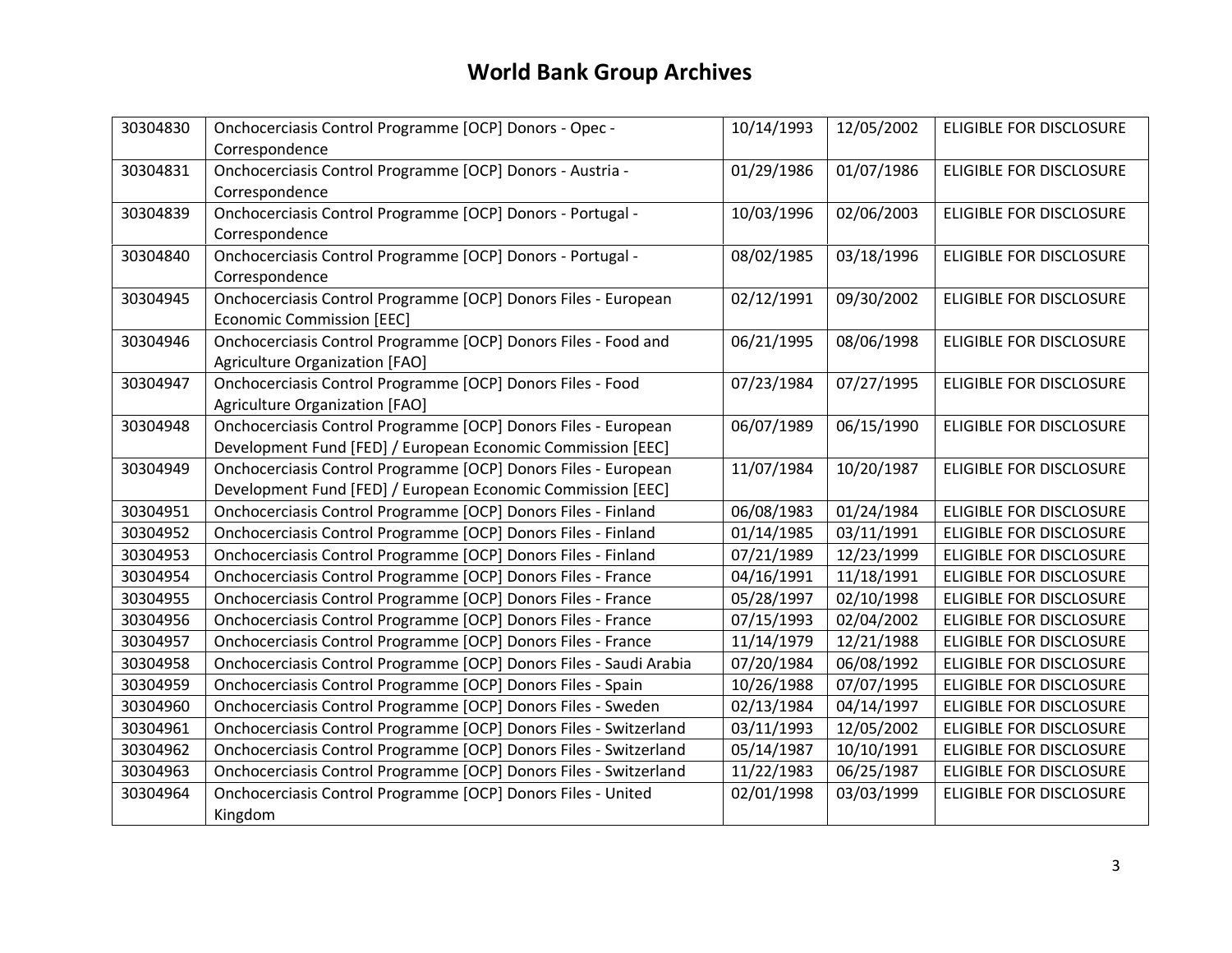| 30304965 | Onchocerciasis Control Programme [OCP] Donors Files - United         | 02/12/1988 | 11/07/1991 | <b>ELIGIBLE FOR DISCLOSURE</b> |
|----------|----------------------------------------------------------------------|------------|------------|--------------------------------|
|          | Kingdom                                                              |            |            |                                |
| 30304966 | Onchocerciasis Control Programme [OCP] Donors Files - United         | 04/13/1993 | 05/30/2003 | <b>ELIGIBLE FOR DISCLOSURE</b> |
|          | Kingdom                                                              |            |            |                                |
| 30304967 | Onchocerciasis Control Programme [OCP] Donors Files - United         | 03/08/1984 | 04/02/1993 | <b>ELIGIBLE FOR DISCLOSURE</b> |
|          | Kingdom                                                              |            |            |                                |
| 30304968 | Onchocerciasis Control Programme [OCP] Donors Files - United Nations | 08/04/1994 | 12/05/2002 | <b>ELIGIBLE FOR DISCLOSURE</b> |
|          | Development Programme [UNDP]                                         |            |            |                                |
| 30304969 | Onchocerciasis Control Programme [OCP] Donors Files - United Nations | 11/12/1974 | 11/26/1990 | <b>ELIGIBLE FOR DISCLOSURE</b> |
|          | Development Programme [UNDP]                                         |            |            |                                |
| 30304987 | Onchocerciasis Control Programme [OCP] Donors Files - Germany        | 09/14/1994 | 12/08/1994 | <b>ELIGIBLE FOR DISCLOSURE</b> |
| 30304988 | Onchocerciasis Control Programme [OCP] Donors Files - Germany        | 12/14/1994 | 10/26/1995 | ELIGIBLE FOR DISCLOSURE        |
| 30304989 | Onchocerciasis Control Programme [OCP] Donors Files - Germany        | 12/31/1987 | 12/30/1991 | <b>ELIGIBLE FOR DISCLOSURE</b> |
| 30304990 | Onchocerciasis Control Programme [OCP] Donors Files - Germany        | 01/07/1986 | 10/12/1987 | ELIGIBLE FOR DISCLOSURE        |
| 30304991 | Onchocerciasis Control Programme [OCP] Donors Files - Germany        | 12/31/1985 | 01/01/1996 | ELIGIBLE FOR DISCLOSURE        |
| 30304995 | Onchocerciasis Control Programme [OCP] Donors Files - Germany        | 01/29/1997 | 12/05/2002 | <b>ELIGIBLE FOR DISCLOSURE</b> |
| 30304996 | Onchocerciasis Control Programme [OCP] Donors Files - Gulbenkian     | 08/29/1994 | 02/28/1998 | <b>ELIGIBLE FOR DISCLOSURE</b> |
| 30304997 | Onchocerciasis Control Programme [OCP] Donors Files - Ghana          | 06/30/1998 | 06/30/1998 | ELIGIBLE FOR DISCLOSURE        |
| 30304998 | Onchocerciasis Control Programme [OCP] Donors Files - Italy          | 08/22/1989 | 06/24/1998 | <b>ELIGIBLE FOR DISCLOSURE</b> |
| 30304999 | Onchocerciasis Control Programme [OCP] Donors Files - Italy          | 05/26/1983 | 11/26/2001 | ELIGIBLE FOR DISCLOSURE        |
| 30305002 | Onchocerciasis Control Programme [OCP] Donors Files - Japan          | 02/03/1984 | 08/05/1985 | <b>ELIGIBLE FOR DISCLOSURE</b> |
| 30305003 | Onchocerciasis Control Programme [OCP] Donors Files - Italy          | 12/20/1984 | 05/31/1989 | <b>ELIGIBLE FOR DISCLOSURE</b> |
| 30305004 | Onchocerciasis Control Programme [OCP] Donors Files - International  | 08/10/1990 | 12/05/2002 | <b>ELIGIBLE FOR DISCLOSURE</b> |
|          | Bank of Reconstruction and Development [IBRD]                        |            |            |                                |
| 30305005 | Onchocerciasis Control Programme [OCP] Donors Files - International  | 05/29/1987 | 06/06/1989 | <b>ELIGIBLE FOR DISCLOSURE</b> |
|          | Bank of Reconstruction and Development [IBRD]                        |            |            |                                |
| 30305006 | Onchocerciasis Control Programme [OCP] Donors Files - International  | 11/03/1988 | 03/24/1989 | <b>ELIGIBLE FOR DISCLOSURE</b> |
|          | Fund for Agricultural Development [IFAD]                             |            |            |                                |
| 30305025 | Onchocerciasis Control Programme [OCP] Donors Files - Japan          | 06/25/1996 | 10/17/2002 | <b>ELIGIBLE FOR DISCLOSURE</b> |
| 30305026 | Onchocerciasis Control Programme [OCP] Donors Files - Japan          | 07/25/1985 | 02/19/1999 | ELIGIBLE FOR DISCLOSURE        |
| 30305027 | Onchocerciasis Control Programme [OCP] Donors Files - Japan          | 08/30/1988 | 11/12/1992 | <b>ELIGIBLE FOR DISCLOSURE</b> |
| 30305030 | Onchocerciasis Control Programme [OCP] Donors Files - United States  | 08/29/1994 | 12/05/1996 | <b>ELIGIBLE FOR DISCLOSURE</b> |
|          | of America                                                           |            |            |                                |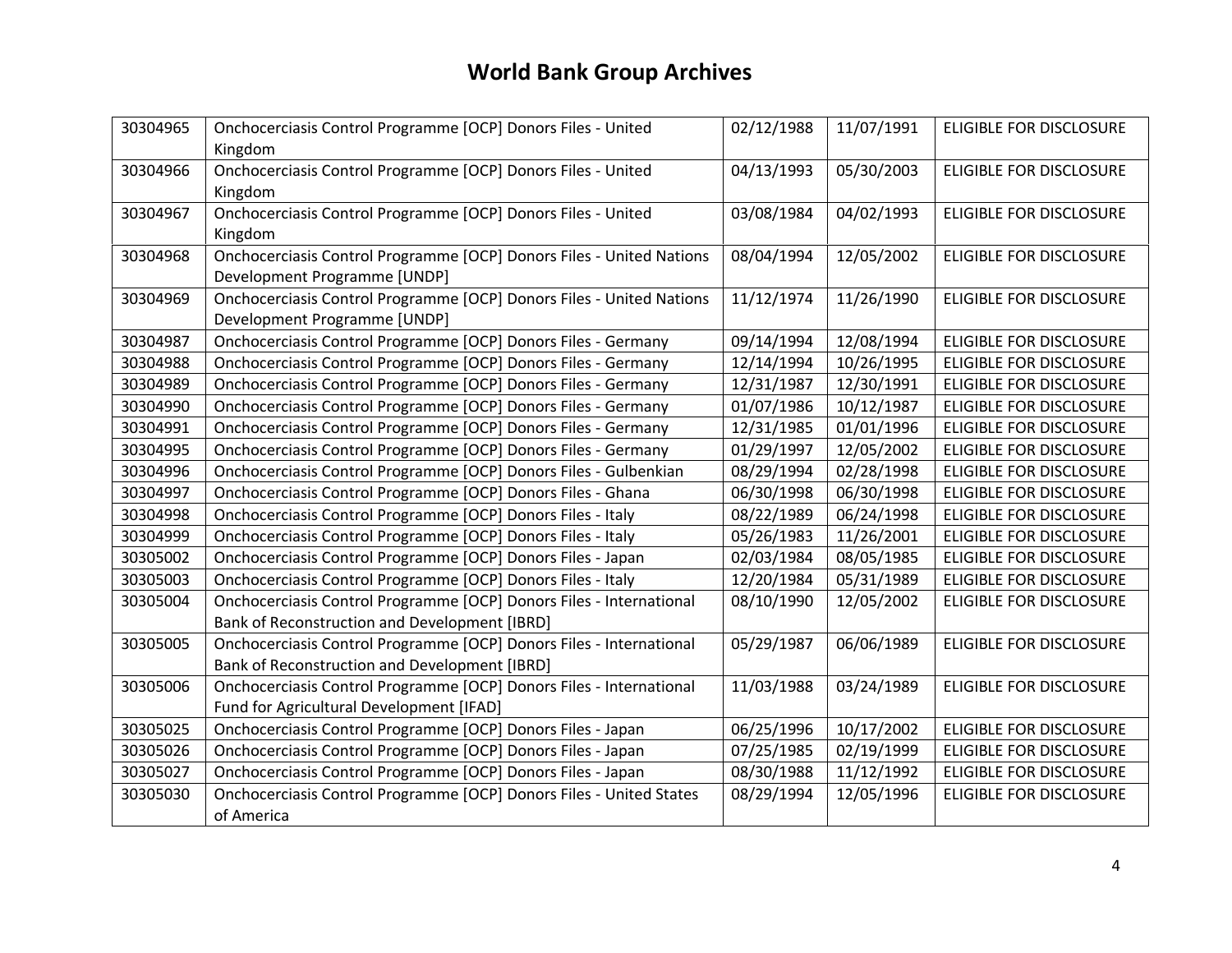| 30305031 | Onchocerciasis Control Programme [OCP] Donors Files - United States | 01/01/1992 | 09/01/1994 | <b>ELIGIBLE FOR DISCLOSURE</b> |
|----------|---------------------------------------------------------------------|------------|------------|--------------------------------|
|          | of America                                                          |            |            |                                |
| 30305032 | Onchocerciasis Control Programme [OCP] Donors Files - United States | 06/25/1991 | 12/31/1997 | ELIGIBLE FOR DISCLOSURE        |
|          | of America                                                          |            |            |                                |
|          |                                                                     |            |            |                                |
| 30305033 | Onchocerciasis Control Programme [OCP] Donors Files - United States | 09/15/1989 | 11/26/1990 | <b>ELIGIBLE FOR DISCLOSURE</b> |
|          | of America                                                          |            |            |                                |
| 30305034 | Onchocerciasis Control Programme [OCP] Donors Files - United States | 12/28/1983 | 02/06/1987 | <b>ELIGIBLE FOR DISCLOSURE</b> |
|          | of America                                                          |            |            |                                |
| 30305035 | Onchocerciasis Control Programme [OCP] Donors Files - World Health  | 05/20/1996 | 02/06/2003 | ELIGIBLE FOR DISCLOSURE        |
|          |                                                                     |            |            |                                |
|          | Organization [WHO]                                                  |            |            |                                |
| 30305037 | Onchocerciasis Control Programme [OCP] Donors Files - World Health  | 12/09/1985 | 07/02/2003 | <b>ELIGIBLE FOR DISCLOSURE</b> |
|          | <b>Organization [WHO]</b>                                           |            |            |                                |
| 30305038 | Onchocerciasis Control Programme [OCP] Donors Files - World Health  | 08/17/1983 | 12/04/1985 | ELIGIBLE FOR DISCLOSURE        |
|          | Organization [WHO]                                                  |            |            |                                |
| 30305039 | Onchocerciasis Control Programme [OCP] Donors Files - World Health  | 05/04/1998 | 05/04/1998 | ELIGIBLE FOR DISCLOSURE        |
|          | Organization [WHO] Mectizan                                         |            |            |                                |
|          |                                                                     |            |            |                                |
| 30305040 | Onchocerciasis Control Programme [OCP] Donors Files - World Health  | 01/01/1997 | 05/31/1998 | <b>ELIGIBLE FOR DISCLOSURE</b> |
|          | Organization [WHO] Publications                                     |            |            |                                |
| 30364241 | African Programme for Onchocerciasis Control [APOC] Donor - Hungary | 03/17/2000 | 04/18/2000 | <b>ELIGIBLE FOR DISCLOSURE</b> |
| 30364242 | African Programme for Onchocerciasis Control [APOC] Donor - IBRD    | 03/05/1996 | 10/31/2002 | <b>ELIGIBLE FOR DISCLOSURE</b> |
| 30364243 | African Programme for Onchocerciasis Control [APOC] Donor - Ireland | 04/17/1996 | 11/13/2001 | ELIGIBLE FOR DISCLOSURE        |
| 30364244 | African Programme for Onchocerciasis Control [APOC] Donor - Italy   | 11/07/1995 | 11/24/2003 | ELIGIBLE FOR DISCLOSURE        |
| 30364245 | African Programme for Onchocerciasis Control [APOC] Donor - Japan   | 03/29/1994 | 11/21/2003 | <b>ELIGIBLE FOR DISCLOSURE</b> |
| 30364246 | African Programme for Onchocerciasis Control [APOC] Donor - Korea   | 07/28/1995 | 04/08/1996 | <b>ELIGIBLE FOR DISCLOSURE</b> |
| 30364247 | African Programme for Onchocerciasis Control [APOC] Donor - Kuwait  | 05/11/1994 | 01/29/2004 | PARTIAL DISCLOSURE             |
|          | Fund for Arab Economic Development                                  |            |            |                                |
| 30364248 | African Programme for Onchocerciasis Control [APOC] Donor -         | 08/29/1995 | 04/01/2003 | <b>ELIGIBLE FOR DISCLOSURE</b> |
|          | Luxembourg                                                          |            |            |                                |
| 30364249 | African Programme for Onchocerciasis Control [APOC] Donor - The     | 09/04/1998 | 11/01/2001 | <b>ELIGIBLE FOR DISCLOSURE</b> |
|          | <b>Netherlands Trust Fund</b>                                       |            |            |                                |
| 30364250 | African Programme for Onchocerciasis Control [APOC] Donor - The     | 11/17/1997 | 09/30/2003 | ELIGIBLE FOR DISCLOSURE        |
|          | Netherlands                                                         |            |            |                                |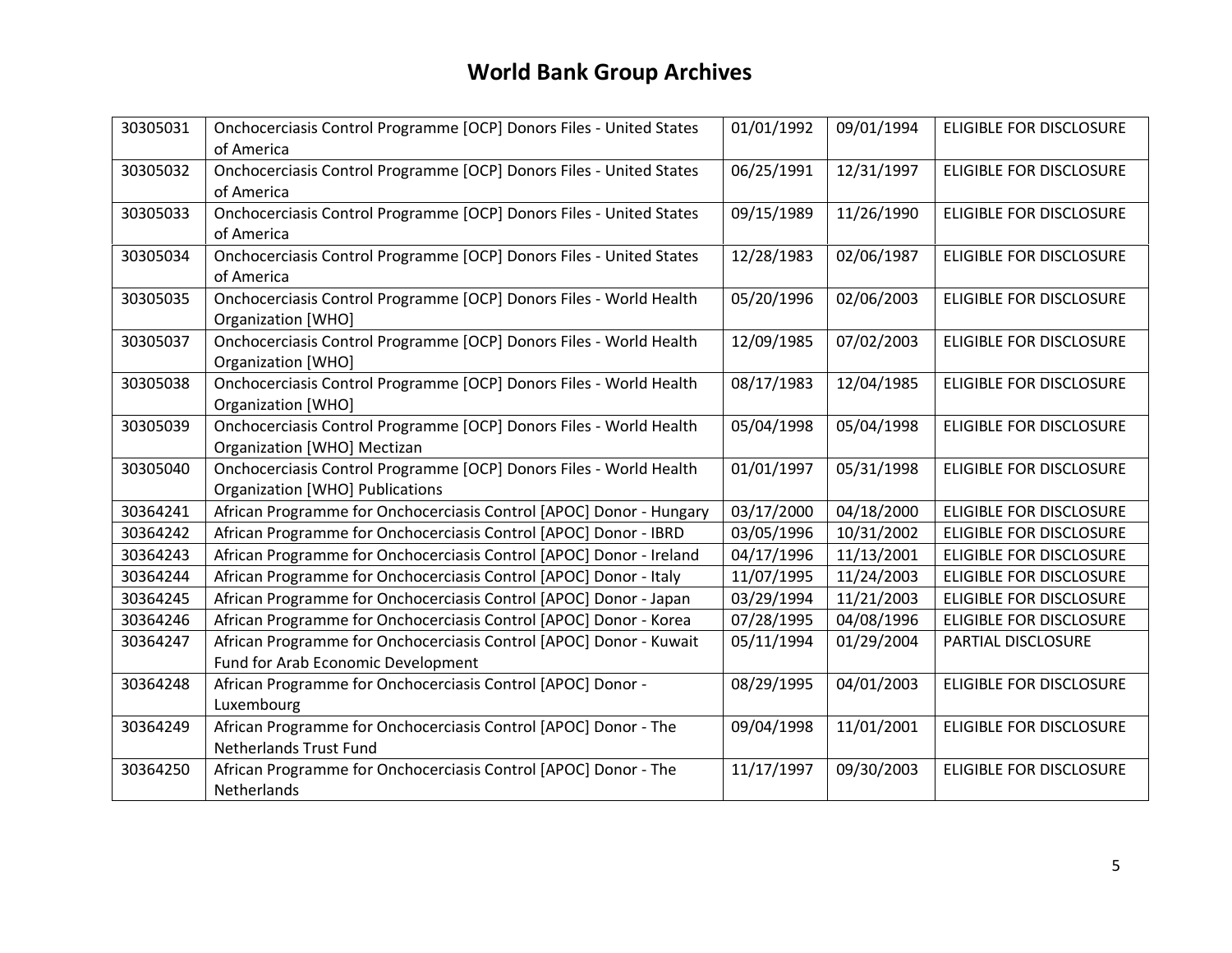| 30364251 | African Programme for Onchocerciasis Control [APOC] Donor - The<br>Netherlands | 06/01/1995 | 09/15/1997 | <b>ELIGIBLE FOR DISCLOSURE</b> |
|----------|--------------------------------------------------------------------------------|------------|------------|--------------------------------|
| 30364252 | African Programme for Onchocerciasis Control [APOC] Donor - Nigeria            | 01/03/2001 | 03/12/2001 | <b>ELIGIBLE FOR DISCLOSURE</b> |
| 30304490 | Onchocerciasis Control Programme [OCP] - Public / Private Partnership          | 03/07/1996 | 04/01/1997 | <b>ELIGIBLE FOR DISCLOSURE</b> |
|          | - Correspondence                                                               |            |            |                                |
| 1865075  | Onchocerciasis Control Programme [OCP] Donors Files - United States            | 04/05/1991 | 02/23/2000 | PARTIAL DISCLOSURE             |
|          | of America [USA]                                                               |            |            |                                |
| 1866586  | African Programme for Onchocerciasis Control [APOC] Donor -                    | 11/07/1995 | 12/02/2003 | ELIGIBLE FOR DISCLOSURE        |
|          | <b>Gulbenkian Foundation</b>                                                   |            |            |                                |
| 30364165 | African Programme for Onchocerciasis Control [APOC] Donor - Non                | 06/26/1998 | 02/27/2002 | PARTIAL DISCLOSURE             |
|          | <b>Governmental Development Organizations [NGDO]</b>                           |            |            |                                |
| 30364169 | African Programme for Onchocerciasis Control [APOC] Donor - OPEC               | 07/28/1995 | 01/16/2004 | ELIGIBLE FOR DISCLOSURE        |
|          | Fund for International Development                                             |            |            |                                |
| 30364170 | African Programme for Onchocerciasis Control [APOC] Donor - Poland             | 06/11/1998 | 02/18/2004 | <b>ELIGIBLE FOR DISCLOSURE</b> |
| 30364171 | African Programme for Onchocerciasis Control [APOC] Donor - Portugal           | 05/08/1995 | 12/11/2003 | <b>ELIGIBLE FOR DISCLOSURE</b> |
| 30364172 | African Programme for Onchocerciasis Control [APOC] Donor - Saudi              | 03/29/1994 | 02/11/2004 | ELIGIBLE FOR DISCLOSURE        |
|          | Arabia                                                                         |            |            |                                |
| 30364173 | African Programme for Onchocerciasis Control [APOC] Donor - Slovenia           | 06/20/2000 | 02/12/2002 | <b>ELIGIBLE FOR DISCLOSURE</b> |
| 30364187 | African Programme for Onchocerciasis Control [APOC] Donor - Spain              | 03/09/1995 | 01/31/2000 | ELIGIBLE FOR DISCLOSURE        |
| 30364189 | African Programme for Onchocerciasis Control [APOC] Donor - Sweden             | 04/14/1997 | 07/02/1999 | PARTIAL DISCLOSURE             |
| 30364190 | African Programme for Onchocerciasis Control [APOC] Donor -                    | 04/05/1995 | 08/07/2003 | <b>ELIGIBLE FOR DISCLOSURE</b> |
|          | Switzerland                                                                    |            |            |                                |
| 30364191 | African Programme for Onchocerciasis Control [APOC] Donor - United             | 07/28/1995 | 04/08/1996 | ELIGIBLE FOR DISCLOSURE        |
|          | Arab Emirates [UAB] Belbadi Group                                              |            |            |                                |
| 30364192 | African Programme for Onchocerciasis Control [APOC] Donor - United             | 07/28/1995 | 04/20/1996 | ELIGIBLE FOR DISCLOSURE        |
|          | Arab Emirates [UAB] Zayed Sultan al Nahayan - Charitable Human                 |            |            |                                |
|          | Foundation                                                                     |            |            |                                |
| 30364193 | African Programme for Onchocerciasis Control [APOC] Donor - DFID -             | 07/28/1995 | 05/30/2003 | <b>ELIGIBLE FOR DISCLOSURE</b> |
|          | United Kingdom                                                                 |            |            |                                |
| 30364194 | African Programme for Onchocerciasis Control [APOC] Donor - United             | 07/27/1995 | 02/19/2004 | <b>ELIGIBLE FOR DISCLOSURE</b> |
|          | Nations Development Programme [UNDP]                                           |            |            |                                |
| 30364195 | African Programme for Onchocerciasis Control [APOC] Donor - US                 | 03/29/1994 | 07/23/2003 | <b>ELIGIBLE FOR DISCLOSURE</b> |
|          | Agency for International Development [USAID]                                   |            |            |                                |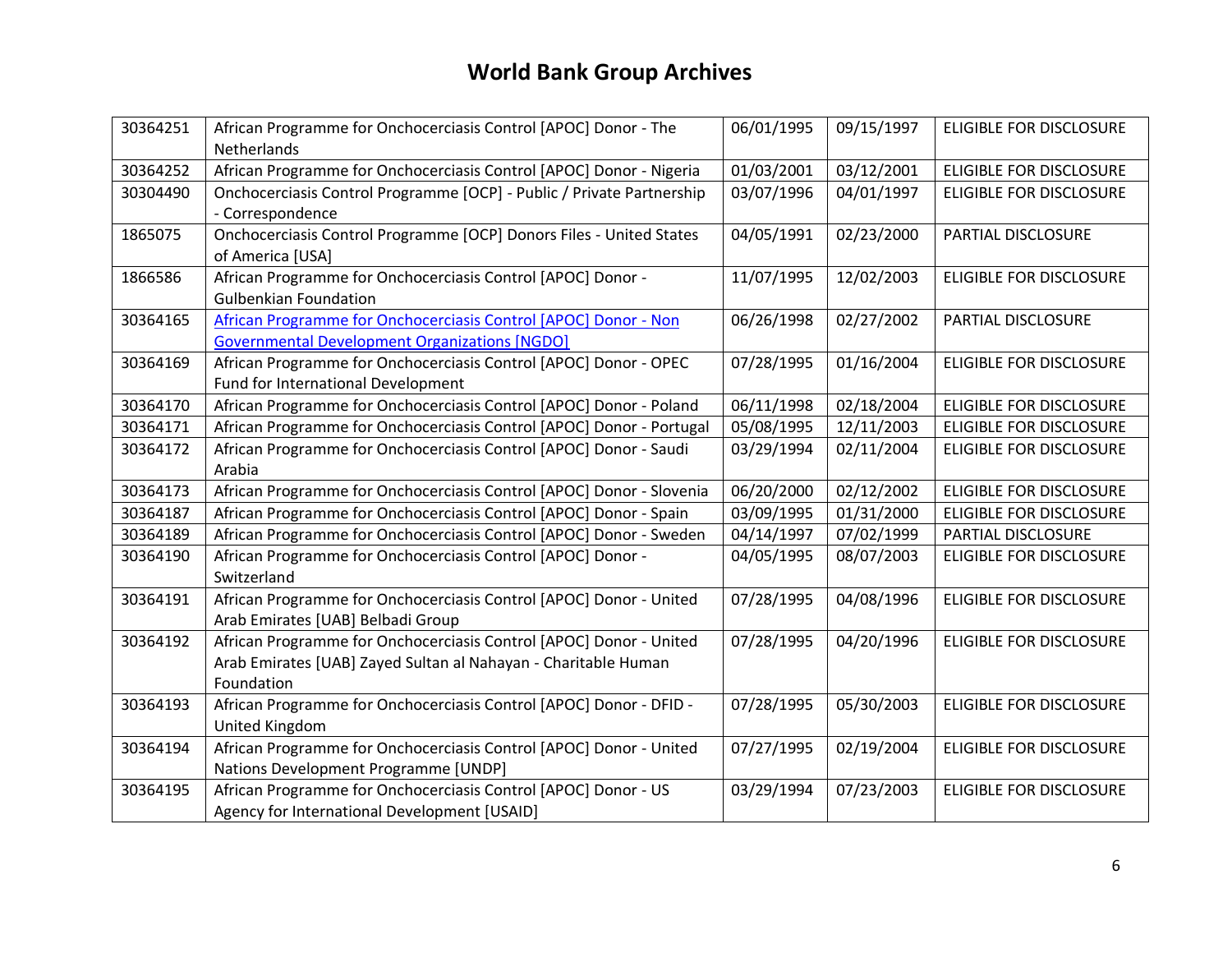| 30364196 | African Programme for Onchocerciasis Control [APOC] Donor - World      | 03/19/1995 | 02/18/2004 | <b>ELIGIBLE FOR DISCLOSURE</b> |
|----------|------------------------------------------------------------------------|------------|------------|--------------------------------|
|          | Health Organization [WGO] Regional Office                              |            |            |                                |
| 30364197 | African Programme for Onchocerciasis Control [APOC] Donor -            | 06/12/2002 | 06/12/2002 | <b>ELIGIBLE FOR DISCLOSURE</b> |
|          | Worldwide - Private Sector                                             |            |            |                                |
| 1866585  | 19 Vols, APOC Donors Files, From APOC Donors to Germany Files          | 01/01/1999 | 12/31/2004 | ELIGIBLE FOR DISCLOSURE        |
| 1866587  | African Programme for Onchocerciasis Control [APOC] Donor - Norway     | 05/13/1995 | 02/19/2004 | <b>ELIGIBLE FOR DISCLOSURE</b> |
| 1866963  | 21 Vols, Non Govermmental Development Organizations Files, From        | 01/01/1993 | 12/31/2003 | ELIGIBLE FOR DISCLOSURE        |
|          | NGDO 3rd Meeting to NGDO 23rd Meeting                                  |            |            |                                |
| 30304561 | Onchocerciasis Control Programme [OCP] - University of Arizona -       | 05/08/1995 | 06/12/1995 | ELIGIBLE FOR DISCLOSURE        |
|          | African Programme for Onchocerciasis Control [APOC] -                  |            |            |                                |
|          | Correspondence                                                         |            |            |                                |
| 30304562 | Onchocerciasis Control Programme [OCP] - University of Florida -       | 09/11/1997 | 01/13/1998 | <b>ELIGIBLE FOR DISCLOSURE</b> |
|          | African Programme for Onchocerciasis Control [APOC] -                  |            |            |                                |
|          | Correspondence                                                         |            |            |                                |
| 30304564 | Onchocerciasis Control Programme [OCP] - World Health Organization     | 03/15/1990 | 07/28/1997 | <b>ELIGIBLE FOR DISCLOSURE</b> |
|          | [WHO] - African Programme for Onchocerciasis Control                   |            |            |                                |
| 30304565 | Onchocerciasis Control Programme [OCP] - World Health Organization     | 09/11/1995 | 09/22/1995 | ELIGIBLE FOR DISCLOSURE        |
|          | [WHO] - African Programme for Onchocerciasis Control [APOC]            |            |            |                                |
| 30304595 | Onchocerciasis Control Programme [OCP] - World Health Organization     | 09/17/1999 | 09/17/1999 | ELIGIBLE FOR DISCLOSURE        |
|          | [WHO] - African Regional Office [AFRO]                                 |            |            |                                |
| 30304563 | Onchocerciasis Control Programme [OCP] - World Health Organization     | 01/01/2000 | 12/31/2000 | ELIGIBLE FOR DISCLOSURE        |
|          | [WHO] - African Programme for Onchocerciasis Control                   |            |            |                                |
| 30137000 | Briefings, Public/Private Partnership Files - Animal Trypanosomiasis - | 01/01/1982 | 03/31/1983 | <b>DISCLOSED</b>               |
|          | African Programme for Onchocerciasis Control [APOC]                    |            |            |                                |
| 30137037 | Briefings, Public/Private Partnership Files - Onchocerciasis and       | 01/01/1990 | 01/31/1990 | <b>DISCLOSED</b>               |
|          | Geographic Information Systems - African Programme for                 |            |            |                                |
|          | <b>Onchocerciasis Control [APOC]</b>                                   |            |            |                                |
| 1866559  | Briefings, Public/Private Partnership Files - Tripanosomiasis          | 09/01/1988 | 05/27/1999 | PARTIAL DISCLOSURE             |
|          | (Elephantiatis) - African Programme for Onchocerciasis Control [APOC]  |            |            |                                |
| 30136996 | Briefings, Public/Private Partnership Files - Onchocerciasis Control   | 04/16/1999 | 01/23/2004 | ELIGIBLE FOR DISCLOSURE        |
|          | Programme [OCP] General - African Programme for Onchocerciasis         |            |            |                                |
|          | Control [APOC]                                                         |            |            |                                |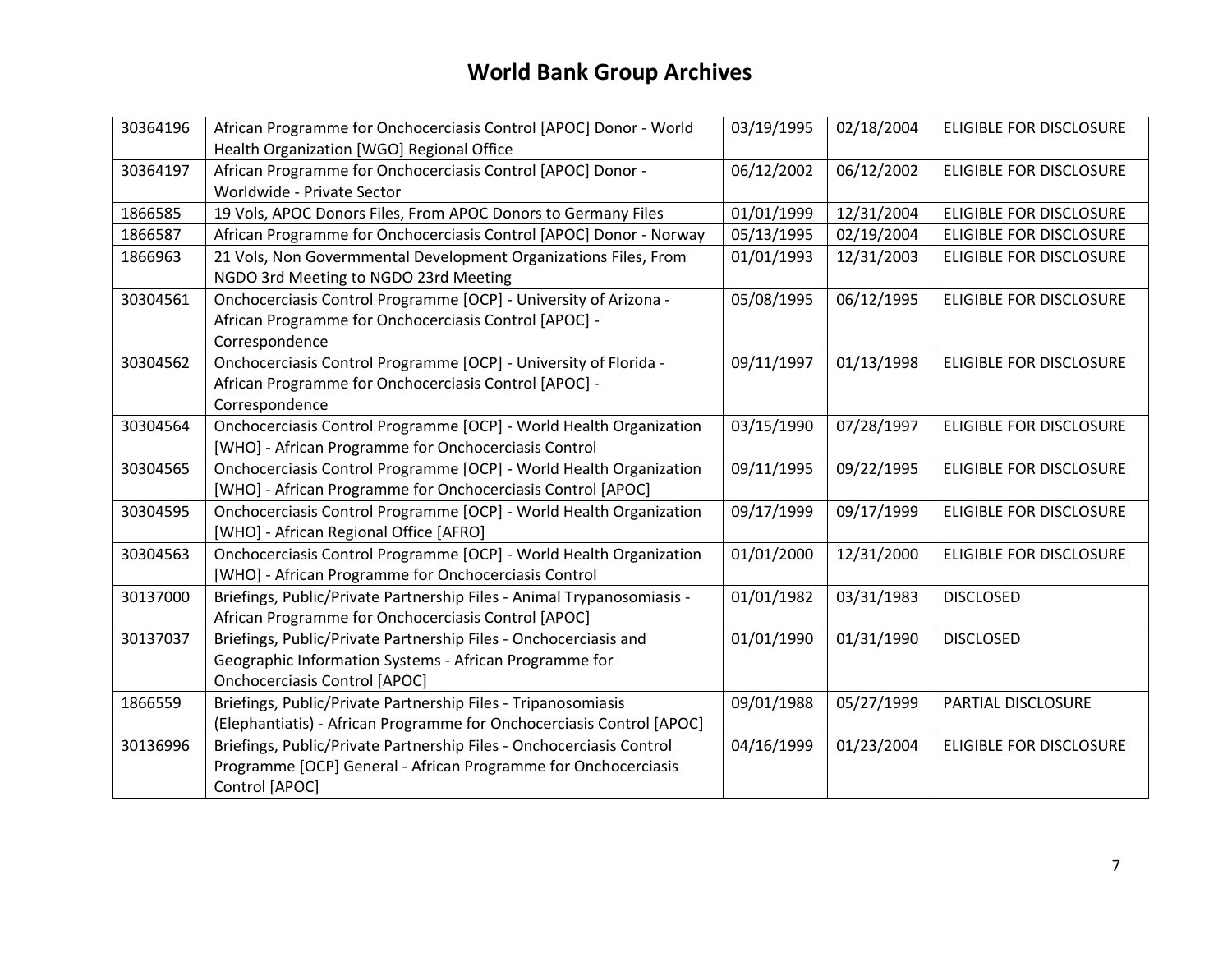| 30136997 | Briefings, Public/Private Partnership Files - Abbot Laboratories -<br>Onchocerciasis Control Programme [OCP]                                                                            | 09/28/1994 | 05/10/1996 | <b>ELIGIBLE FOR DISCLOSURE</b> |
|----------|-----------------------------------------------------------------------------------------------------------------------------------------------------------------------------------------|------------|------------|--------------------------------|
| 30137006 | Briefings, Public/Private Partnership Files - Chemotherapy (for ONCHO)<br>- African Programme for Onchocerciasis Control [APOC]                                                         | 12/01/1995 | 08/31/1987 | PARTIAL DISCLOSURE             |
| 30137009 | Briefings, Public/Private Partnership Files - The Edna McConnel Clark<br>Foundation - Onchocerciasis Control Programme [OCP]                                                            | 02/27/1992 | 02/27/1992 | ELIGIBLE FOR DISCLOSURE        |
| 30137011 | Briefings, Public/Private Partnership Files - Evergreen Helicopter -<br><b>Onchocerciasis Control Programme [OCP]</b>                                                                   | 11/30/1995 | 05/21/1996 | PARTIAL DISCLOSURE             |
| 30137012 | Briefings, Public/Private Partnership Files - Forest Oncho - African<br>Programme for Onchocerciasis Control [APOC]                                                                     | 03/23/1987 | 04/15/1997 | PARTIAL DISCLOSURE             |
| 30137013 | Briefings, Public/Private Partnership Files - General - Other Endemic<br>Diseases - African Programme for Onchocerciasis Control [APOC]                                                 | 02/03/1998 | 06/21/2002 | <b>ELIGIBLE FOR DISCLOSURE</b> |
| 30137014 | Briefings, Public/Private Partnership Files - Information for<br>Development Program [infoDev] - Onchocerciasis Control Programme<br>[OCP]                                              | 05/15/1997 | 05/23/1997 | <b>ELIGIBLE FOR DISCLOSURE</b> |
| 30137017 | Briefings, Public/Private Partnership Files - Ivermectin Distribution -<br>African Programme for Onchocerciasis Control [African Programme for<br><b>Onchocerciasis Control [APOC]]</b> | 05/01/1996 | 08/24/1996 | <b>DISCLOSED</b>               |
| 30137018 | Briefings, Public/Private Partnership Files - Ivermectin Distribution -<br>African Programme for Onchocerciasis Control [African Programme for<br><b>Onchocerciasis Control [APOC]]</b> | 01/01/1993 | 01/01/1993 | <b>DISCLOSED</b>               |
| 30137026 | Briefings, Public/Private Partnership Files - Liverpool School of Tropical<br>Medicine - Onchocerciasis Control Programme [OCP]                                                         | 10/10/1997 | 03/02/1998 | <b>ELIGIBLE FOR DISCLOSURE</b> |
| 30137028 | Briefings, Public/Private Partnership Files - Macrofil (External Review) -<br>African Programme for Onchocerciasis Control [APOC]                                                       | 02/04/1997 | 08/13/1997 | PARTIAL DISCLOSURE             |
| 30137030 | Briefings, Public/Private Partnership Files - Malaria - African Programme<br>for Onchocerciasis Control [APOC]                                                                          | 01/01/1992 | 08/05/1997 | <b>ELIGIBLE FOR DISCLOSURE</b> |
| 30137034 | Briefings, Public/Private Partnership Files - Merk - African Programme<br>for Onchocerciasis Control [APOC]                                                                             | 07/28/1997 | 08/20/2001 | PARTIAL DISCLOSURE             |
| 30137035 | Briefings, Public/Private Partnership Files - Merk and Company,<br>Incorporated - Onchocerciasis Control Programme [OCP]                                                                | 07/02/1997 | 05/31/2001 | <b>ELIGIBLE FOR DISCLOSURE</b> |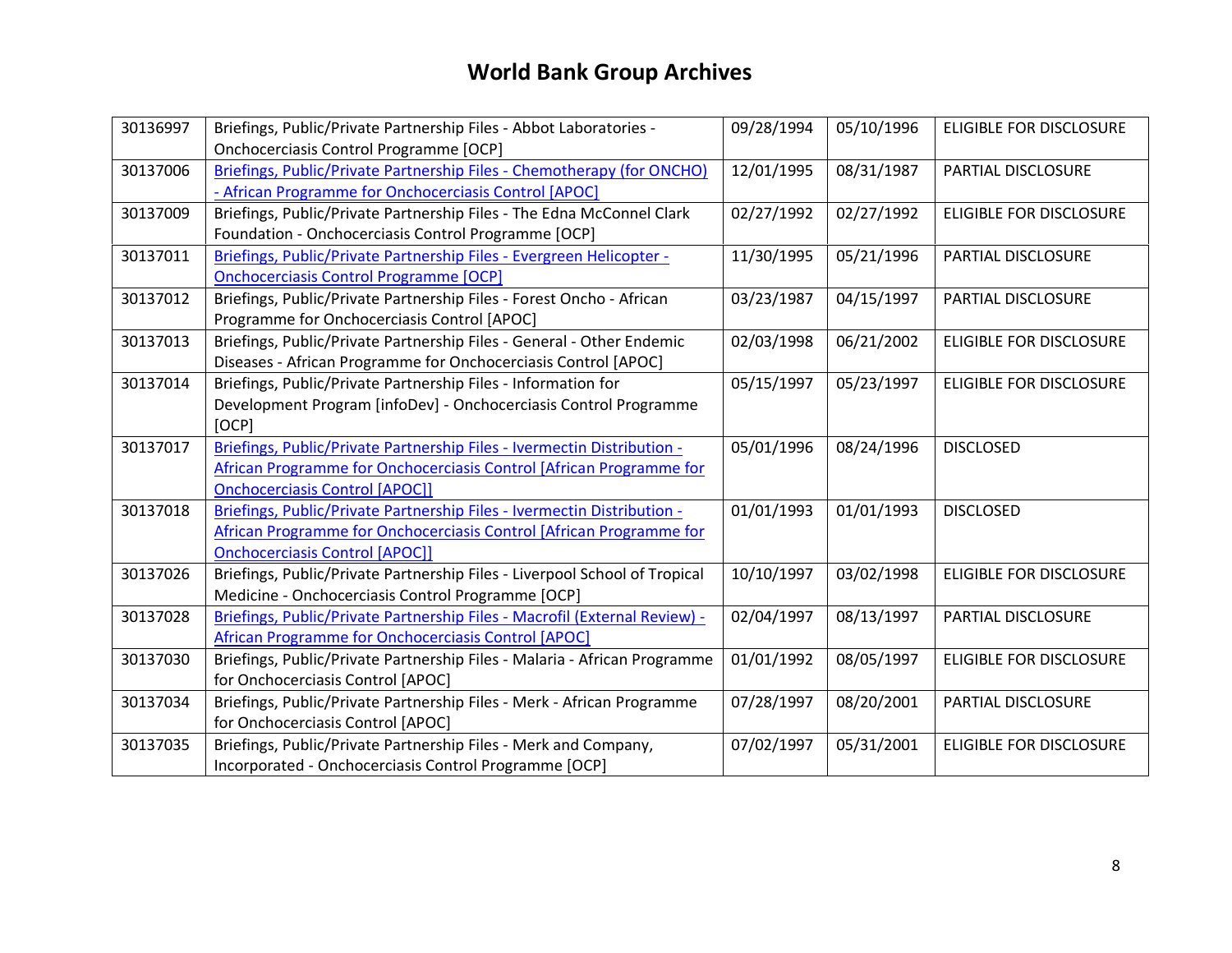| 30137038 | Briefings, Public/Private Partnership Files - Merk and Company,            | 03/30/1998 | 03/30/1998 | <b>ELIGIBLE FOR DISCLOSURE</b> |
|----------|----------------------------------------------------------------------------|------------|------------|--------------------------------|
|          | Incorporated - Minister of Health [MOH] - Onchocerciasis Control           |            |            |                                |
|          | Programme [OCP]                                                            |            |            |                                |
| 30137039 | Briefings, Public/Private Partnership Files - Merck - Liverpool            | 10/07/1997 | 12/09/1997 | <b>DISCLOSED</b>               |
|          | Symposium - African Programme for Onchocerciasis Control [APOC]            |            |            |                                |
| 30137047 | Briefings, Public/Private Partnership Files - Oncho Research -             | 04/21/1995 | 01/01/1996 | <b>ELIGIBLE FOR DISCLOSURE</b> |
|          | Onchocerciasis Control Programme [OCP]                                     |            |            |                                |
| 1866558  | Briefings, Public/Private Partnership Files - African Programme for        | 01/03/2001 | 01/19/2004 | <b>ELIGIBLE FOR DISCLOSURE</b> |
|          | Onchocerciasis Control [APOC] General - African Programme for              |            |            |                                |
|          | <b>Onchocerciasis Control [APOC]</b>                                       |            |            |                                |
| 1866962  | 22 Vols, Health NGO in APOC Participating Countries Files, From Health     | 01/01/2001 |            | <b>ELIGIBLE FOR DISCLOSURE</b> |
|          | NGO to World Bank and NGO"                                                 |            |            |                                |
| 1867114  | 28 Vols, Non Governmental Development Organizations Files, From            | 01/01/1996 | 12/31/2003 | <b>ELIGIBLE FOR DISCLOSURE</b> |
|          | Africa Care to World Vision                                                |            |            |                                |
| 30136998 | Briefings, Public/Private Partnership Files - American Society of Tropical | 11/07/1997 | 01/05/1998 | <b>ELIGIBLE FOR DISCLOSURE</b> |
|          | Medicine and Hygiene - Onchocerciasis Control Programme [OCP]              |            |            |                                |
| 30137002 | Briefings, Public/Private Partnership Files - Briefings - Onchocerciasis   | 01/17/1995 | 10/14/2001 | <b>ELIGIBLE FOR DISCLOSURE</b> |
|          | Control Programme [OCP]                                                    |            |            |                                |
| 30137003 | Briefings, Public/Private Partnership Files - Carter Center -              | 11/19/1997 | 10/08/1999 | <b>ELIGIBLE FOR DISCLOSURE</b> |
|          | Onchocerciasis Control Programme [OCP]                                     |            |            |                                |
| 30137007 | Briefings, Public/Private Partnership Files - Corporate Citizenship -      | 04/29/1997 | 05/22/1997 | ELIGIBLE FOR DISCLOSURE        |
|          | Onchocerciasis Control Programme [OCP]                                     |            |            |                                |
| 30137008 | Briefings, Public/Private Partnership Files - Della McMillan - University  | 12/08/1992 | 12/08/1992 | <b>ELIGIBLE FOR DISCLOSURE</b> |
|          | of Florida - African Programme for Onchocerciasis Control [APOC]           |            |            |                                |
| 30137010 | Briefings, Public/Private Partnership Files - Elephantiatis - Lymphatic    | 01/27/1998 | 10/31/2000 | <b>ELIGIBLE FOR DISCLOSURE</b> |
|          | Filarisis - African Programme for Onchocerciasis Control [APOC]            |            |            |                                |
| 30137016 | Briefings, Public/Private Partnership Files - Ivermectin - African         | 03/27/1998 | 03/28/1998 | ELIGIBLE FOR DISCLOSURE        |
|          | Programme for Onchocerciasis Control [African Programme for                |            |            |                                |
|          | Onchocerciasis Control [APOC]]                                             |            |            |                                |
| 30137027 | Briefings, Public/Private Partnership Files - London School of Hygiene     | 05/12/2011 | 05/12/2011 | <b>ELIGIBLE FOR DISCLOSURE</b> |
|          | and Tropical Medicine                                                      |            |            |                                |
| 30137029 | Briefings, Public/Private Partnership Files - Macrofilaricide - African    | 01/01/1994 | 02/04/1997 | <b>ELIGIBLE FOR DISCLOSURE</b> |
|          | Programme for Onchocerciasis Control [APOC]                                |            |            |                                |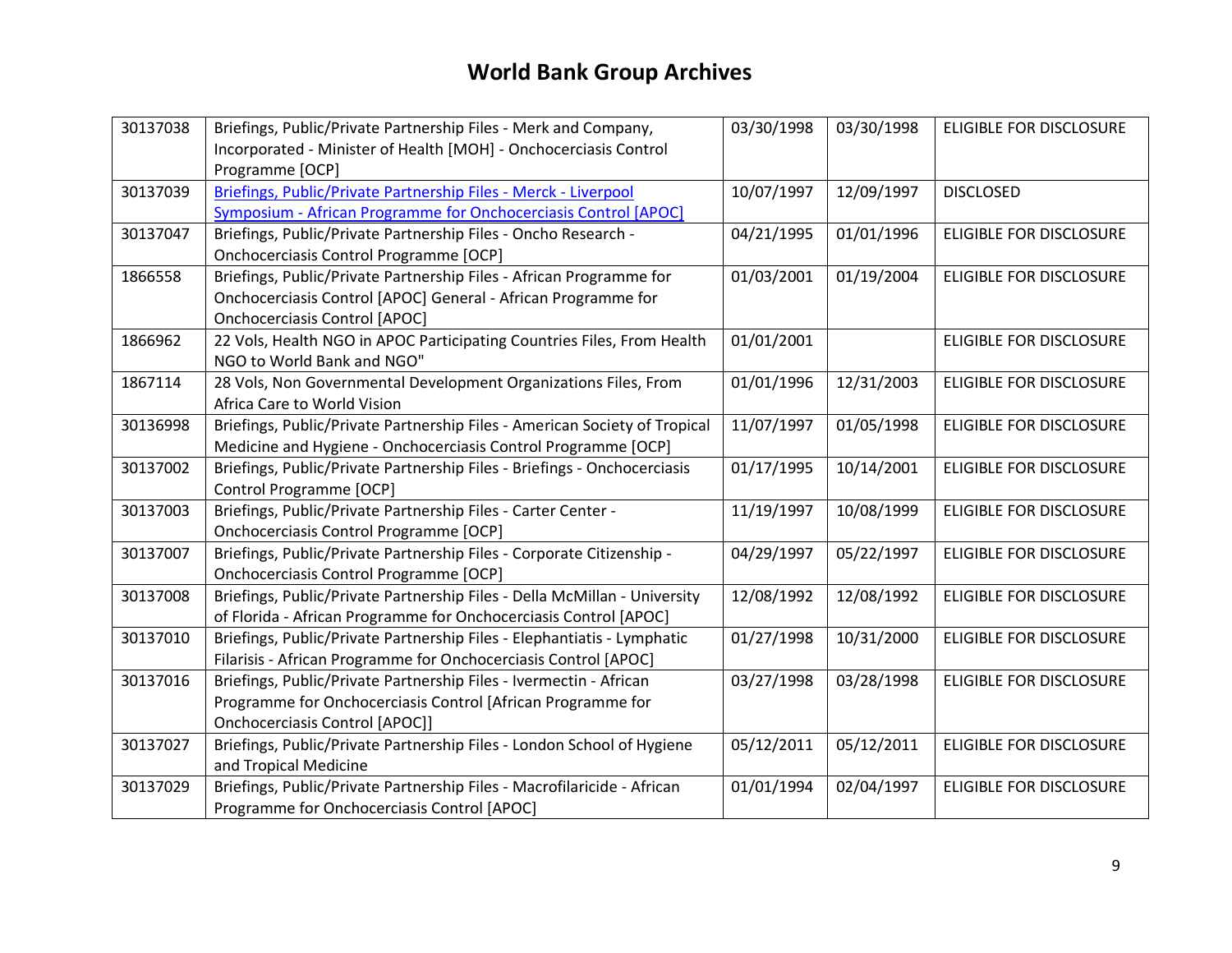| 30137031 | Briefings, Public/Private Partnership Files - Mapping and Geographical<br>Information System [GIS] for African Programme for Onchocerciasis<br>Control [APOC] - A Proposal from World Health Organization [WHO] /<br>United Nations Children's Fund [UNICEF] | 04/01/1995 | 04/30/1995 | <b>ELIGIBLE FOR DISCLOSURE</b> |
|----------|--------------------------------------------------------------------------------------------------------------------------------------------------------------------------------------------------------------------------------------------------------------|------------|------------|--------------------------------|
| 30137032 | Briefings, Public/Private Partnership Files - Mectizan (Expert<br>Committee)                                                                                                                                                                                 | 09/01/1992 | 02/07/2000 | ELIGIBLE FOR DISCLOSURE        |
| 30137033 | Briefings, Public/Private Partnership Files - Mectizan (Expert<br>Committee)                                                                                                                                                                                 | 03/05/1997 | 12/09/1997 | <b>ELIGIBLE FOR DISCLOSURE</b> |
| 30137036 | Briefings, Public/Private Partnership Files - Merk and Company,<br>Incorporated - Onchocerciasis Control Programme [OCP]                                                                                                                                     | 01/01/1988 | 06/05/1996 | <b>ELIGIBLE FOR DISCLOSURE</b> |
| 30137040 | Briefings, Public/Private Partnership Files - Non-Ocular Onchocerciasis<br>(Onchocercal Skin Disease) - African Programme for Onchocerciasis<br>Control [APOC]                                                                                               | 01/01/1995 | 06/30/1997 | <b>ELIGIBLE FOR DISCLOSURE</b> |
| 30137041 | Briefings, Public/Private Partnership Files - Non-Ocular Onchocerciasis -<br>Multi-Country Study - African Programme for Onchocerciasis Control<br>[APOC]                                                                                                    | 01/01/1997 | 10/01/1997 | <b>ELIGIBLE FOR DISCLOSURE</b> |
| 30137042 | Briefings, Public/Private Partnership Files - Non-Ocular Onchocerciasis -<br>Multi-Country Study - African Programme for Onchocerciasis Control<br>[APOC]                                                                                                    | 07/27/1995 | 04/15/1997 | <b>ELIGIBLE FOR DISCLOSURE</b> |
| 30137043 | Briefings, Public/Private Partnership Files - Orstom - African Programme<br>for Onchocerciasis Control [APOC]                                                                                                                                                | 01/01/1992 | 05/21/1997 | <b>ELIGIBLE FOR DISCLOSURE</b> |
| 30137045 | Briefings, Public/Private Partnership Files - Onchocerciasis Control<br>Programme [OCP] - Rapid Epidemiological Mapping of Onchocerciasis -<br>African Programme for Onchocerciasis Control [APOC]                                                           | 01/01/1993 | 12/02/1994 | ELIGIBLE FOR DISCLOSURE        |
| 30137046 | Briefings, Public/Private Partnership Files - Onchocerciasis Control<br>Programme [OCP] - Rapid Epidemiological Monitoring of Onchocerciasis<br>- African Programme for Onchocerciasis Control [APOC]                                                        | 07/10/1997 | 07/10/1997 | <b>ELIGIBLE FOR DISCLOSURE</b> |
| 30137048 | Briefings, Public/Private Partnership Files - African Programme for<br>Onchocerciasis Control [APOC] Research                                                                                                                                                | 10/16/1995 | 10/16/1995 | <b>ELIGIBLE FOR DISCLOSURE</b> |
| 30364259 | African Programme for Onchocerciasis Control [APOC] - Partners                                                                                                                                                                                               | 04/05/2000 | 05/25/2000 | <b>ELIGIBLE FOR DISCLOSURE</b> |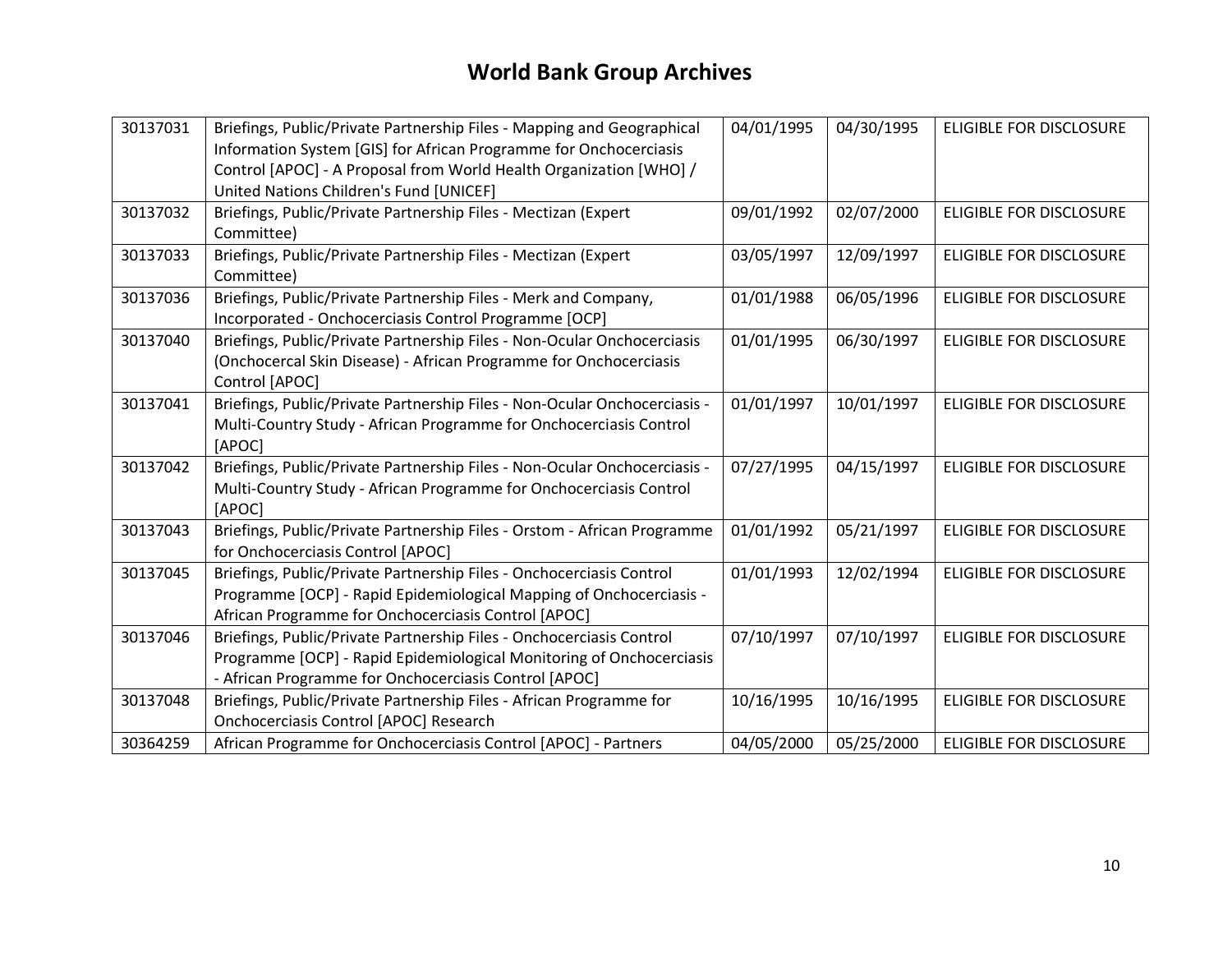<span id="page-10-0"></span>

|          | <b>Participating Countries</b>                                            |            |            |                                |
|----------|---------------------------------------------------------------------------|------------|------------|--------------------------------|
| 30331108 | Protocol with Onchocerciasis Control Programme [OCP] Participating        | 01/19/1976 | 12/21/1979 | <b>ELIGIBLE FOR DISCLOSURE</b> |
|          | Countries                                                                 |            |            |                                |
| 30330941 | Onchocerciasis Control Programme [OCP] - Legal Obligations of             | 06/12/1992 | 10/26/1992 | <b>ELIGIBLE FOR DISCLOSURE</b> |
|          | <b>Participating Countries</b>                                            |            |            |                                |
| 1865076  | <b>Onchocerciasis Control Programme [OCP] - Participating Countries -</b> | 09/01/1990 | 12/18/1995 | <b>DISCLOSED</b>               |
|          | <b>Benin - Devolution - Correspondence</b>                                |            |            |                                |
| 1865077  | Onchocerciasis Control Programme [OCP] - Participating Countries -        | 01/01/1987 | 12/31/1987 | <b>ELIGIBLE FOR DISCLOSURE</b> |
|          | Cameroon - Devolution                                                     |            |            |                                |
| 1865078  | Onchocerciasis Control Programme [OCP] Participating Countries -          | 03/31/1996 | 03/31/1996 | <b>ELIGIBLE FOR DISCLOSURE</b> |
|          | Guinea                                                                    |            |            |                                |
| 30305044 | Onchocerciasis Control Programme [OCP] Participating Countries -          | 03/31/1996 | 03/31/1996 | ELIGIBLE FOR DISCLOSURE        |
|          | Guinea                                                                    |            |            |                                |
| 30305045 | Onchocerciasis Control Programme [OCP] Participating Countries -          | 12/16/1992 | 10/22/1997 | ELIGIBLE FOR DISCLOSURE        |
|          | Guinea                                                                    |            |            |                                |
| 30305046 | Onchocerciasis Control Programme [OCP] Participating Countries -          | 11/23/1993 | 03/14/1995 | <b>ELIGIBLE FOR DISCLOSURE</b> |
|          | Guinea                                                                    |            |            |                                |
| 30305047 | Onchocerciasis Control Programme [OCP] Participating Countries -          | 08/29/1993 | 08/29/1993 | ELIGIBLE FOR DISCLOSURE        |
|          | Guinea                                                                    |            |            |                                |
| 30305048 | Onchocerciasis Control Programme [OCP] Participating Countries -          | 04/01/1992 | 11/29/1996 | <b>ELIGIBLE FOR DISCLOSURE</b> |
|          | Guinea Bissau                                                             |            |            |                                |
| 30305049 | Onchocerciasis Control Programme [OCP] Participating Countries - Mali     | 08/09/1989 | 05/31/1994 | <b>ELIGIBLE FOR DISCLOSURE</b> |
|          |                                                                           |            |            |                                |
| 30305052 | Onchocerciasis Control Programme [OCP] Participating Countries - Mali     | 08/01/1989 | 08/01/1989 | <b>ELIGIBLE FOR DISCLOSURE</b> |
|          |                                                                           |            |            |                                |
| 30305053 | Onchocerciasis Control Programme [OCP] Participating Countries - Mali     | 05/01/1989 | 09/05/1989 | ELIGIBLE FOR DISCLOSURE        |
|          |                                                                           |            |            |                                |
| 30305054 | Onchocerciasis Control Programme [OCP] Participating Countries - Mali     | 01/15/1987 | 08/01/1989 | ELIGIBLE FOR DISCLOSURE        |
| 1866954  | 24 Vols, APOC Participating Countries Files, From Angola to Nigeria       | 01/01/1993 | 12/31/2002 | <b>ELIGIBLE FOR DISCLOSURE</b> |
|          |                                                                           |            |            |                                |
| 1866955  | 11 Vols, APOC Participating Countries Files, From Rwanda to Yemen         | 01/01/1996 | 12/31/2004 | ELIGIBLE FOR DISCLOSURE        |
|          |                                                                           |            |            |                                |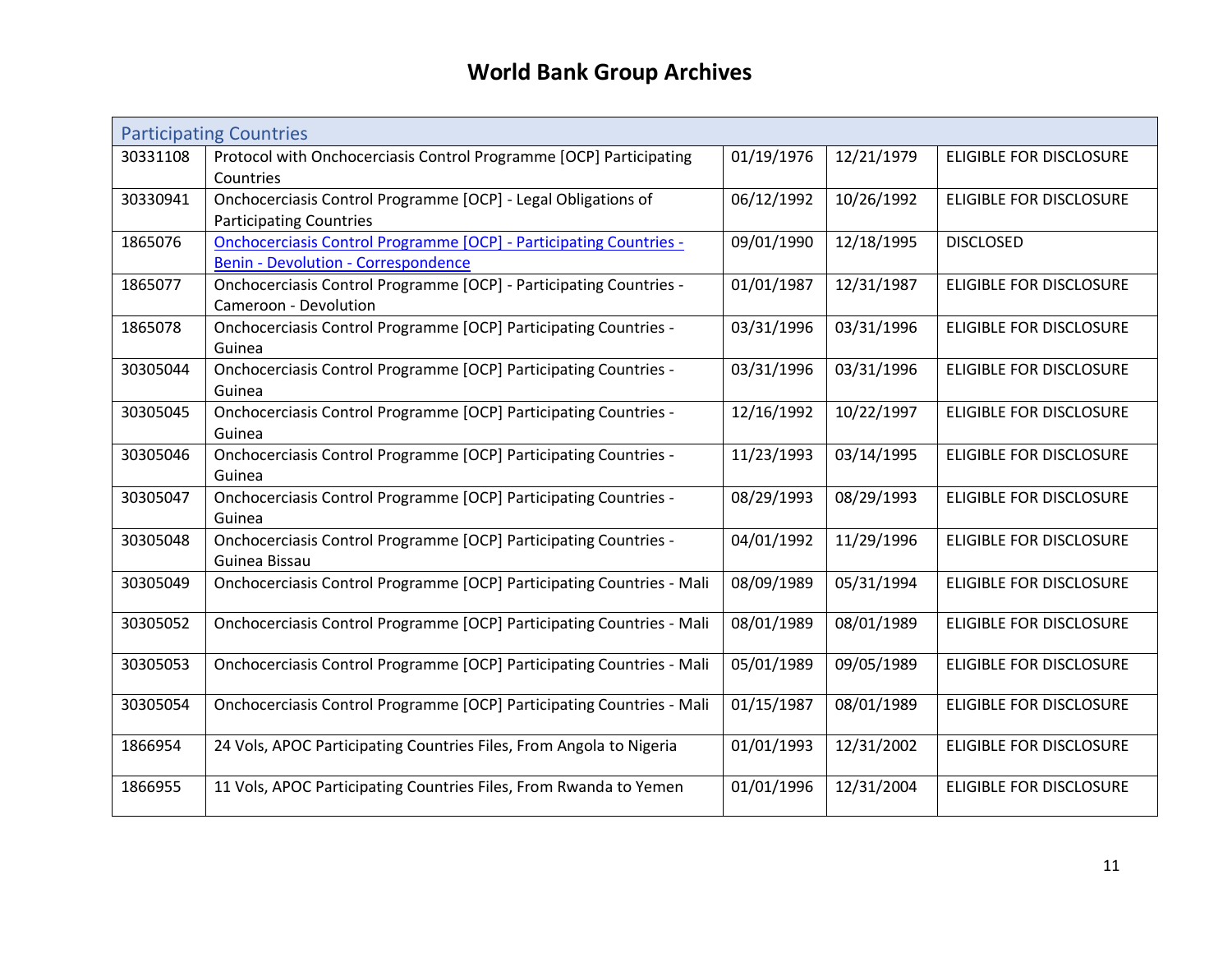| 30303433 | <b>Onchocerciasis Control Programme [OCP] - Participating Countries -</b> | 06/01/1993 | 06/01/1993 | <b>DISCLOSED</b>               |
|----------|---------------------------------------------------------------------------|------------|------------|--------------------------------|
|          | <b>Benin - Devolution - Correspondence</b>                                |            |            |                                |
| 30303434 | <b>Onchocerciasis Control Programme [OCP] - Participating Countries -</b> | 05/01/1989 | 05/01/1989 | <b>DISCLOSED</b>               |
|          | <b>Benin - Devolution - Correspondence</b>                                |            |            |                                |
| 30303435 | Onchocerciasis Control Programme [OCP] - Participating Countries -        | 04/01/1992 | 04/23/1999 | PARTIAL DISCLOSURE             |
|          | Burkina Faso - Devolution - Correspondence                                |            |            |                                |
| 30303439 | <b>Onchocerciasis Control Programme [OCP] - Participating Countries -</b> | 10/20/1988 | 11/01/1991 | <b>DISCLOSED</b>               |
|          | <b>Burkina Faso - Devolution - Correspondence</b>                         |            |            |                                |
| 30303440 | <b>Onchocerciasis Control Programme [OCP] - Participating Countries -</b> | 09/01/1988 | 02/28/1992 | <b>DISCLOSED</b>               |
|          | <b>Burkina Faso - Devolution - Correspondence</b>                         |            |            |                                |
| 30303441 | Onchocerciasis Control Programme [OCP] - Participating Countries -        | 06/06/1988 | 03/10/1992 | PARTIAL DISCLOSURE             |
|          | Burkina Faso - Devolution - Correspondence                                |            |            |                                |
| 30303442 | <b>Onchocerciasis Control Programme [OCP] - Participating Countries -</b> | 09/01/1988 | 04/30/1992 | <b>DISCLOSED</b>               |
|          | <b>Burkina Faso - Devolution - Correspondence</b>                         |            |            |                                |
| 30303443 | <b>Onchocerciasis Control Programme [OCP] - Participating Countries -</b> | 09/01/1988 | 03/14/2002 | PARTIAL DISCLOSURE             |
|          | <b>Burkina Faso - Devolution - Correspondence</b>                         |            |            |                                |
| 30303444 | <b>Onchocerciasis Control Programme [OCP] - Participating Countries -</b> | 01/01/1994 | 09/30/1992 | <b>DISCLOSED</b>               |
|          | <b>Burkina Faso - Devolution - Correspondence</b>                         |            |            |                                |
| 30303445 | <b>Onchocerciasis Control Programme [OCP] - Participating Countries -</b> | 01/01/1988 | 07/31/1990 | <b>DISCLOSED</b>               |
|          | <b>Burkina Faso - Devolution - Correspondence</b>                         |            |            |                                |
| 30303446 | Onchocerciasis Control Programme [OCP] - Participating Countries -        | 09/01/1988 | 04/01/1992 | <b>DISCLOSED</b>               |
|          | Burkina Faso - Devolution - Correspondence                                |            |            |                                |
| 30303447 | <b>Onchocerciasis Control Programme [OCP] - Participating Countries -</b> | 01/01/1988 | 12/31/1992 | <b>DISCLOSED</b>               |
|          | <b>Burkina Faso - Devolution - Correspondence</b>                         |            |            |                                |
| 30304920 | Onchocerciasis Control Programme [OCP] - Participating Countries -        | 01/01/1992 | 12/31/1992 | <b>ELIGIBLE FOR DISCLOSURE</b> |
|          | Devolution - Central African Republic                                     |            |            |                                |
| 30304921 | Onchocerciasis Control Programme [OCP] - Participating Countries -        | 01/01/1991 | 07/31/1992 | <b>ELIGIBLE FOR DISCLOSURE</b> |
|          | Devolution - Chad                                                         |            |            |                                |
| 30304922 | Onchocerciasis Control Programme [OCP] - Participating Countries -        | 09/01/1990 | 10/29/2001 | <b>ELIGIBLE FOR DISCLOSURE</b> |
|          | Devolution - Cote d'Ivoire                                                |            |            |                                |
| 30304923 | Onchocerciasis Control Programme [OCP] - Participating Countries -        | 06/01/1990 | 04/30/1993 | <b>ELIGIBLE FOR DISCLOSURE</b> |
|          | Devolution - Cote d'Ivoire                                                |            |            |                                |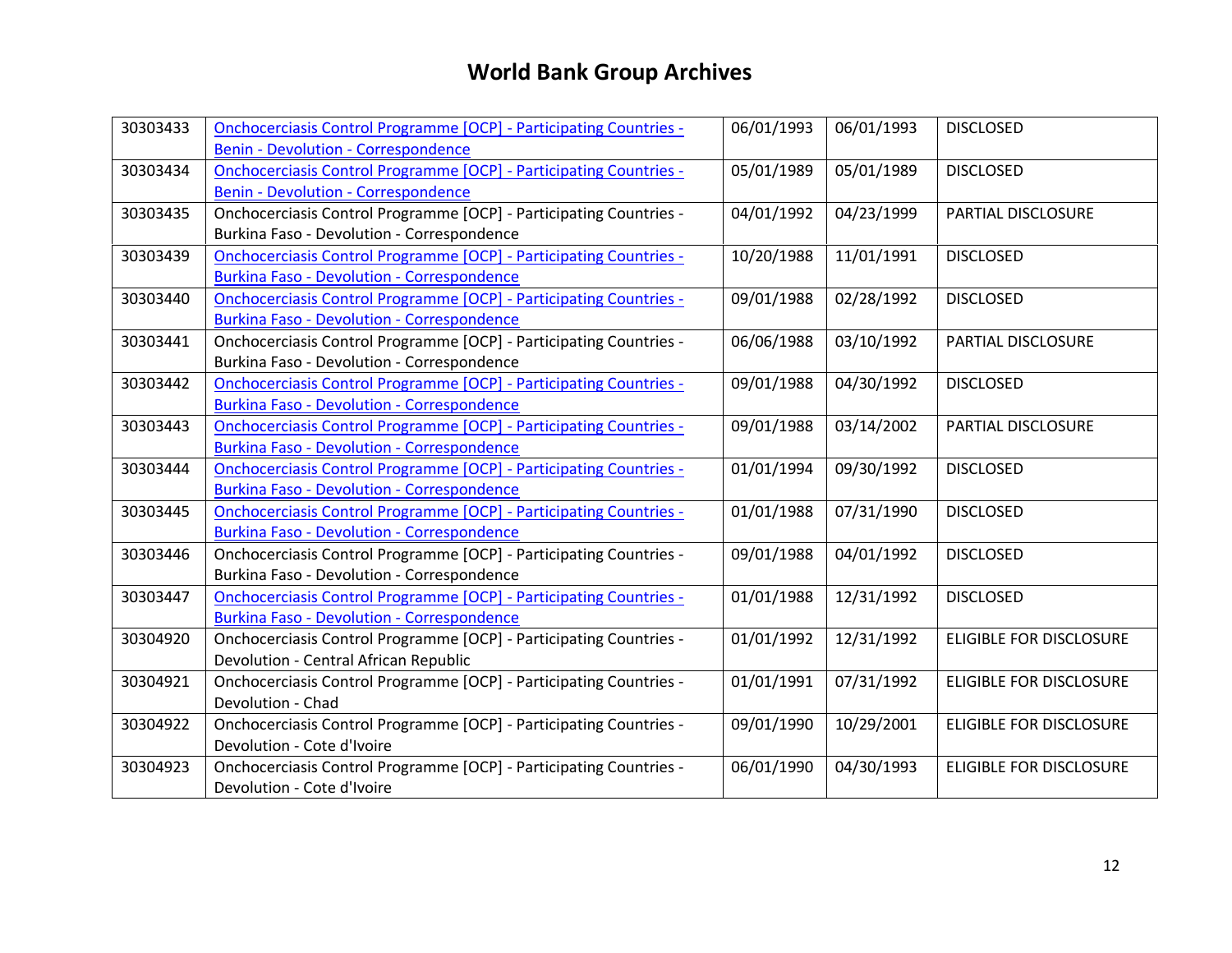| 30304924 | Onchocerciasis Control Programme [OCP] - Participating Countries -   | 06/29/1990 | 07/19/1996 | <b>ELIGIBLE FOR DISCLOSURE</b> |
|----------|----------------------------------------------------------------------|------------|------------|--------------------------------|
|          | Devolution - Cote d'Ivoire                                           |            |            |                                |
| 30304925 | Onchocerciasis Control Programme [OCP] - Participating Countries -   | 04/01/1993 | 11/30/1994 | ELIGIBLE FOR DISCLOSURE        |
|          | Devolution - Cote d'Ivoire                                           |            |            |                                |
| 30304926 | Onchocerciasis Control Programme [OCP] - Participating Countries -   | 09/01/1990 | 12/31/1995 | ELIGIBLE FOR DISCLOSURE        |
|          | Devolution - Ghana                                                   |            |            |                                |
| 30304927 | Onchocerciasis Control Programme [OCP] - Participating Countries -   | 07/01/1993 | 01/24/1997 | ELIGIBLE FOR DISCLOSURE        |
|          | Devolution - Ghana                                                   |            |            |                                |
| 30304928 | Onchocerciasis Control Programme [OCP] - Participating Countries -   | 09/01/1990 | 10/03/1991 | <b>ELIGIBLE FOR DISCLOSURE</b> |
|          | Devolution - Ghana                                                   |            |            |                                |
| 30298469 | Niger - Devolution - Onchocerciasis Control Programme [OCP] -        | 07/15/1989 | 07/15/1989 | <b>DISCLOSED</b>               |
|          | Participating Countries - Correspondence - Volume 2                  |            |            |                                |
| 30298470 | Nigeria - Devolution - Onchocerciasis Control Programme [OCP] -      | 04/29/1998 | 04/29/1998 | <b>ELIGIBLE FOR DISCLOSURE</b> |
|          | Participating Countries - Correspondence                             |            |            |                                |
| 30298475 | Sierra Leone - Devolution - Onchocerciasis Control Programme [OCP] - | 10/01/1993 | 07/31/1994 | <b>ELIGIBLE FOR DISCLOSURE</b> |
|          | Participating Countries - Correspondence - Volume 2                  |            |            |                                |
| 30298476 | Togo - Devolution - Onchocerciasis Control Programme [OCP] -         | 09/01/1990 | 09/30/1990 | ELIGIBLE FOR DISCLOSURE        |
|          | Participating Countries - Correspondence - Volume 1                  |            |            |                                |
| 30298471 | Senegal - Devolution - Onchocerciasis Control Programme [OCP] -      | 09/01/1993 | 09/30/1993 | <b>ELIGIBLE FOR DISCLOSURE</b> |
|          | Participating Countries - Correspondence - Volume 1                  |            |            |                                |
| 30298472 | Senegal - Devolution - Onchocerciasis Control Programme [OCP] -      | 01/01/1981 | 01/04/1996 | <b>ELIGIBLE FOR DISCLOSURE</b> |
|          | Participating Countries - Correspondence - Volume 2                  |            |            |                                |
| 30298473 | Senegal - Devolution - Onchocerciasis Control Programme [OCP] -      | 02/23/1996 | 02/04/1997 | ELIGIBLE FOR DISCLOSURE        |
|          | Participating Countries - Correspondence - Volume 3                  |            |            |                                |
| 30298474 | Sierra Leone - Devolution - Onchocerciasis Control Programme [OCP] - | 09/25/1990 | 11/07/2002 | ELIGIBLE FOR DISCLOSURE        |
|          | Participating Countries - Correspondence - Volume 1                  |            |            |                                |
| 30298477 | Togo - Devolution - Onchocerciasis Control Programme [OCP] -         | 12/01/1989 | 12/18/1995 | <b>ELIGIBLE FOR DISCLOSURE</b> |
|          | Participating Countries - Correspondence - Volume 2                  |            |            |                                |
| 30298478 | Uganda - Devolution - Onchocerciasis Control Programme [OCP] -       | 08/09/2016 |            | <b>ELIGIBLE FOR DISCLOSURE</b> |
|          | Participating Countries - Correspondence                             |            |            |                                |
| 1865079  | Niger - Devolution - Onchocerciasis Control Programme [OCP] -        | 12/16/1992 | 12/18/1995 | <b>DISCLOSED</b>               |
|          | Participating Countries - Correspondence - Volume 1                  |            |            |                                |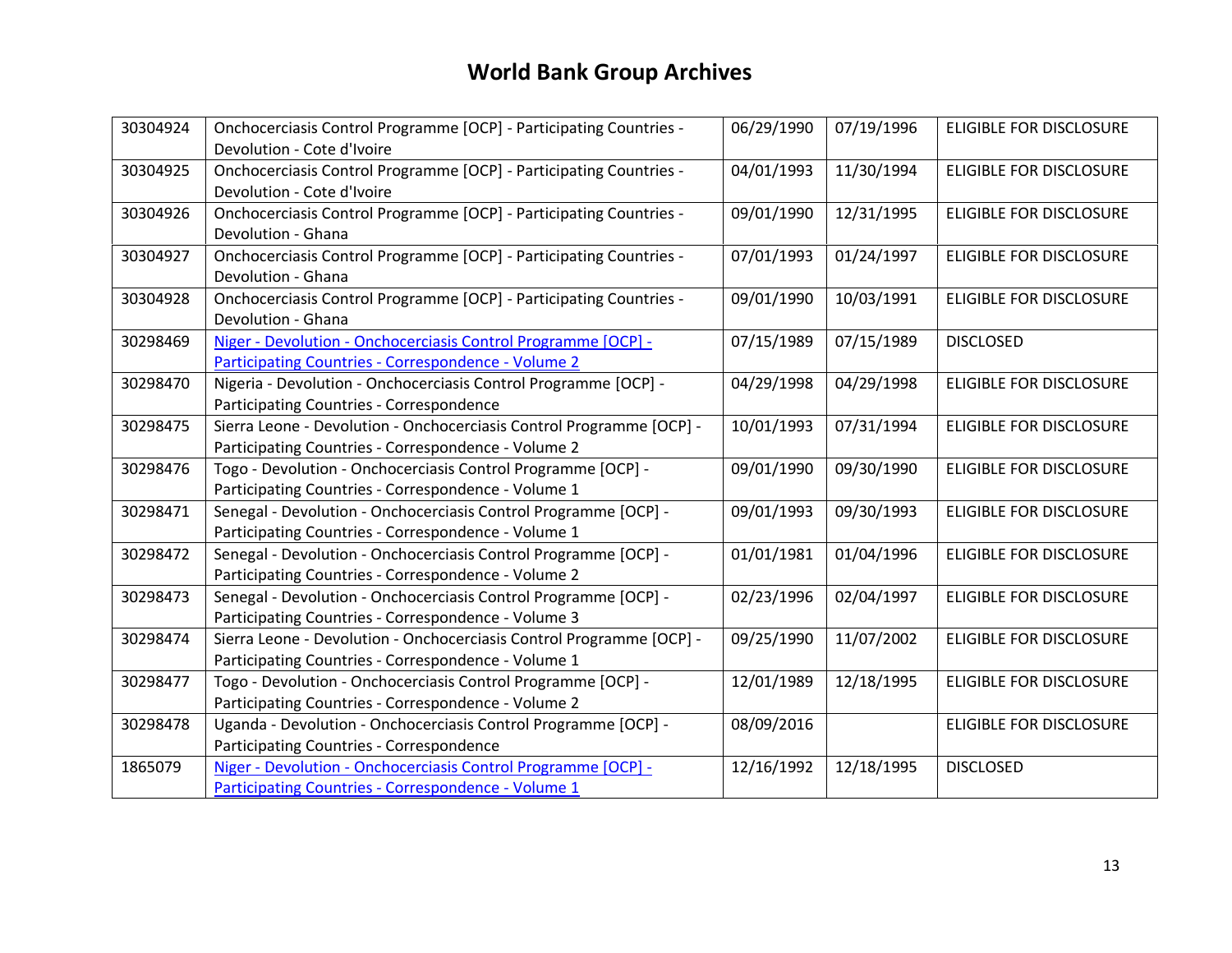<span id="page-13-0"></span>Committees and Governance

The annual meeting of the Onchocerciasis Control Program (OCP) was called the Joint Program Committee (JPC) and the annual meeting of the African Program for Onchocerciasis Control (APOC) was the Joint Action Forum (JAF). These records include several other expert advisory, national, technical and sponsoring agency committees.

| 1865885  | 09 Vols, Joint Programme Committee Files, From Jpc Earlier             | 01/01/1982 | 12/31/1984 | ELIGIBLE FOR DISCLOSURE        |
|----------|------------------------------------------------------------------------|------------|------------|--------------------------------|
|          | Presentations to JPC 5th Meeting                                       |            |            |                                |
| 1865886  | 14 Vols, Joint Programme Committee, From JPC 6th Meeting               | 01/01/1985 |            | <b>ELIGIBLE FOR DISCLOSURE</b> |
| 1865887  | 17 Vols, Joint Programme Committee Files, From JPC 7th Meeting         | 01/01/1986 |            | <b>ELIGIBLE FOR DISCLOSURE</b> |
| 1865889  | 15 Vols, Joint Programme Committe Files, JPC 10th Meeting              | 01/01/1989 |            | <b>ELIGIBLE FOR DISCLOSURE</b> |
| 1865888  | Joint Programme Committee [JPC] - Eighth [8th] Session - Rome, Italy - | 11/30/1987 | 12/03/1987 | <b>DISCLOSED</b>               |
|          | Onchocerciasis Control Programme [OCP] - Report                        |            |            |                                |
| 30364272 | Joint Programme Committee [JPC] - Eighth [8th] Session - Rome, Italy - | 09/01/1987 | 12/03/1987 | <b>ELIGIBLE FOR DISCLOSURE</b> |
|          | Onchocerciasis Control Programme [OCP] - Reports                       |            |            |                                |
| 30364276 | Joint Programme Committee [JPC] - Eighth [8th] Session - Rome, Italy - | 06/15/1987 | 12/03/1987 | <b>ELIGIBLE FOR DISCLOSURE</b> |
|          | Onchocerciasis Control Programme [OCP] - Expert Advisory Committee     |            |            |                                |
| 30364278 | Joint Programme Committee [JPC] - Eighth [8th] Session - Rome, Italy - | 08/01/1987 | 12/03/1987 | <b>ELIGIBLE FOR DISCLOSURE</b> |
|          | Onchocerciasis Control Programme [OCP] - Financial Management          |            |            |                                |
|          | Seminar                                                                |            |            |                                |
| 30364300 | Joint Programme Committee [JPC] - Eighth [8th] Session - Rome, Italy - | 10/01/1987 | 12/03/1987 | <b>ELIGIBLE FOR DISCLOSURE</b> |
|          | Onchocerciasis Control Programme [OCP] - Plan of Action and Budget     |            |            |                                |
|          | for the Third [3rd] Financial Phase in 1988                            |            |            |                                |
| 30364279 | Joint Programme Committee [JPC] - Eighth [8th] Session - Rome, Italy - | 09/01/1987 | 12/03/1987 | <b>ELIGIBLE FOR DISCLOSURE</b> |
|          | Onchocerciasis Control Programme [OCP] - Supplementary Budget          |            |            |                                |
|          | Request for 1987                                                       |            |            |                                |
| 30364280 | Joint Programme Committee [JPC] - Eighth [8th] Session - Rome, Italy - | 09/01/1987 | 12/03/1987 | ELIGIBLE FOR DISCLOSURE        |
|          | Onchocerciasis Control Programme [OCP] - Ivermectin Use                |            |            |                                |
| 30364281 | Joint Programme Committee [JPC] - Eighth [8th] Session - Rome, Italy - | 07/01/1987 | 12/03/1987 | <b>ELIGIBLE FOR DISCLOSURE</b> |
|          | Onchocerciasis Control Programme [OCP] - Review of OCT                 |            |            |                                |
|          | Chemotherapy Project                                                   |            |            |                                |
| 30364282 | Joint Programme Committee [JPC] - Eighth [8th] Session - Rome, Italy - | 10/01/1987 | 12/03/1987 | <b>ELIGIBLE FOR DISCLOSURE</b> |
|          | Onchocerciasis Control Programme [OCP] - Onchocerciasis Control        |            |            |                                |
|          | Programme [OCP] in West Africa - World Health Organization [WHO]       |            |            |                                |
|          | Progress Report                                                        |            |            |                                |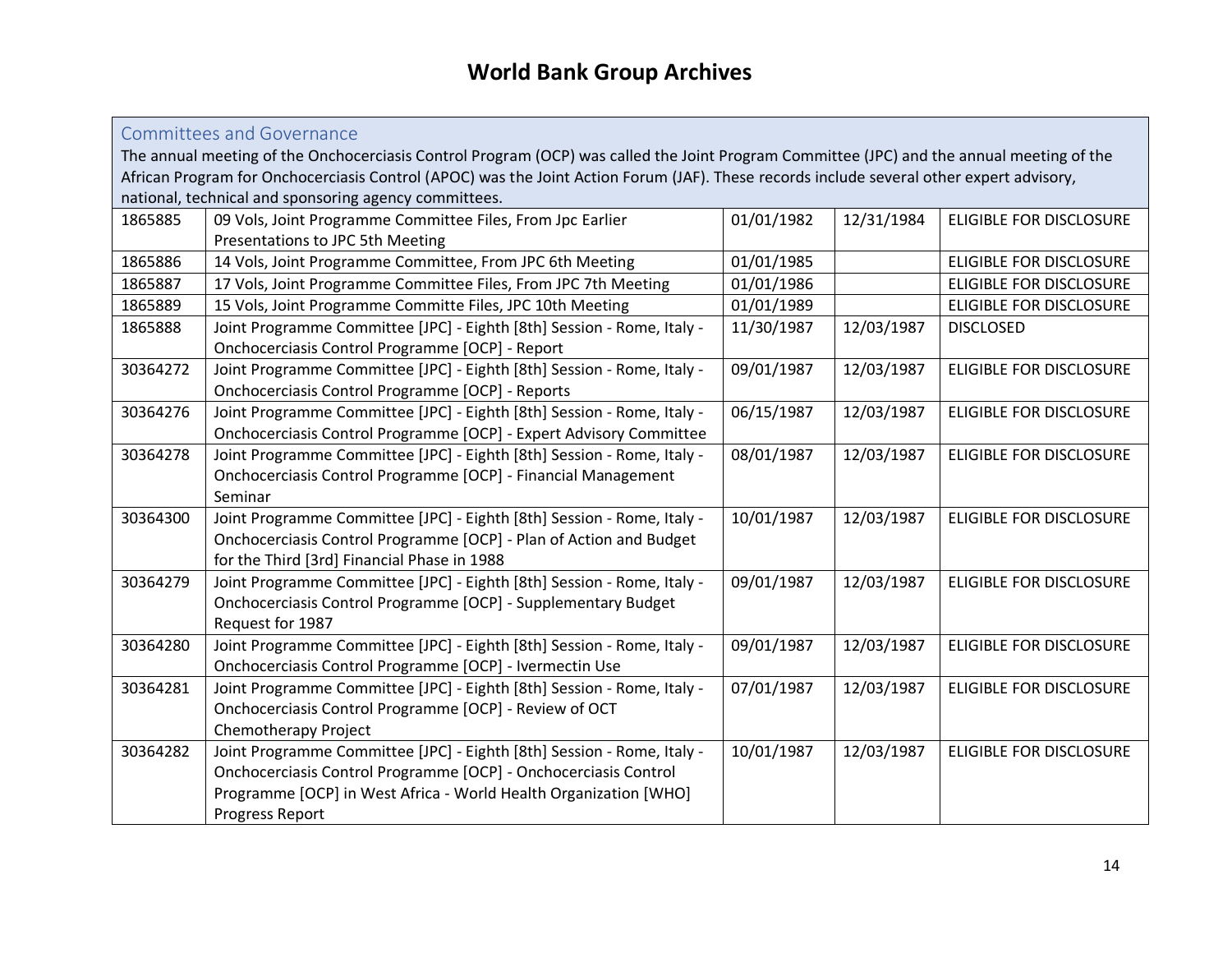| 30364283 | Joint Programme Committee [JPC] - Eighth [8th] Session - Rome, Italy -<br>Onchocerciasis Control Programme [OCP] - OCT Progress Report for<br>1987                                                                                  | 09/01/1987 | 12/03/1987 | ELIGIBLE FOR DISCLOSURE        |
|----------|-------------------------------------------------------------------------------------------------------------------------------------------------------------------------------------------------------------------------------------|------------|------------|--------------------------------|
| 30364284 | Joint Programme Committee [JPC] - Eighth [8th] Session - Rome, Italy -<br>Onchocerciasis Control Programme [OCP] - OCT Progress Report for<br>1987                                                                                  | 09/01/1987 | 12/03/1987 | <b>ELIGIBLE FOR DISCLOSURE</b> |
| 30364285 | Joint Programme Committee [JPC] - Eighth [8th] Session - Rome, Italy -<br><b>Onchocerciasis Control Programme [OCP] - Socioeconomic</b><br>Development [SED] Presentation for Rome JPC                                              | 01/01/1987 | 12/31/1987 | <b>DISCLOSED</b>               |
| 30364286 | Joint Programme Committee [JPC] - Eighth [8th] Session - Rome, Italy -<br>Onchocerciasis Control Programme [OCP] - CSA Reflection                                                                                                   | 11/30/1987 | 12/03/1987 | ELIGIBLE FOR DISCLOSURE        |
| 30364287 | Joint Programme Committee [JPC] - Eighth [8th] Session - Rome, Italy -<br>Onchocerciasis Control Programme [OCP] - Need for Modification of<br>the Plan of Operations for the Third [3rd] Financial Phase                           | 09/01/1987 | 12/03/1987 | ELIGIBLE FOR DISCLOSURE        |
| 30364288 | Joint Programme Committee [JPC] - Eighth [8th] Session - Rome, Italy -<br>Onchocerciasis Control Programme [OCP] - Final Communique of<br>National Onchocerciasis Committees [NOC] Eleventh [11th] Meeting                          | 09/01/1987 | 12/03/1987 | ELIGIBLE FOR DISCLOSURE        |
| 30364289 | Joint Programme Committee [JPC] - Eighth [8th] Session - Rome, Italy -<br>Onchocerciasis Control Programme [OCP] - Womens Role in the<br>Socioeconomic Development [SED] of Oncho Free Zones                                        | 09/01/1987 | 12/03/1987 | <b>DISCLOSED</b>               |
| 30364290 | Joint Programme Committee [JPC] - Ninth [9th] Session - Dakar, Senegal<br>- Onchocerciasis Control Programme [OCP] - 1988 Onchocerciasis<br>Control Programme [OCP] Staff Seminar - Report                                          | 09/01/1988 | 12/02/1988 | ELIGIBLE FOR DISCLOSURE        |
| 30364291 | Joint Programme Committee [JPC] - Ninth [9th] Session - Dakar, Senegal<br>- Onchocerciasis Control Programme [OCP] - General                                                                                                        | 11/14/1988 | 12/02/1988 | ELIGIBLE FOR DISCLOSURE        |
| 30364292 | Joint Programme Committee [JPC] - Ninth [9th] Session - Dakar, Senegal<br>- Onchocerciasis Control Programme [OCP] - Covering Note for<br>Socioeconomic Development [SED] Studies in Onchocerciasis Control<br>Programme [OCP] Area | 10/01/1988 | 12/02/1988 | <b>ELIGIBLE FOR DISCLOSURE</b> |
| 30364293 | Joint Programme Committee [JPC] - Ninth [9th] Session - Dakar, Senegal<br>- Onchocerciasis Control Programme [OCP] - Modification to the Plan of<br>Operations for the Third [3rd] Financial Phase                                  | 10/01/1988 | 12/02/1988 | <b>ELIGIBLE FOR DISCLOSURE</b> |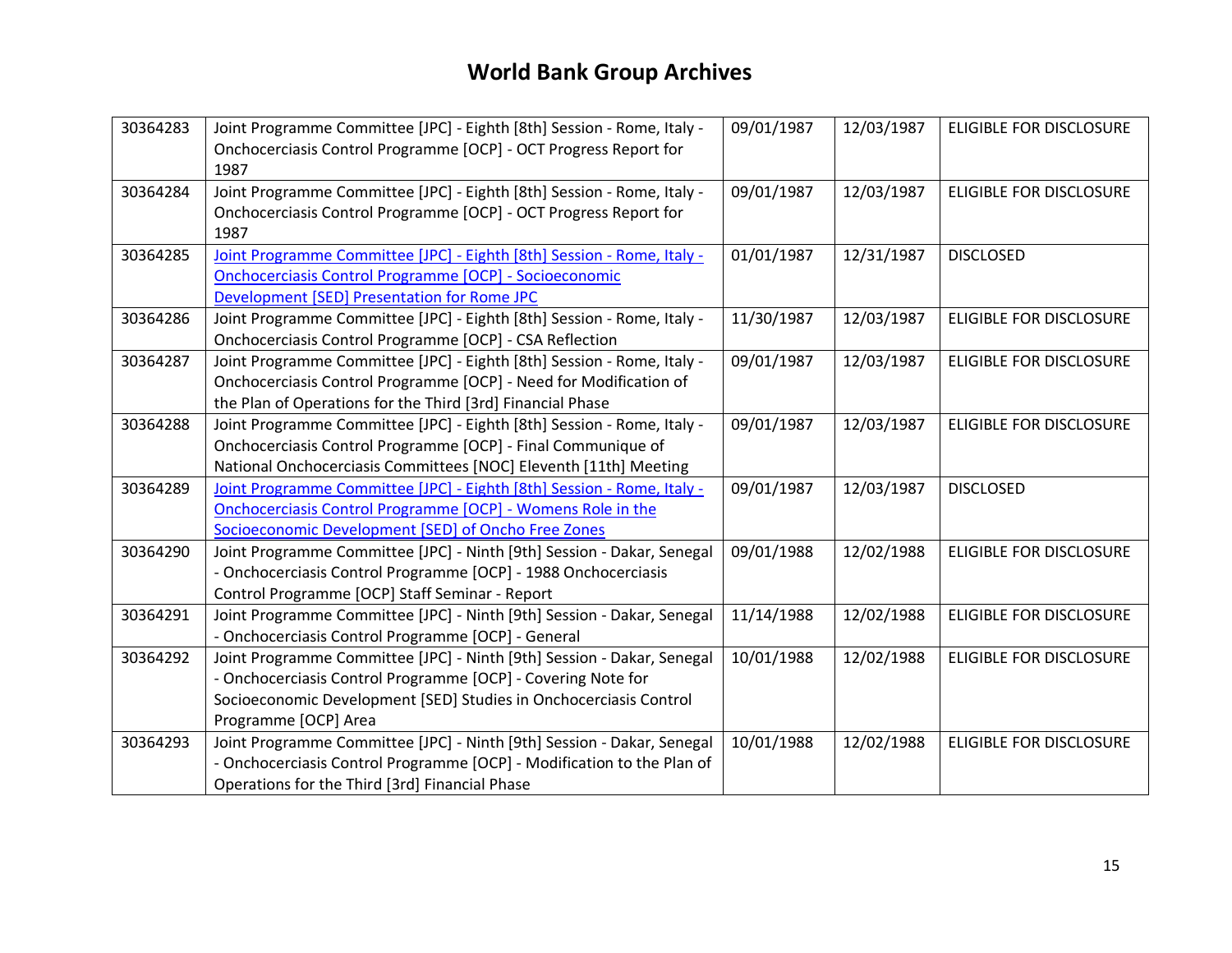| 30364294 | Joint Programme Committee [JPC] - Ninth [9th] Session - Dakar, Senegal | 10/01/1988 | 12/02/1988 | <b>ELIGIBLE FOR DISCLOSURE</b> |
|----------|------------------------------------------------------------------------|------------|------------|--------------------------------|
|          | - Onchocerciasis Control Programme [OCP] - Onchocerciasis              |            |            |                                |
|          | Chemotherapy Project [OCT] Progress Report                             |            |            |                                |
| 30364295 | Joint Programme Committee [JPC] - Ninth [9th] Session - Dakar, Senegal | 09/01/1988 | 12/02/1988 | <b>ELIGIBLE FOR DISCLOSURE</b> |
|          | - Onchocerciasis Control Programme [OCP] - Seminar for Onchocerciasis  |            |            |                                |
|          | Control Program [OCP] Personnel                                        |            |            |                                |
| 30364296 | Joint Programme Committee [JPC] - Ninth [9th] Session - Dakar, Senegal | 10/01/1988 | 12/02/1988 | <b>ELIGIBLE FOR DISCLOSURE</b> |
|          | - Onchocerciasis Control Programme [OCP] - CSA Progress Report on      |            |            |                                |
|          | Devolution                                                             |            |            |                                |
| 30364297 | Joint Programme Committee [JPC] - Ninth [9th] Session - Dakar, Senegal | 08/24/1988 | 12/02/1988 | <b>ELIGIBLE FOR DISCLOSURE</b> |
|          | - Onchocerciasis Control Programme [OCP] - External Audit Report       |            |            |                                |
| 30364298 | Joint Programme Committee [JPC] - Ninth [9th] Session - Dakar, Senegal | 09/01/1988 | 12/02/1988 | <b>ELIGIBLE FOR DISCLOSURE</b> |
|          | - Onchocerciasis Control Programme [OCP] - Report on Ochocerciasis     |            |            |                                |
|          | Control Programme [OCP] / Non Governmental Organization [NGO]          |            |            |                                |
|          | Meeting on Ivermectin                                                  |            |            |                                |
| 30364299 | Joint Programme Committee [JPC] - Ninth [9th] Session - Dakar, Senegal | 10/01/1988 | 12/02/1988 | <b>ELIGIBLE FOR DISCLOSURE</b> |
|          | - Onchocerciasis Control Programme [OCP] - Final Communique of the     |            |            |                                |
|          | Twelfth [12th] Meeting of National Onchocerciasis Committee [NOC]      |            |            |                                |
| 30364301 | Joint Programme Committee [JPC] - Ninth [9th] Session - Dakar, Senegal | 09/01/1988 | 12/02/1988 | <b>ELIGIBLE FOR DISCLOSURE</b> |
|          | - Onchocerciasis Control Programme [OCP] - Plan of Action and Budget   |            |            |                                |
|          | for the Third [3rd] Financial Phase in 1989                            |            |            |                                |
| 30364302 | Joint Programme Committee [JPC] - Ninth [9th] Session - Dakar, Senegal | 11/28/1988 | 12/02/1988 | ELIGIBLE FOR DISCLOSURE        |
|          | - Onchocerciasis Control Programme [OCP] - Financing the               |            |            |                                |
|          | Onchocerciasis Control Programme [OCP]                                 |            |            |                                |
| 30364303 | Joint Programme Committee [JPC] - Ninth [9th] Session - Dakar, Senegal | 09/01/1988 | 12/02/1988 | <b>ELIGIBLE FOR DISCLOSURE</b> |
|          | - Onchocerciasis Control Programme [OCP] - Committee of Sponsoring     |            |            |                                |
|          | Agencies [CSA] of Onchocerciasis Chemotherapy Project [OCT]            |            |            |                                |
|          | Operations                                                             |            |            |                                |
| 30364304 | Joint Programme Committee [JPC] - Ninth [9th] Session - Dakar, Senegal | 11/26/1988 | 12/02/1988 | ELIGIBLE FOR DISCLOSURE        |
|          | - Onchocerciasis Control Programme [OCP] - Community Trials of         |            |            |                                |
|          | Ivermectin in Onchocerciasis Control Programme [OCP]                   |            |            |                                |
| 30364305 | Joint Programme Committee [JPC] - Ninth [9th] Session - Dakar, Senegal | 11/29/1988 | 12/02/1988 | <b>ELIGIBLE FOR DISCLOSURE</b> |
|          | - Onchocerciasis Control Programme [OCP] - Devolution Incession        |            |            |                                |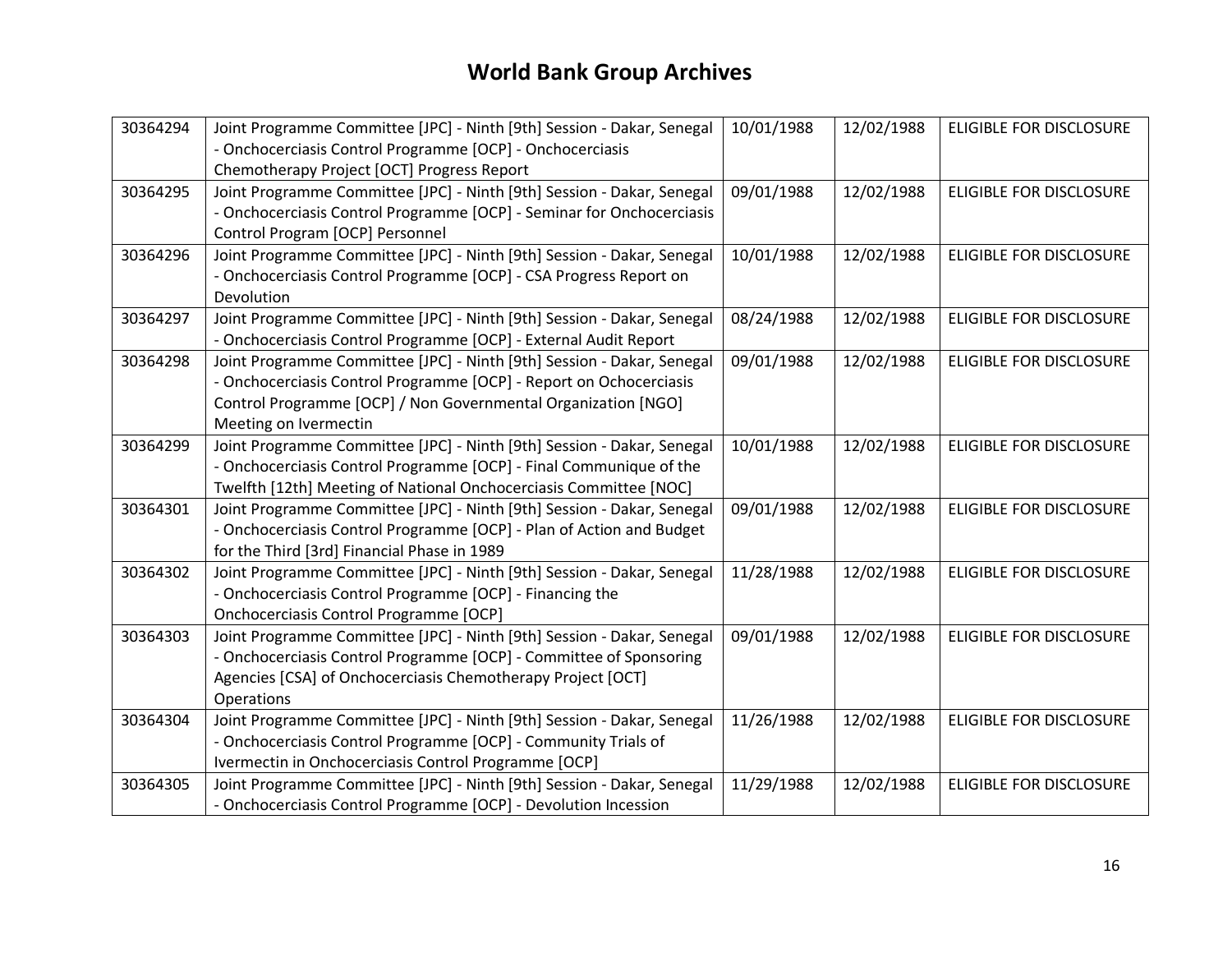| 30364306 | Joint Programme Committee [JPC] - Ninth [9th] Session - Dakar, Senegal | 06/13/1988 | 12/02/1988 | <b>ELIGIBLE FOR DISCLOSURE</b> |
|----------|------------------------------------------------------------------------|------------|------------|--------------------------------|
|          | - Onchocerciasis Control Programme [OCP] - Expert Advisory             |            |            |                                |
|          | Committee [EAC] Report                                                 |            |            |                                |
| 30364307 | Joint Programme Committee [JPC] - Ninth [9th] Session - Dakar, Senegal | 09/01/1987 | 12/02/1988 | <b>ELIGIBLE FOR DISCLOSURE</b> |
|          | - Onchocerciasis Control Programme [OCP] - World Health Organization   |            |            |                                |
|          | [WHO] Progress Report                                                  |            |            |                                |
| 30364308 | Joint Programme Committee [JPC] - Ninth [9th] Session - Dakar, Senegal | 11/29/1988 | 12/02/1988 | <b>ELIGIBLE FOR DISCLOSURE</b> |
|          | - Onchocerciasis Control Programme [OCP] - Provisional Agenda          |            |            |                                |
| 30364312 | Joint Programme Committee [JPC] - Ninth [9th] Session - Dakar, Senegal | 11/29/1988 | 12/02/1988 | <b>ELIGIBLE FOR DISCLOSURE</b> |
|          | - Onchocerciasis Control Programme [OCP] - 1988 Reports                |            |            |                                |
| 30364315 | Joint Programme Committee [JPC] - Eleventh [11th] Session - Conakry -  | 08/23/1990 | 12/04/1991 | <b>DISCLOSED</b>               |
|          | Onchocerciasis Control Programme [OCP] - Agenda Final Communique       |            |            |                                |
| 30364316 | Joint Programme Committee [JPC] - Eleventh [11th] Session - Conakry -  | 09/01/1990 | 12/06/1990 | <b>ELIGIBLE FOR DISCLOSURE</b> |
|          | Onchocerciasis Control Programme [OCP] - Onchocerciasis                |            |            |                                |
|          | Chemotherapy Project [OCT] Progress Report                             |            |            |                                |
| 30364317 | Joint Programme Committee [JPC] - Eleventh [11th] Session - Conakry -  | 08/01/1990 | 12/06/1990 | ELIGIBLE FOR DISCLOSURE        |
|          | Onchocerciasis Control Programme [OCP] - 1990 Togo Devolution Plan     |            |            |                                |
| 30364318 | Joint Programme Committee [JPC] - Eleventh [11th] Session - Conakry -  | 06/01/1990 | 12/06/1990 | <b>ELIGIBLE FOR DISCLOSURE</b> |
|          | Onchocerciasis Control Programme [OCP] - 1990 Ghana Devolution Plan    |            |            |                                |
| 30364319 | Joint Programme Committee [JPC] - Eleventh [11th] Session - Conakry -  | 06/01/1990 | 12/06/1990 | <b>ELIGIBLE FOR DISCLOSURE</b> |
|          | Onchocerciasis Control Programme [OCP] - Cote d'Ivoire Devolution      |            |            |                                |
|          | Plan                                                                   |            |            |                                |
| 30364320 | Joint Programme Committee [JPC] - Eleventh [11th] Session - Conakry -  | 12/04/1989 | 12/10/1990 | <b>ELIGIBLE FOR DISCLOSURE</b> |
|          | Onchocerciasis Control Programme [OCP] - World Health Organization     |            |            |                                |
|          | [WHO] Progress Report                                                  |            |            |                                |
| 30364321 | Joint Programme Committee [JPC] - Eleventh [11th] Session - Conakry -  | 10/01/1990 | 12/06/1990 | <b>ELIGIBLE FOR DISCLOSURE</b> |
|          | Onchocerciasis Control Programme [OCP] - World Health Organization     |            |            |                                |
|          | [WHO] AFRO Support to Devolution                                       |            |            |                                |
| 30364322 | Joint Programme Committee [JPC] - Eleventh [11th] Session - Conakry -  | 09/01/1990 | 01/14/1991 | <b>ELIGIBLE FOR DISCLOSURE</b> |
|          | Onchocerciasis Control Programme [OCP] - Information Document          |            |            |                                |
| 30364323 | Joint Programme Committee [JPC] - Eleventh [11th] Session - Conakry -  | 09/01/1990 | 12/06/1990 | <b>ELIGIBLE FOR DISCLOSURE</b> |
|          | Onchocerciasis Control Programme [OCP] - Plan of Action and Budget     |            |            |                                |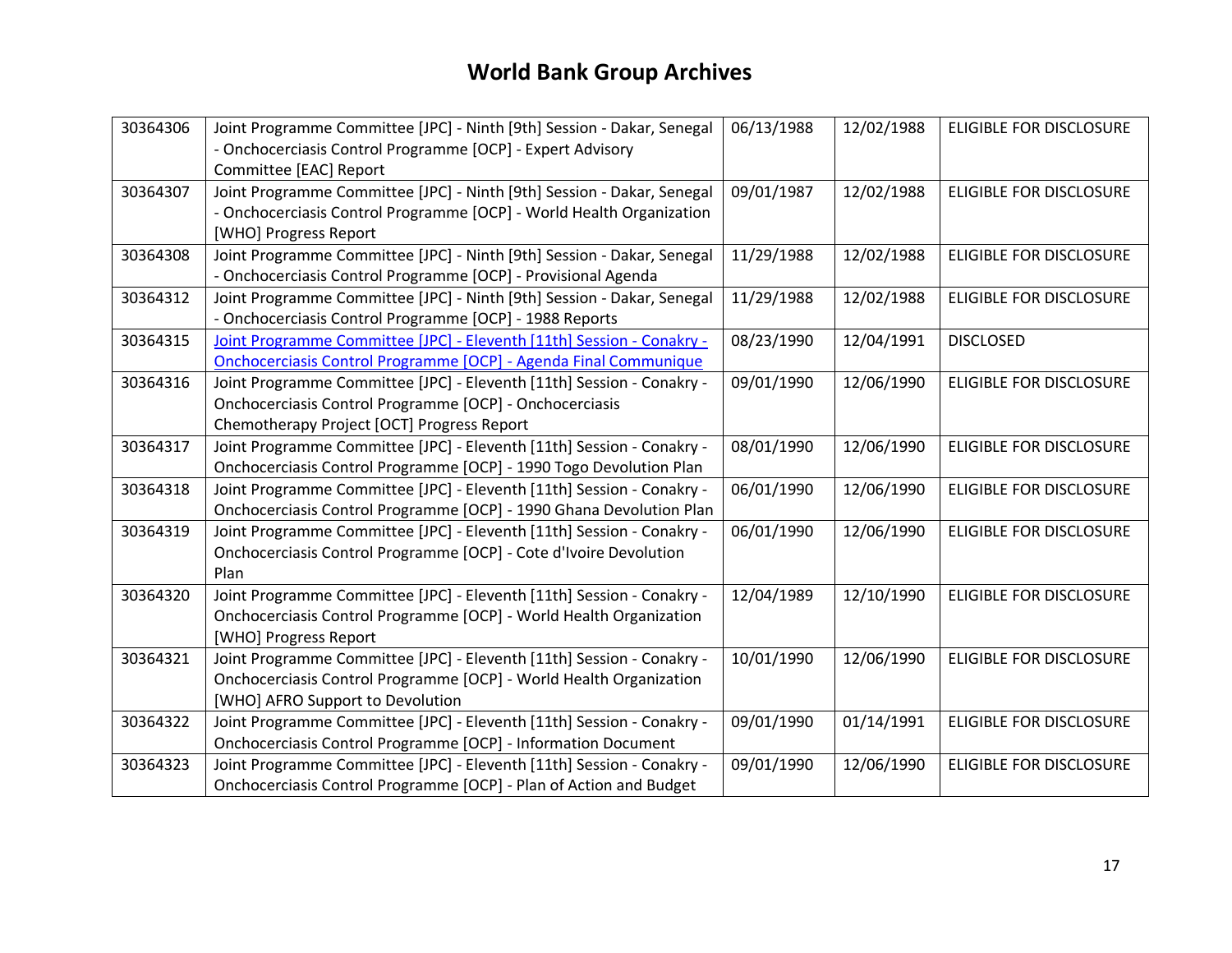| 30364324 | Joint Programme Committee [JPC] - Eleventh [11th] Session - Conakry - | 09/01/1990 | 12/06/1990 | <b>ELIGIBLE FOR DISCLOSURE</b> |
|----------|-----------------------------------------------------------------------|------------|------------|--------------------------------|
|          | Onchocerciasis Control Programme [OCP] - Socioeconomic                |            |            |                                |
|          | Development [SED] Progress Report                                     |            |            |                                |
| 30364325 | Joint Programme Committee [JPC] - Eleventh [11th] Session - Conakry - | 12/03/1990 | 01/30/1991 | <b>ELIGIBLE FOR DISCLOSURE</b> |
|          | Onchocerciasis Control Programme [OCP] - 1990 Report                  |            |            |                                |
| 30364326 | Joint Programme Committee [JPC] - Eleventh [11th] Session - Conakry - | 06/01/1990 | 12/06/1990 | <b>ELIGIBLE FOR DISCLOSURE</b> |
|          | Onchocerciasis Control Programme [OCP] - Benin Devolution Plan        |            |            |                                |
| 30364327 | Joint Programme Committee [JPC] - Eleventh [11th] Session - Conakry - | 11/01/1990 | 07/31/1991 | ELIGIBLE FOR DISCLOSURE        |
|          | Onchocerciasis Control Programme [OCP] - Onchocerciasis Control       |            |            |                                |
|          | Programme [OCP] Report December 3 - 6, 1990                           |            |            |                                |
| 30364328 | Joint Programme Committee [JPC] - Eleventh [11th] Session - Conakry - | 10/01/1990 | 12/06/1990 | ELIGIBLE FOR DISCLOSURE        |
|          | Onchocerciasis Control Programme [OCP] - 1990 External Review of      |            |            |                                |
|          | Onchocerciasis Control Programme [OCP]                                |            |            |                                |
| 30364329 | Joint Programme Committee [JPC] - Eleventh [11th] Session - Conakry - | 06/11/1990 | 12/11/1992 | ELIGIBLE FOR DISCLOSURE        |
|          | Onchocerciasis Control Programme [OCP] - Draft Plan for Phase 4       |            |            |                                |
| 30364330 | Joint Programme Committee [JPC] - Eleventh [11th] Session - Conakry - | 07/25/1990 | 12/06/1990 | <b>DISCLOSED</b>               |
|          | <b>Onchocerciasis Control Programme [OCP] - General</b>               |            |            |                                |
| 30364331 | Joint Programme Committee [JPC] - Eleventh [11th] Session - Conakry - | 10/08/1990 | 12/06/1990 | ELIGIBLE FOR DISCLOSURE        |
|          | Onchocerciasis Control Programme [OCP] - External Auditors Report     |            |            |                                |
| 30364203 | Joint Programme Committee [JPC] - Twelfth [12th] Session - Riyadh -   | 12/01/1991 | 12/04/1991 | ELIGIBLE FOR DISCLOSURE        |
|          | Onchocerciasis Control Programme [OCP] - World Health Organization    |            |            |                                |
|          | [WHO] / AFRO Support to Devolution                                    |            |            |                                |
| 30364204 | Joint Programme Committee [JPC] - Twelfth [12th] Session - Riyadh -   | 09/01/1991 | 12/04/1991 | <b>ELIGIBLE FOR DISCLOSURE</b> |
|          | Onchocerciasis Control Programme [OCP] - Information Policy           |            |            |                                |
| 30364205 | Joint Programme Committee [JPC] - Twelfth [12th] Session - Riyadh -   | 09/01/1991 | 12/04/1991 | <b>DISCLOSED</b>               |
|          | Onchocerciasis Control Programme [OCP] - Plan of Action and Budget    |            |            |                                |
|          | 92                                                                    |            |            |                                |
| 30364206 | Joint Programme Committee [JPC] - Twelfth [12th] Session - Riyadh -   | 09/01/1991 | 12/04/1991 | ELIGIBLE FOR DISCLOSURE        |
|          | Onchocerciasis Control Programme [OCP] - Progress Report - OCT /      |            |            |                                |
|          | Macrofil                                                              |            |            |                                |
| 30364207 | Joint Programme Committee [JPC] - Twelfth [12th] Session - Riyadh -   | 12/06/1990 | 01/08/1992 | <b>ELIGIBLE FOR DISCLOSURE</b> |
|          | Onchocerciasis Control Programme [OCP] - General                      |            |            |                                |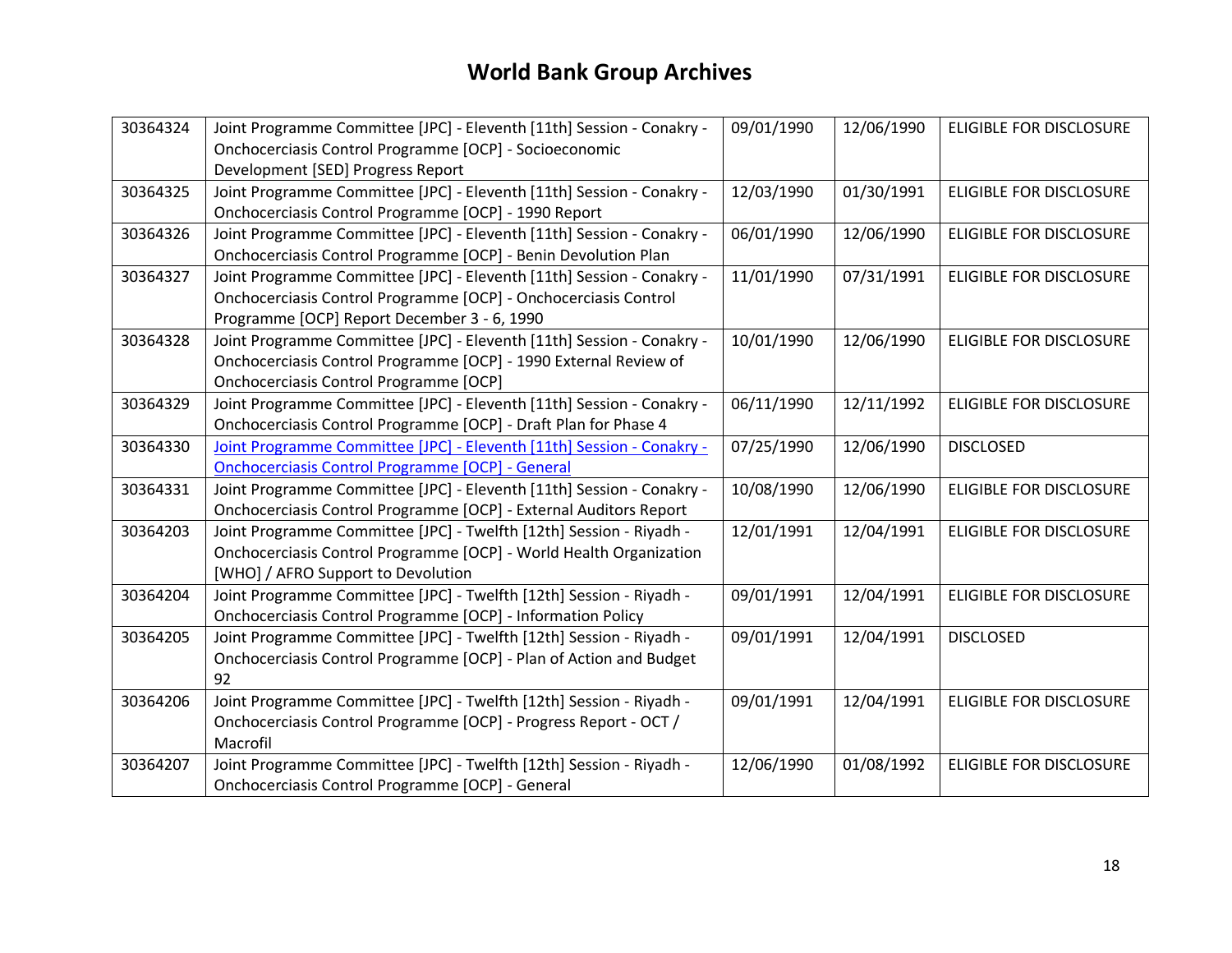| 30364208 | Joint Programme Committee [JPC] - Twelfth [12th] Session - Riyadh -   | 09/01/1990 | 12/04/1991 | <b>ELIGIBLE FOR DISCLOSURE</b> |
|----------|-----------------------------------------------------------------------|------------|------------|--------------------------------|
|          | Onchocerciasis Control Programme [OCP] - Progress Report of World     |            |            |                                |
|          | Health Organization [WHO]                                             |            |            |                                |
| 30364209 | Joint Programme Committee [JPC] - Twelfth [12th] Session - Riyadh -   | 10/01/1991 | 12/04/1991 | <b>ELIGIBLE FOR DISCLOSURE</b> |
|          | Onchocerciasis Control Programme [OCP] - Context for Phase 4 E and F  |            |            |                                |
| 30364210 | Joint Programme Committee [JPC] - Twelfth [12th] Session - Riyadh -   | 08/16/1991 | 12/04/1991 | ELIGIBLE FOR DISCLOSURE        |
|          | Onchocerciasis Control Programme [OCP] - Information Document         |            |            |                                |
| 30364211 | Joint Programme Committee [JPC] - Twelfth [12th] Session - Riyadh -   | 10/01/1991 | 12/04/1991 | ELIGIBLE FOR DISCLOSURE        |
|          | Onchocerciasis Control Programme [OCP] - Plans of Operation           |            |            |                                |
| 30364212 | Joint Programme Committee [JPC] - Twelfth [12th] Session - Riyadh -   | 12/01/1991 | 12/18/1991 | ELIGIBLE FOR DISCLOSURE        |
|          | Onchocerciasis Control Programme [OCP] - Riyadh, Saudi Arabia -       |            |            |                                |
|          | December 1 - 4, 1991 Report                                           |            |            |                                |
| 30364213 | Joint Programme Committee [JPC] - Twelfth [12th] Session - Riyadh -   | 09/23/1991 | 12/04/1991 | <b>DISCLOSED</b>               |
|          | Onchocerciasis Control Programme [OCP] - Donors Presentation at       |            |            |                                |
|          | Bonn for Riyadh December 1 - 4, 1991 Report                           |            |            |                                |
| 1866466  | Joint Programme Committee [JPC] - Thirteenth [13th] Session - Riyad - | 10/08/1991 | 12/04/1991 | <b>ELIGIBLE FOR DISCLOSURE</b> |
|          | Onchocerciasis Control Programme [OCP] - Finance Report               |            |            |                                |
| 30364214 | Joint Programme Committee [JPC] - Thirteenth [13th] Session - Geneva  | 09/01/1992 | 12/11/1992 | ELIGIBLE FOR DISCLOSURE        |
|          | - Onchocerciasis Control Programme [OCP] - Progress Report of the     |            |            |                                |
|          | Macrofil Chemotherapy Project for 1992                                |            |            |                                |
| 30364217 | Joint Programme Committee [JPC] - Thirteenth [13th] Session - Geneva  | 05/15/1992 | 12/11/1992 | <b>DISCLOSED</b>               |
|          | - Onchocerciasis Control Programme [OCP] - General                    |            |            |                                |
| 30364218 | Joint Programme Committee [JPC] - Thirteenth [13th] Session - Geneva  | 09/01/1992 | 12/11/1992 | <b>DISCLOSED</b>               |
|          | - Onchocerciasis Control Programme [OCP] - Institutional Frameworks   |            |            |                                |
|          | for Devolution and Role of Main Actors                                |            |            |                                |
| 30364219 | Joint Programme Committee [JPC] - Thirteenth [13th] Session - Geneva  | 09/01/1992 | 12/11/1992 | ELIGIBLE FOR DISCLOSURE        |
|          | - Onchocerciasis Control Programme [OCP] - Devolution in Initial      |            |            |                                |
|          | Onchocerciasis Control Programme [OCP] Area and Southern Extension    |            |            |                                |
|          | in Cote d'Ivoire                                                      |            |            |                                |
| 30364220 | Joint Programme Committee [JPC] - Thirteenth [13th] Session - Geneva  | 09/25/1992 | 12/11/1992 | <b>DISCLOSED</b>               |
|          | - Onchocerciasis Control Programme [OCP] - Information Papers         |            |            |                                |
| 30364221 | Joint Programme Committee [JPC] - Thirteenth [13th] Session - Geneva  | 09/01/1992 | 12/11/1992 | ELIGIBLE FOR DISCLOSURE        |
|          | - Onchocerciasis Control Programme [OCP] - World Health Organization  |            |            |                                |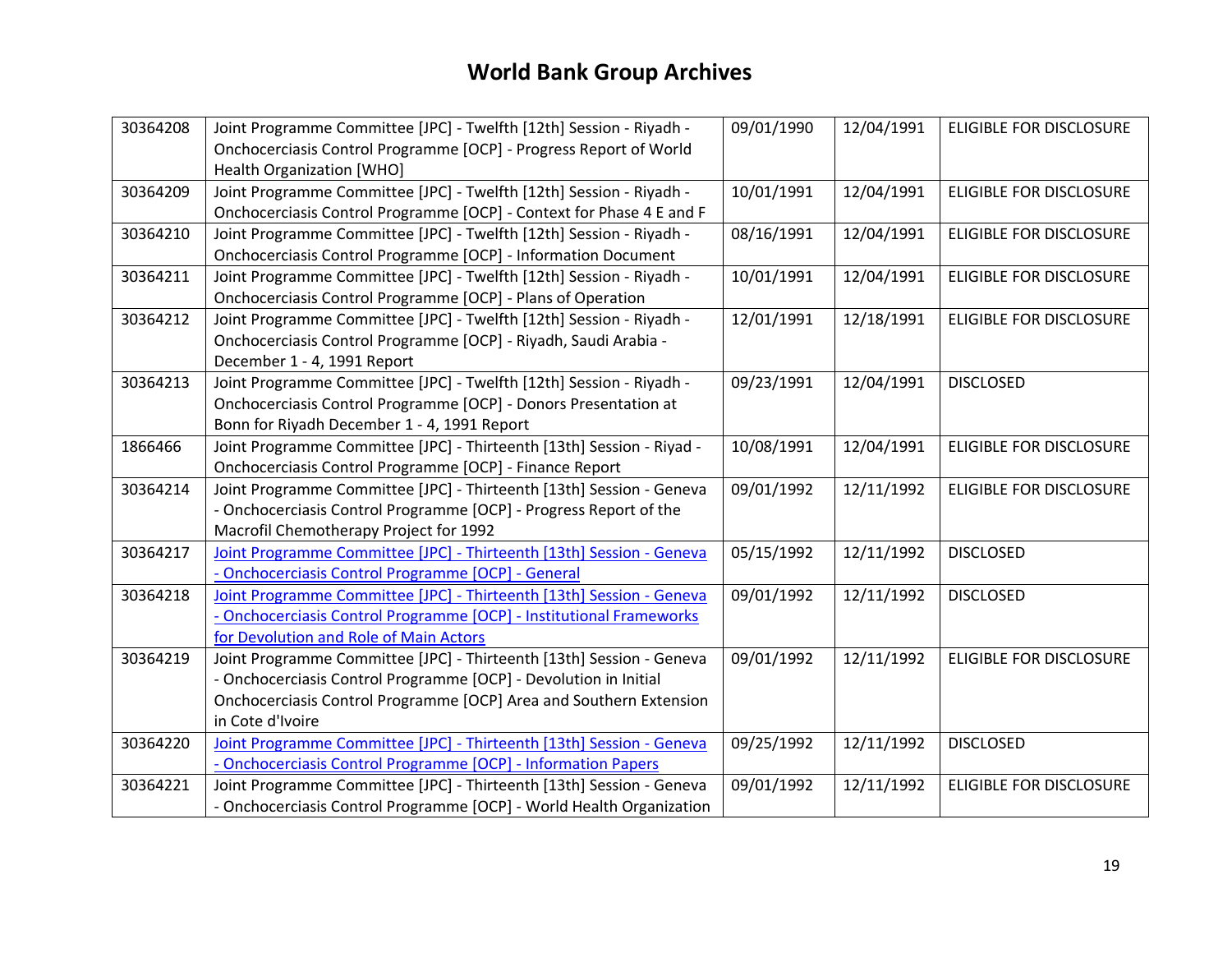|          | [WHO] / AFRO Support to Onchocerciasis Control Programme [OCP]         |            |            |                                |
|----------|------------------------------------------------------------------------|------------|------------|--------------------------------|
|          | Devolution Activities - Report of Regional Director                    |            |            |                                |
| 30364222 | Joint Programme Committee [JPC] - Thirteenth [13th] Session - Geneva   | 09/01/1992 | 12/11/1992 | <b>ELIGIBLE FOR DISCLOSURE</b> |
|          | - Onchocerciasis Control Programme [OCP] - Procedure Manual for        |            |            |                                |
|          | Ivermectin Distribution and Monitoring of Adverse Reactions            |            |            |                                |
| 30364223 | Joint Programme Committee [JPC] - Thirteenth [13th] Session - Geneva   | 09/01/1992 | 12/11/1992 | ELIGIBLE FOR DISCLOSURE        |
|          | - Onchocerciasis Control Programme [OCP] - Plan of Action and Budget   |            |            |                                |
|          | 1993                                                                   |            |            |                                |
| 30364224 | Joint Programme Committee [JPC] - Thirteenth [13th] Session - Geneva   | 06/08/1992 | 12/11/1992 | <b>ELIGIBLE FOR DISCLOSURE</b> |
|          | - Onchocerciasis Control Programme [OCP] - World Health Organization   |            |            |                                |
|          | [WHO] and OCP Support to OCP Devolution and Multidisease               |            |            |                                |
|          | Surveillance and Control in OCP Participating Countries                |            |            |                                |
| 30364225 | Joint Programme Committee [JPC] - Thirteenth [13th] Session - Geneva   | 09/01/1991 | 12/11/1992 | ELIGIBLE FOR DISCLOSURE        |
|          | - Onchocerciasis Control Programme [OCP] - Report - Rapport d'Activite |            |            |                                |
|          | de l'Organisation Mondiale de la Sante Pour 1992                       |            |            |                                |
| 30364226 | Joint Programme Committee [JPC] - Thirteenth [13th] Session - Geneva   | 06/08/1992 | 12/11/1992 | <b>ELIGIBLE FOR DISCLOSURE</b> |
|          | - Onchocerciasis Control Programme [OCP] - Expert Advisory             |            |            |                                |
|          | Committee [EAC] 1992                                                   |            |            |                                |
| 30364227 | Joint Programme Committee [JPC] - Thirteenth [13th] Session - Geneva   | 09/01/1992 | 12/11/1992 | <b>ELIGIBLE FOR DISCLOSURE</b> |
|          | - Onchocerciasis Control Programme [OCP] - Devolution Remarks by       |            |            |                                |
|          | <b>Bank</b>                                                            |            |            |                                |
| 30364228 | Joint Programme Committee [JPC] - Thirteenth [13th] Session - Geneva   | 01/01/1990 | 12/31/1992 | <b>DISCLOSED</b>               |
|          | - Onchocerciasis Control Programme [OCP] - Devolution and              |            |            |                                |
|          | Multidisease Surveillance and Control in Onchocerciasis Control        |            |            |                                |
|          | <b>Programme [OCP] Participating Countries</b>                         |            |            |                                |
| 30364229 | Joint Programme Committee [JPC] - Thirteenth [13th] Session - Geneva   | 07/08/1992 | 12/11/1992 | <b>ELIGIBLE FOR DISCLOSURE</b> |
|          | - Onchocerciasis Control Programme [OCP] - Status of Funds Statement   |            |            |                                |
|          | December 31, 1991                                                      |            |            |                                |
| 30364230 | Joint Programme Committee [JPC] - Thirteenth [13th] Session - Geneva   | 09/01/1992 | 06/02/1993 | <b>ELIGIBLE FOR DISCLOSURE</b> |
|          | - Onchocerciasis Control Programme [OCP] - Draft Proposal for Pilot    |            |            |                                |
|          | Project in Environmental Impact Assessment in Onchocerciasis Control   |            |            |                                |
|          | Programme [OCP]                                                        |            |            |                                |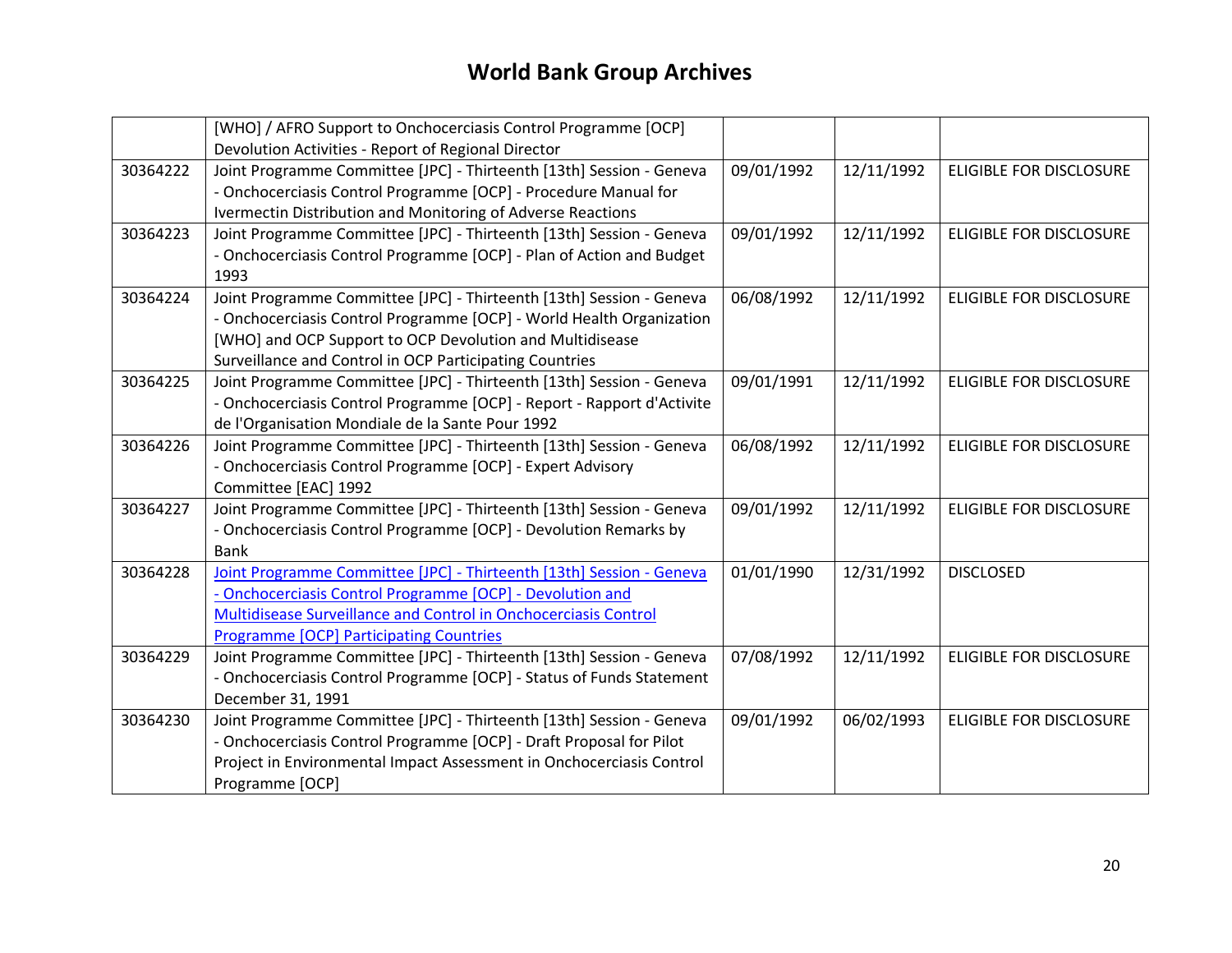| 30364231 | Joint Programme Committee [JPC] - Thirteenth [13th] Session - Geneva | 09/01/1992 | 12/11/1992 | ELIGIBLE FOR DISCLOSURE |
|----------|----------------------------------------------------------------------|------------|------------|-------------------------|
|          | - Onchocerciasis Control Programme [OCP] - Progress Report on World  |            |            |                         |
|          | Health Organization [WHO] for 1992                                   |            |            |                         |
| 30364232 | Joint Programme Committee [JPC] - Thirteenth [13th] Session - Geneva | 09/01/1992 | 12/11/1992 | ELIGIBLE FOR DISCLOSURE |
|          | - Onchocerciasis Control Programme [OCP] - Expert Advisory           |            |            |                         |
|          | Committee [EAC] Report of Thirteenth [13th] Session Ouagadougou      |            |            |                         |
| 30364118 |                                                                      | 05/01/1993 |            | <b>DISCLOSED</b>        |
|          | Joint Programme Committee [JPC] - Fourteenth [14th] Session -        |            | 12/10/1993 |                         |
|          | Luxembourg - Onchocerciasis Control Programme [OCP] - An Overview    |            |            |                         |
|          | of the Oncho Program in West Africa                                  |            |            |                         |
| 30364124 | Joint Programme Committee [JPC] - Fourteenth [14th] Session -        | 09/01/1992 | 12/10/1993 | ELIGIBLE FOR DISCLOSURE |
|          | Luxembourg - Onchocerciasis Control Programme [OCP] - 1993 World     |            |            |                         |
|          | Health Organization [WHO] Progress Report                            |            |            |                         |
| 30364125 | Joint Programme Committee [JPC] - Fourteenth [14th] Session -        | 06/02/1993 | 12/10/1993 | ELIGIBLE FOR DISCLOSURE |
|          | Luxembourg - Onchocerciasis Control Programme [OCP] - 1993           |            |            |                         |
| 30364126 | Joint Programme Committee [JPC] - Fourteenth [14th] Session -        | 12/07/1993 | 12/10/1993 | ELIGIBLE FOR DISCLOSURE |
|          | Luxembourg - Onchocerciasis Control Programme [OCP] - Speeches on    |            |            |                         |
|          | Financing the Onchocerciasis Control Programme [OCP]                 |            |            |                         |
| 30364127 | Joint Programme Committee [JPC] - Fourteenth [14th] Session -        | 08/23/1993 | 12/10/1993 | ELIGIBLE FOR DISCLOSURE |
|          | Luxembourg - Onchocerciasis Control Programme [OCP] - Provisional    |            |            |                         |
|          | Agenda - List of Documents                                           |            |            |                         |
| 30364128 | Joint Programme Committee [JPC] - Fourteenth [14th] Session -        | 03/01/1993 | 12/10/1993 | <b>DISCLOSED</b>        |
|          | Luxembourg - Onchocerciasis Control Programme [OCP] - Institutional  |            |            |                         |
|          | Framework for Devolution and the Roles of the Main Actors            |            |            |                         |
| 30364129 | Joint Programme Committee [JPC] - Fourteenth [14th] Session -        | 09/01/1993 | 12/10/1993 | ELIGIBLE FOR DISCLOSURE |
|          | Luxembourg - Onchocerciasis Control Programme [OCP] - World Health   |            |            |                         |
|          | Organization [WHO] / AFRO Support to Onchocerciasis Control          |            |            |                         |
|          | Programme [OCP] Devolution                                           |            |            |                         |
| 30364131 | Joint Programme Committee [JPC] - Fourteenth [14th] Session -        | 09/01/1993 | 12/10/1993 | <b>DISCLOSED</b>        |
|          |                                                                      |            |            |                         |
|          | Luxembourg - Onchocerciasis Control Programme [OCP] -                |            |            |                         |
|          | Entomological Surveillance of Oncho in Context of Devolution of      |            |            |                         |
|          | Onchocerciasis Control Programme [OCP]                               |            |            |                         |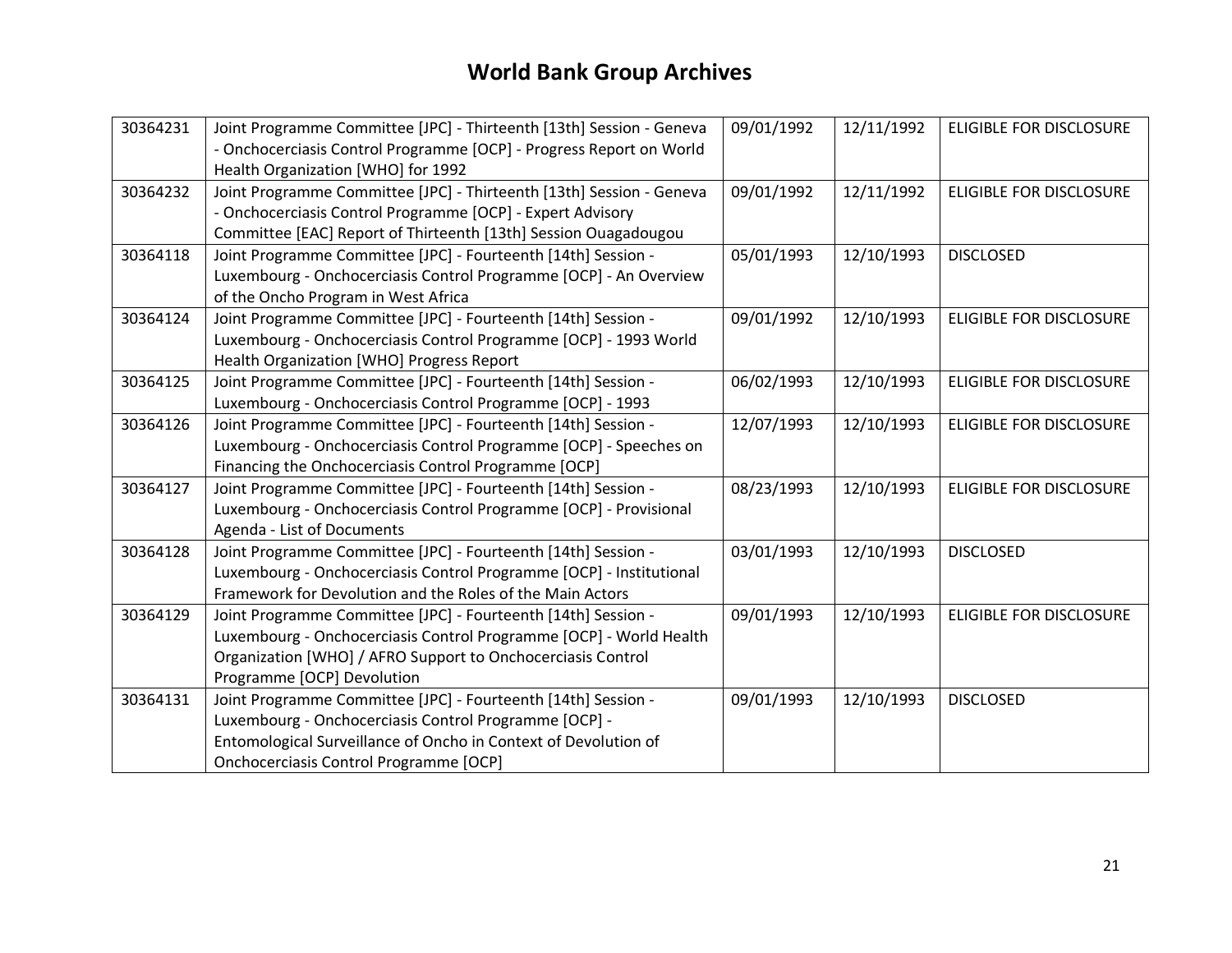| 30364132 | Joint Programme Committee [JPC] - Fourteenth [14th] Session -         | 09/01/1993 | 12/10/1993 | <b>ELIGIBLE FOR DISCLOSURE</b> |
|----------|-----------------------------------------------------------------------|------------|------------|--------------------------------|
|          | Luxembourg - Onchocerciasis Control Programme [OCP] - Evaluation      |            |            |                                |
|          | Epidemiologique                                                       |            |            |                                |
| 30364133 | Joint Programme Committee [JPC] - Fourteenth [14th] Session -         | 12/31/1992 | 12/10/1993 | <b>ELIGIBLE FOR DISCLOSURE</b> |
|          | Luxembourg - Onchocerciasis Control Programme [OCP] - Status of       |            |            |                                |
|          | Funds Statement December 31, 1992                                     |            |            |                                |
| 30364134 | Joint Programme Committee [JPC] - Fourteenth [14th] Session -         | 09/01/1993 | 12/10/1993 | <b>ELIGIBLE FOR DISCLOSURE</b> |
|          | Luxembourg - Onchocerciasis Control Programme [OCP] - Support to      |            |            |                                |
|          | Onchocerciasis Control Programme [OCP] Devolution Activities - Report |            |            |                                |
|          | to Regional Director                                                  |            |            |                                |
| 30364135 | Joint Programme Committee [JPC] - Fourteenth [14th] Session -         | 09/01/1992 | 12/10/1993 | <b>ELIGIBLE FOR DISCLOSURE</b> |
|          | Luxembourg - Onchocerciasis Control Programme [OCP] - Devolution      |            |            |                                |
|          | and Multidisease Surveillance and Control in Onchocerciasis Control   |            |            |                                |
|          | Programme [OCP] Participating Countries                               |            |            |                                |
| 30364136 | Joint Programme Committee [JPC] - Fourteenth [14th] Session -         | 10/01/1993 | 12/10/1993 | <b>DISCLOSED</b>               |
|          | Luxembourg - Onchocerciasis Control Programme [OCP] - Progress        |            |            |                                |
|          | Report of the Ministerial Meeting on Sustainable Settlement and       |            |            |                                |
|          | Development                                                           |            |            |                                |
| 30364137 | Joint Programme Committee [JPC] - Fourteenth [14th] Session -         | 09/01/1993 | 12/10/1993 | <b>ELIGIBLE FOR DISCLOSURE</b> |
|          | Luxembourg - Onchocerciasis Control Programme [OCP] - Devolution      |            |            |                                |
|          | Unit - Programme of Activities 1993                                   |            |            |                                |
| 30364138 | Joint Programme Committee [JPC] - Fourteenth [14th] Session -         | 03/01/1993 | 12/10/1993 | <b>ELIGIBLE FOR DISCLOSURE</b> |
|          | Luxembourg - Onchocerciasis Control Programme [OCP] - Main Lines of   |            |            |                                |
|          | Devolution Activities Related to Onchocerciasis in the Original       |            |            |                                |
|          | Onchocerciasis Control Programme [OCP] Area                           |            |            |                                |
| 30364139 | Joint Programme Committee [JPC] - Fourteenth [14th] Session -         | 03/01/1993 | 12/10/1993 | <b>ELIGIBLE FOR DISCLOSURE</b> |
|          | Luxembourg - Onchocerciasis Control Programme [OCP] - Institutional   |            |            |                                |
|          | Framework for Devolution and the Roles of the Main Actors             |            |            |                                |
| 30364140 | Joint Programme Committee [JPC] - Fourteenth [14th] Session -         | 03/29/1993 | 12/10/1993 | <b>ELIGIBLE FOR DISCLOSURE</b> |
|          | Luxembourg - Onchocerciasis Control Programme [OCP] - Reunion         |            |            |                                |
|          | Onchocerciasis Control Programme [OCP] / Coordonnateurs Nationaux     |            |            |                                |
|          | du Programme de Lutte Contre l'Onchocercose                           |            |            |                                |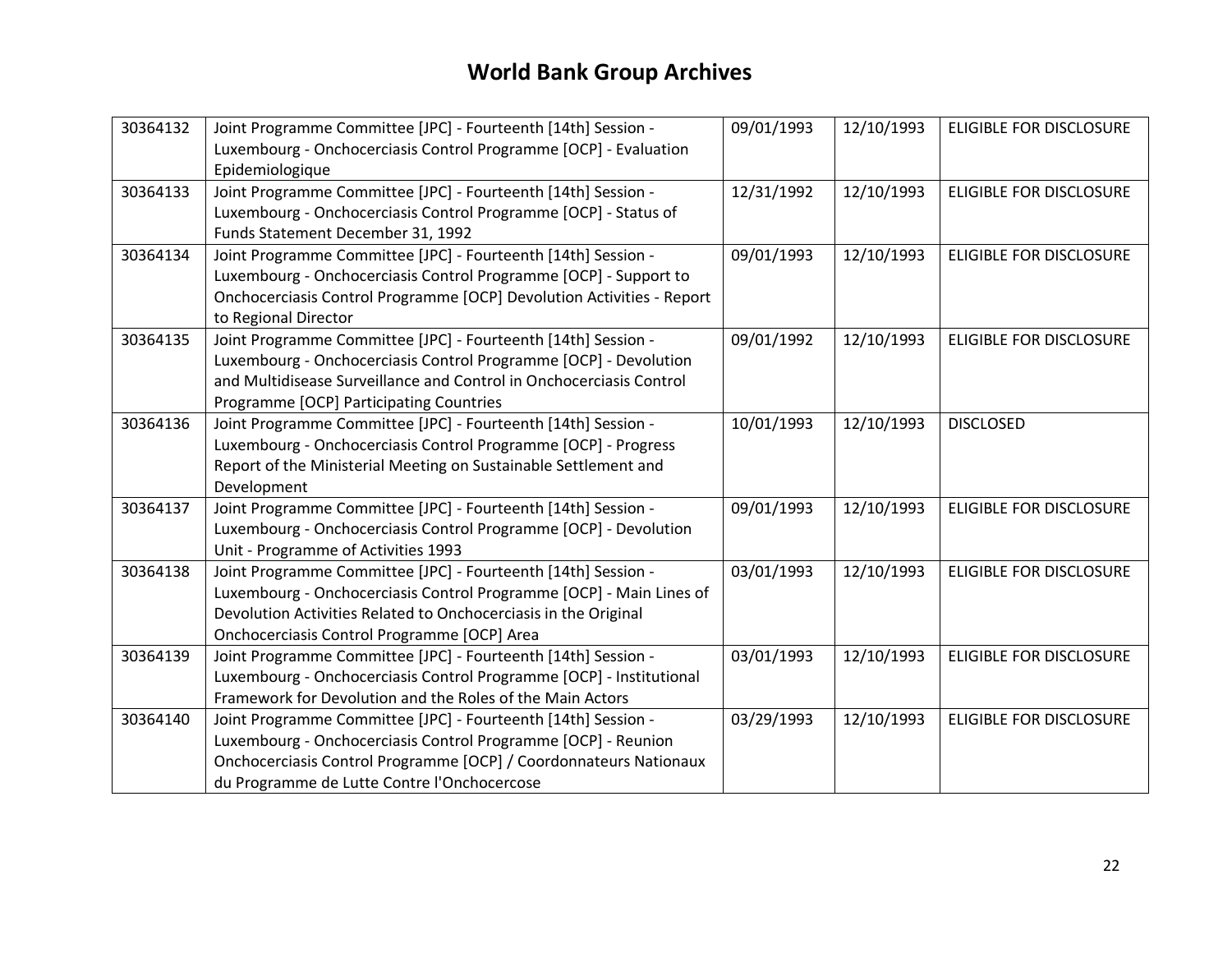| 30364141 | Joint Programme Committee [JPC] - Fourteenth [14th] Session -<br>Luxembourg - Onchocerciasis Control Programme [OCP] - | 06/07/1993 | 12/10/1993 | <b>ELIGIBLE FOR DISCLOSURE</b> |
|----------|------------------------------------------------------------------------------------------------------------------------|------------|------------|--------------------------------|
|          | <b>Entomological Surveillance</b>                                                                                      |            |            |                                |
| 30364142 | Joint Programme Committee [JPC] - Fourteenth [14th] Session -                                                          | 11/01/1993 | 12/10/1993 | <b>ELIGIBLE FOR DISCLOSURE</b> |
|          | Luxembourg - Onchocerciasis Control Programme [OCP] - L'Initiative                                                     |            |            |                                |
|          | Conjointede LA                                                                                                         |            |            |                                |
| 30364353 | Joint Programme Committee [JPC] - Fourteenth [14th] Session -                                                          | 09/01/1993 | 12/10/1993 | <b>ELIGIBLE FOR DISCLOSURE</b> |
|          | Luxembourg - Onchocerciasis Control Programme [OCP] - Status of                                                        |            |            |                                |
|          | Funds Statement as at December 31, 1992 - Opinion of the External                                                      |            |            |                                |
|          | Auditor                                                                                                                |            |            |                                |
| 30364354 | Joint Programme Committee [JPC] - Fourteenth [14th] Session -                                                          | 09/01/1993 | 12/10/1993 | <b>ELIGIBLE FOR DISCLOSURE</b> |
|          | Luxembourg - Onchocerciasis Control Programme [OCP] - Unite de                                                         |            |            |                                |
|          | Devolution - Planning des Activites pour 1993                                                                          |            |            |                                |
| 30364355 | Joint Programme Committee [JPC] - Fourteenth [14th] Session -                                                          | 12/07/1993 | 12/10/1993 | <b>ELIGIBLE FOR DISCLOSURE</b> |
|          | Luxembourg - Onchocerciasis Control Programme [OCP] - Report                                                           |            |            |                                |
| 30364356 | Joint Programme Committee [JPC] - Fourteenth [14th] Session -                                                          | 09/01/1993 | 12/10/1993 | ELIGIBLE FOR DISCLOSURE        |
|          | Luxembourg - Onchocerciasis Control Programme [OCP] - Plan of Action                                                   |            |            |                                |
|          | and Budget for 1994                                                                                                    |            |            |                                |
| 1866467  | Joint Programme Committee [JPC] - Fourteenth [14th] Session -                                                          | 06/07/1993 | 12/10/1993 | <b>ELIGIBLE FOR DISCLOSURE</b> |
|          | Luxembourg - Onchocerciasis Control Programme [OCP] - Expert                                                           |            |            |                                |
|          | <b>Advisory Committee Report</b>                                                                                       |            |            |                                |
| 1866468  | 13 Vols, Joint Programme Committee Files, From JPC 15th Meeting to                                                     | 01/01/1994 | 12/31/1996 | <b>ELIGIBLE FOR DISCLOSURE</b> |
|          | JPC17th Meeting                                                                                                        |            |            |                                |
| 1866555  | 22 Vols, Joint Programme Committee Files, From JPC 18th Meeting to                                                     | 01/01/1997 | 12/31/1998 | <b>ELIGIBLE FOR DISCLOSURE</b> |
|          | JPC19th Meeting                                                                                                        |            |            |                                |
| 1866556  | 39 Vols, Joint Programmee Committee Files, From JPC 20th Meeting to                                                    | 01/01/1998 | 12/31/2000 | <b>ELIGIBLE FOR DISCLOSURE</b> |
|          | JPC21th Meeting                                                                                                        |            |            |                                |
| 1866557  | 30 Vols, Joint Programmee Committee Files, From JPC 22th Meeting to                                                    | 01/01/2001 | 12/31/2002 | ELIGIBLE FOR DISCLOSURE        |
|          | JPC23rd Meeting                                                                                                        |            |            |                                |
| 1865457  | Expert Advisory Committee [EAC] Meeting - Tenth [10th] Session -                                                       | 05/03/1989 | 12/07/1989 | <b>ELIGIBLE FOR DISCLOSURE</b> |
|          | Onchocerciasis Control Programme [OCP] - Volume 1                                                                      |            |            |                                |
| 30298493 | Expert Advisory Committee [EAC] Meeting - Tenth [10th] Session -                                                       | 03/26/1997 | 12/07/1989 | ELIGIBLE FOR DISCLOSURE        |
|          | Onchocerciasis Control Programme [OCP] - Volume 2                                                                      |            |            |                                |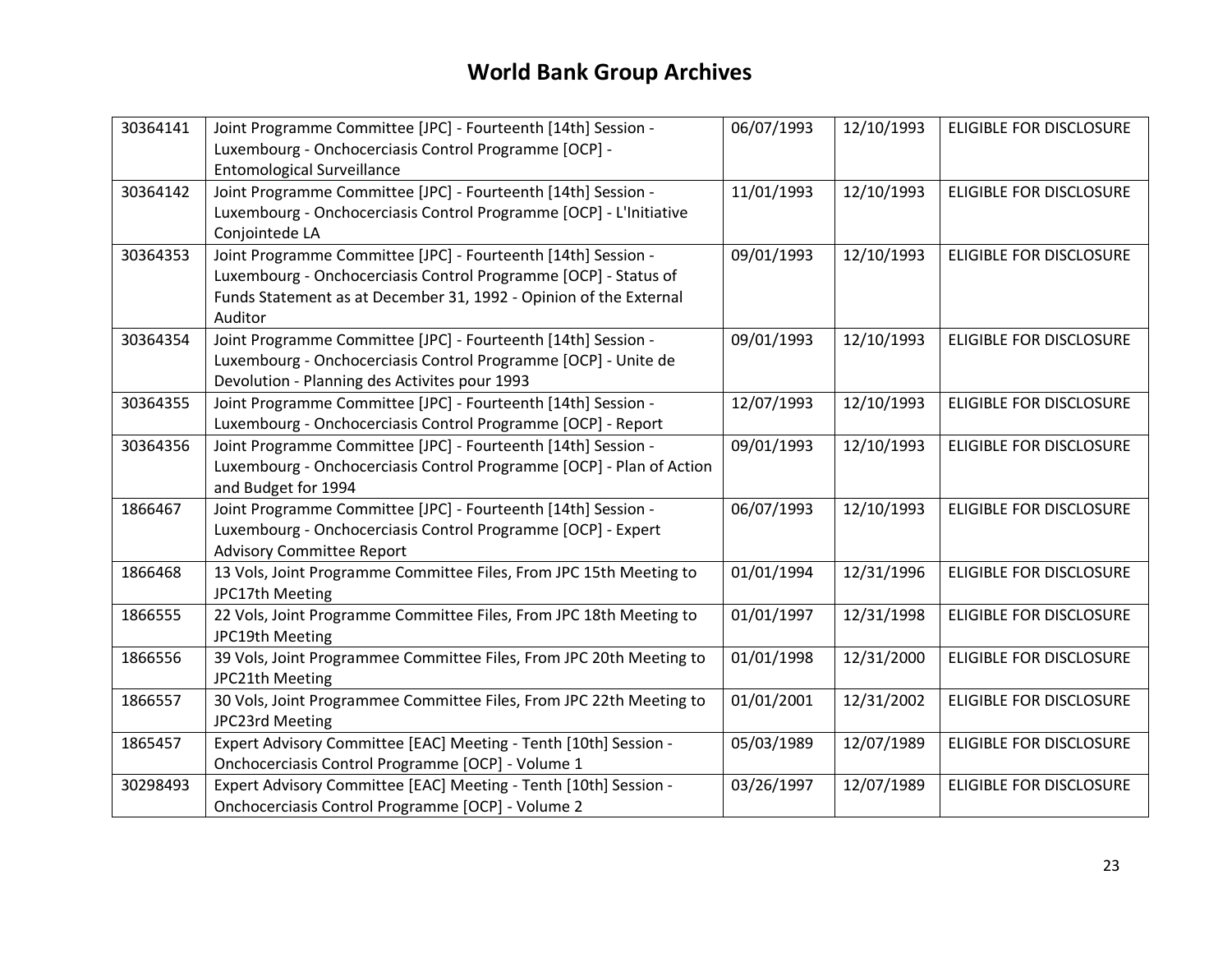| 1866465  | Joint Programme Committee [JPC] - Eleventh [11th] Session - Conakry -  | 06/11/1990 | 12/06/1990 | <b>ELIGIBLE FOR DISCLOSURE</b> |
|----------|------------------------------------------------------------------------|------------|------------|--------------------------------|
|          | Onchocerciasis Control Programme [OCP] - Expert Advisory Committee     |            |            |                                |
|          | [EAC] Report 1990                                                      |            |            |                                |
| 30298494 | Expert Advisory Committee [EAC] Meeting - Eleventh [11th] Session -    | 06/11/1990 | 12/06/1990 | <b>DISCLOSED</b>               |
|          | <b>Onchocerciasis Control Programme [OCP] - Volume 1</b>               |            |            |                                |
| 30298495 | Expert Advisory Committee [EAC] Meeting - Eleventh [11th] Session -    | 01/15/1990 | 06/15/1990 | <b>DISCLOSED</b>               |
|          | Onchocerciasis Control Programme [OCP] - Volume 2                      |            |            |                                |
| 30298496 | Expert Advisory Committee [EAC] Meeting - Twelfth [12th] Session -     | 06/08/1991 | 08/23/1991 | <b>DISCLOSED</b>               |
|          | Onchocerciasis Control Programme [OCP] - Volume 1                      |            |            |                                |
| 30298497 | Expert Advisory Committee [EAC] Meeting - Twelfth [12th] Session -     | 06/03/1991 | 08/23/1991 | <b>DISCLOSED</b>               |
|          | <b>Onchocerciasis Control Programme [OCP] - Volume 2</b>               |            |            |                                |
| 30298498 | Expert Advisory Committee [EAC] Meeting - Thirteenth [13th] Session -  | 01/20/1992 | 06/12/1992 | <b>DISCLOSED</b>               |
|          | <b>Onchocerciasis Control Programme [OCP]</b>                          |            |            |                                |
| 30298499 | Expert Advisory Committee [EAC] Meeting - Fourteenth [14th] Session -  | 06/05/1993 | 06/11/1993 | <b>DISCLOSED</b>               |
|          | <b>Onchocerciasis Control Programme [OCP]</b>                          |            |            |                                |
| 30298500 | Expert Advisory Committee [EAC] Meeting - Fifteenth [15th] Session -   | 06/06/1994 | 12/01/1994 | <b>DISCLOSED</b>               |
|          | <b>Onchocerciasis Control Programme [OCP]</b>                          |            |            |                                |
| 30298501 | Expert Advisory Committee [EAC] Meeting - Sixteenth [16th] Session -   | 03/29/1995 | 06/29/1995 | <b>DISCLOSED</b>               |
|          | <b>Onchocerciasis Control Programme [OCP]</b>                          |            |            |                                |
| 1865456  | Onchocerciasis Control Programme [OCP] - Expert Advisory Committee     | 03/11/1991 | 05/21/1996 | PARTIAL DISCLOSURE             |
|          | [EAC] - General                                                        |            |            |                                |
| 1865458  | 06 Vols, Expert Advisory Committee Files, From EAC 17th Meeting to     | 01/01/1996 | 12/31/2002 | ELIGIBLE FOR DISCLOSURE        |
|          | <b>EAC25th Meeting</b>                                                 |            |            |                                |
| 1866958  | 11 Vols, Joint Action Forum Files, From JAF General to JAF 1st Meeting | 01/01/1995 | 12/31/1996 | <b>ELIGIBLE FOR DISCLOSURE</b> |
|          |                                                                        |            |            |                                |
| 1866959  | 22 Vols, Joint Action Forum Files, From JAF 2nd Meeting to JAF         | 01/01/1996 | 12/31/1997 | <b>ELIGIBLE FOR DISCLOSURE</b> |
|          | 3rdMeeting                                                             |            |            |                                |
| 1866960  | 10 Vols, Joint Action Forum Files, From JAF 4th Meeting                | 01/01/1998 |            | ELIGIBLE FOR DISCLOSURE        |
|          |                                                                        |            |            |                                |
| 1866961  | 59 Vols, Joint Action Forum Files, From JAF 5th Meeting to JAF         | 01/01/2001 | 12/31/2003 | <b>ELIGIBLE FOR DISCLOSURE</b> |
|          | 10thMeeting                                                            |            |            |                                |
| 1867115  | 16 Vols, Technical Consultative Committee Files, From TCC General to   | 01/01/1996 | 12/31/2002 | ELIGIBLE FOR DISCLOSURE        |
|          | <b>TCC18th Meeting</b>                                                 |            |            |                                |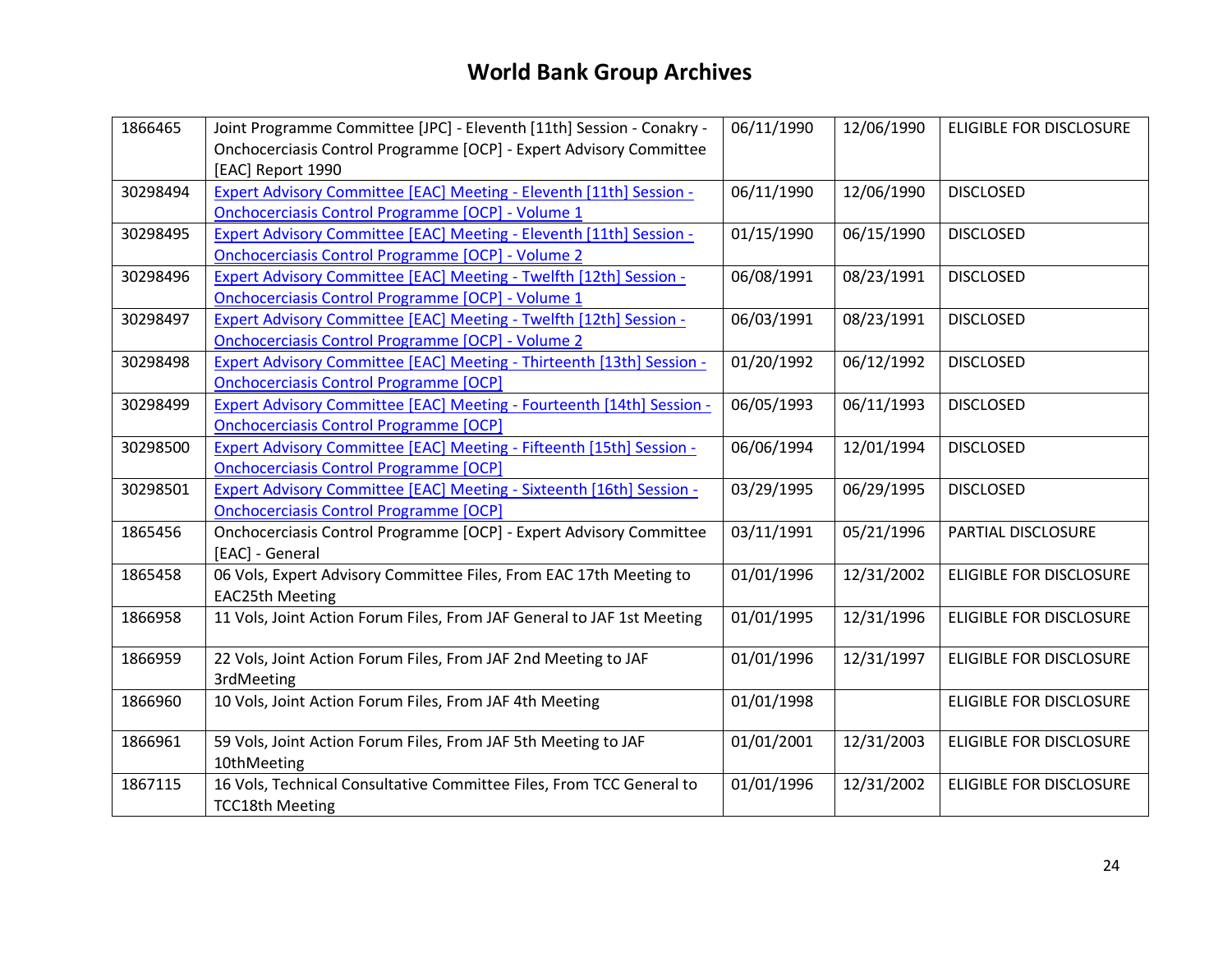| 1865305  | National Onchocerciasis Committee [NOC] - General Correspondence -    | 06/03/1987 | 07/01/1997 | <b>DISCLOSED</b>               |
|----------|-----------------------------------------------------------------------|------------|------------|--------------------------------|
|          | <b>Onchocerciasis Control Programme [OCP]</b>                         |            |            |                                |
| 30304796 | National Onchocerciasis Committee [NOC] - Meetings Prior to 1982 -    | 05/10/1979 | 06/18/1981 | <b>ELIGIBLE FOR DISCLOSURE</b> |
|          | Onchocerciasis Control Programme [OCP]                                |            |            |                                |
| 30304797 | National Onchocerciasis Committee [NOC] - Seventh Meeting - 1983 -    | 05/03/1983 | 07/09/1983 | <b>ELIGIBLE FOR DISCLOSURE</b> |
|          | Lome, Togo - Onchocerciasis Control Programme [OCP]                   |            |            |                                |
| 30304798 | National Onchocerciasis Committee [NOC] - Eighth Meeting - 1984 -     | 06/24/1984 | 10/16/1984 | <b>ELIGIBLE FOR DISCLOSURE</b> |
|          | Ouagadougou, Burkina Faso - Onchocerciasis Control Programme [OCP]    |            |            |                                |
| 30304800 | National Onchocerciasis Committee [NOC] - Tenth Meeting - 1986 -      | 06/05/1986 | 12/12/1986 | <b>ELIGIBLE FOR DISCLOSURE</b> |
|          | Cotonou, Benin - Onchocerciasis Control Programme [OCP]               |            |            |                                |
| 30304376 | Onchocerciasis Control Programme [OCP] - The Eleventh National        | 06/03/1987 | 06/05/1987 | <b>ELIGIBLE FOR DISCLOSURE</b> |
|          | Onchocerciasis Committees Meeting - Bamako, Mali - June 3 to 5, 1987  |            |            |                                |
| 30304801 | National Onchocerciasis Committee [NOC] - Eleventh Meeting - 1987 -   | 02/26/1987 | 06/05/1987 | ELIGIBLE FOR DISCLOSURE        |
|          | Bamako, Mali - Onchocerciasis Control Programme [OCP]                 |            |            |                                |
| 30304806 | National Onchocerciasis Committee [NOC] - Eleventh Meeting - 1987 -   | 03/26/1987 | 06/06/1987 | <b>ELIGIBLE FOR DISCLOSURE</b> |
|          | Bamako, Mali - Onchocerciasis Control Programme [OCP]                 |            |            |                                |
| 30304807 | National Onchocerciasis Committee [NOC] - Twelfth Meeting - 1988 -    | 04/01/1988 | 06/02/1988 | ELIGIBLE FOR DISCLOSURE        |
|          | Conakry, Guinea - Onchocerciasis Control Programme [OCP]              |            |            |                                |
| 30304808 | National Onchocerciasis Committee [NOC] - Twelfth Meeting - 1988 -    | 04/01/1988 | 04/01/1988 | <b>ELIGIBLE FOR DISCLOSURE</b> |
|          | Bamako, Mali - Onchocerciasis Control Programme [OCP]                 |            |            |                                |
| 30304809 | National Onchocerciasis Committee [NOC] - Thirteenth Meeting - 1987 - | 03/13/1989 | 07/12/1989 | <b>ELIGIBLE FOR DISCLOSURE</b> |
|          | Bamako, Mali - Onchocerciasis Control Programme [OCP]                 |            |            |                                |
| 30304810 | National Onchocerciasis Committee [NOC] - Thirteenth Meeting - 1989 - | 11/01/1988 | 08/09/1989 | <b>ELIGIBLE FOR DISCLOSURE</b> |
|          | Ouagadougou, Burkina Faso - Onchocerciasis Control Programme [OCP]    |            |            |                                |
| 30304819 | National Onchocerciasis Committee [NOC] - Fourteenth Meeting - 1990   | 08/22/1989 | 05/29/1990 | <b>ELIGIBLE FOR DISCLOSURE</b> |
|          | - Ouagadougou, Burkina Faso - Onchocerciasis Control Programme        |            |            |                                |
|          | [OCP]                                                                 |            |            |                                |
| 30304820 | National Onchocerciasis Committee [NOC] - Nineteenth Meeting - 1995   | 03/20/1995 | 10/16/1997 | <b>ELIGIBLE FOR DISCLOSURE</b> |
|          | - Ouagadougou, Burkina Faso - Onchocerciasis Control Programme        |            |            |                                |
|          | [OCP]                                                                 |            |            |                                |
| 30333955 | Onchocerciasis Control Programme [OCP] - Expert Advisory Committee    | 10/01/1982 | 10/01/1982 | <b>ELIGIBLE FOR DISCLOSURE</b> |
|          | [EAC] - Meeting 3                                                     |            |            |                                |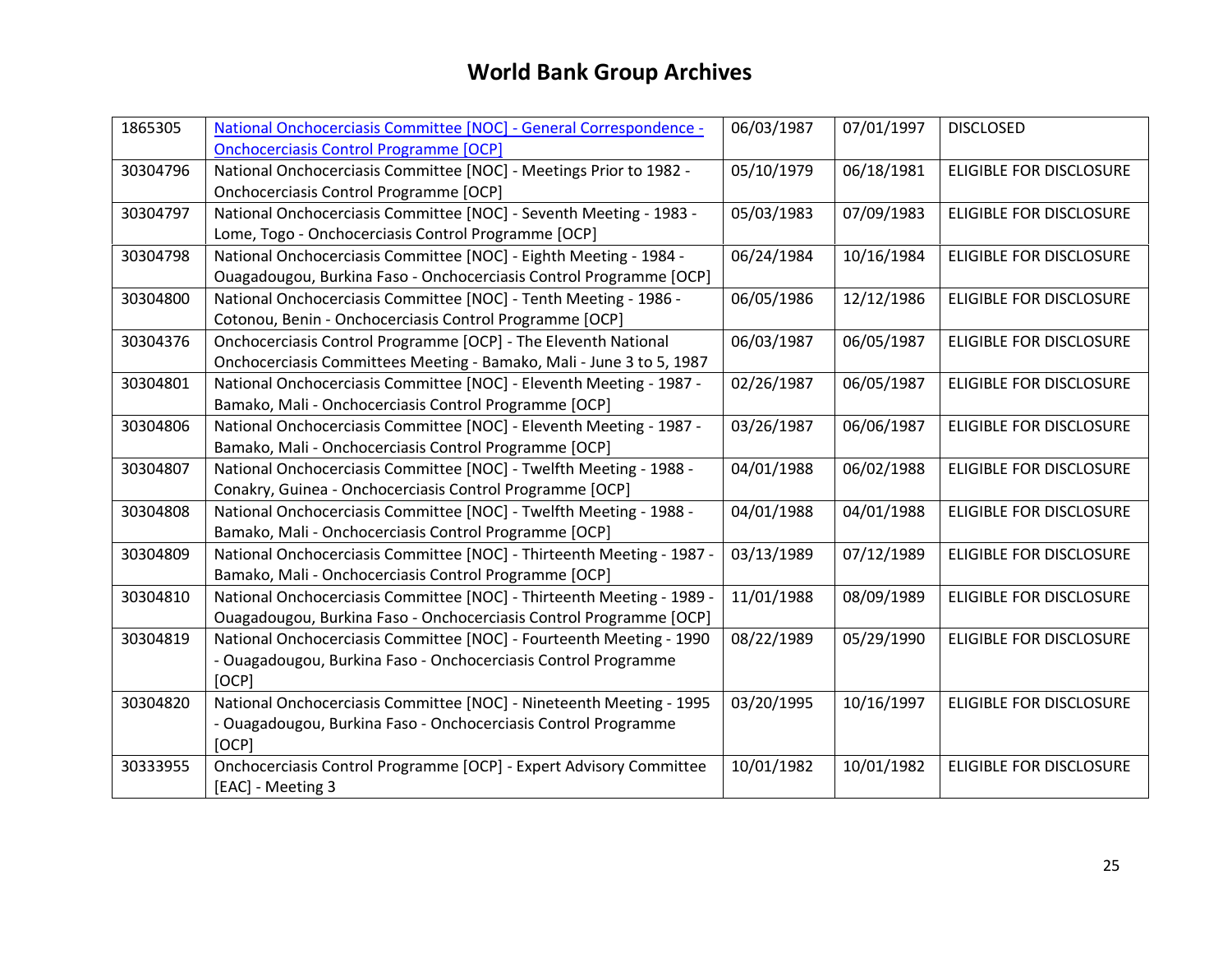| 30333986 | Onchocerciasis Control Programme [OCP] - Expert Advisory Committee<br>[EAC] - Meeting 4      | 11/01/1983 | 11/01/1983 | ELIGIBLE FOR DISCLOSURE        |
|----------|----------------------------------------------------------------------------------------------|------------|------------|--------------------------------|
| 30333992 | Onchocerciasis Control Programme [OCP] - Expert Advisory Committee                           | 05/23/1984 | 12/06/1984 | ELIGIBLE FOR DISCLOSURE        |
| 30334007 | [EAC] - Meeting 5<br>Onchocerciasis Control Programme [OCP] - Expert Advisory Committee      | 05/23/1984 | 06/22/1984 | ELIGIBLE FOR DISCLOSURE        |
|          | [EAC] - Meeting 5                                                                            |            |            |                                |
| 30334022 | Onchocerciasis Control Programme [OCP] - Expert Advisory Committee<br>[EAC] - Meeting 6      | 06/09/1985 | 12/13/1985 | ELIGIBLE FOR DISCLOSURE        |
| 30334081 | Onchocerciasis Control Programme [OCP] - Expert Advisory Committee<br>[EAC] - Meeting 6      | 06/10/1985 | 12/13/1985 | ELIGIBLE FOR DISCLOSURE        |
| 30334132 | Onchocerciasis Control Programme [OCP] - Expert Advisory Committee<br>[EAC] - Meeting 7      | 06/16/1986 | 12/12/1986 | <b>ELIGIBLE FOR DISCLOSURE</b> |
| 30334210 | Onchocerciasis Control Programme [OCP] - Expert Advisory Committee<br>[EAC] - Meeting 8      | 05/11/1987 | 09/01/1987 | ELIGIBLE FOR DISCLOSURE        |
| 30334211 | Onchocerciasis Control Programme [OCP] - Expert Advisory Committee<br>[EAC] - Meeting 8      | 02/03/1987 | 12/03/1987 | ELIGIBLE FOR DISCLOSURE        |
| 30334213 | Onchocerciasis Control Programme [OCP] - Expert Advisory Committee<br>[EAC] - Meeting 9      | 06/13/1988 | 12/02/1988 | ELIGIBLE FOR DISCLOSURE        |
| 30333923 | Onchocerciasis Control Programme [OCP] - Expert Advisory Committee<br>[EAC] - Correspondence | 08/02/1989 | 06/08/2001 | ELIGIBLE FOR DISCLOSURE        |
| 30333368 | Onchocerciasis Control Programme [OCP] - Expert Advisory Committee<br>[EAC] - Membership     | 01/24/1984 | 07/01/1999 | ELIGIBLE FOR DISCLOSURE        |
| 1865706  | Committee of Sponsoring Agencies [CSA] General - June 1985 -<br>September 1989               | 06/26/1985 | 02/05/2001 | PARTIAL DISCLOSURE             |
| 30304205 | Committee of Sponsoring Agencies [CSA] General - July 1990 -<br>September 1994               | 05/02/1990 | 12/20/1995 | <b>ELIGIBLE FOR DISCLOSURE</b> |
| 30304206 | Committee of Sponsoring Agencies [CSA] General - April 1991 to May<br>1993                   | 05/24/1991 | 04/14/1994 | ELIGIBLE FOR DISCLOSURE        |
| 30304207 | Committee of Sponsoring Agencies [CSA] General - 1995                                        | 01/18/1995 | 01/17/1996 | ELIGIBLE FOR DISCLOSURE        |
| 30304208 | Committee of Sponsoring Agencies [CSA] General - 1996                                        | 01/17/1996 | 06/18/1996 | ELIGIBLE FOR DISCLOSURE        |
| 30304209 | Committee of Sponsoring Agencies [CSA] General - 1997                                        | 05/12/1997 | 07/01/1997 | ELIGIBLE FOR DISCLOSURE        |
| 30304210 | Committee of Sponsoring Agencies [CSA] 1985 and Prior - Pre                                  | 01/19/1982 | 06/19/1987 | <b>ELIGIBLE FOR DISCLOSURE</b> |
|          | Committee of Sponsoring Agencies [CSA] 23                                                    |            |            |                                |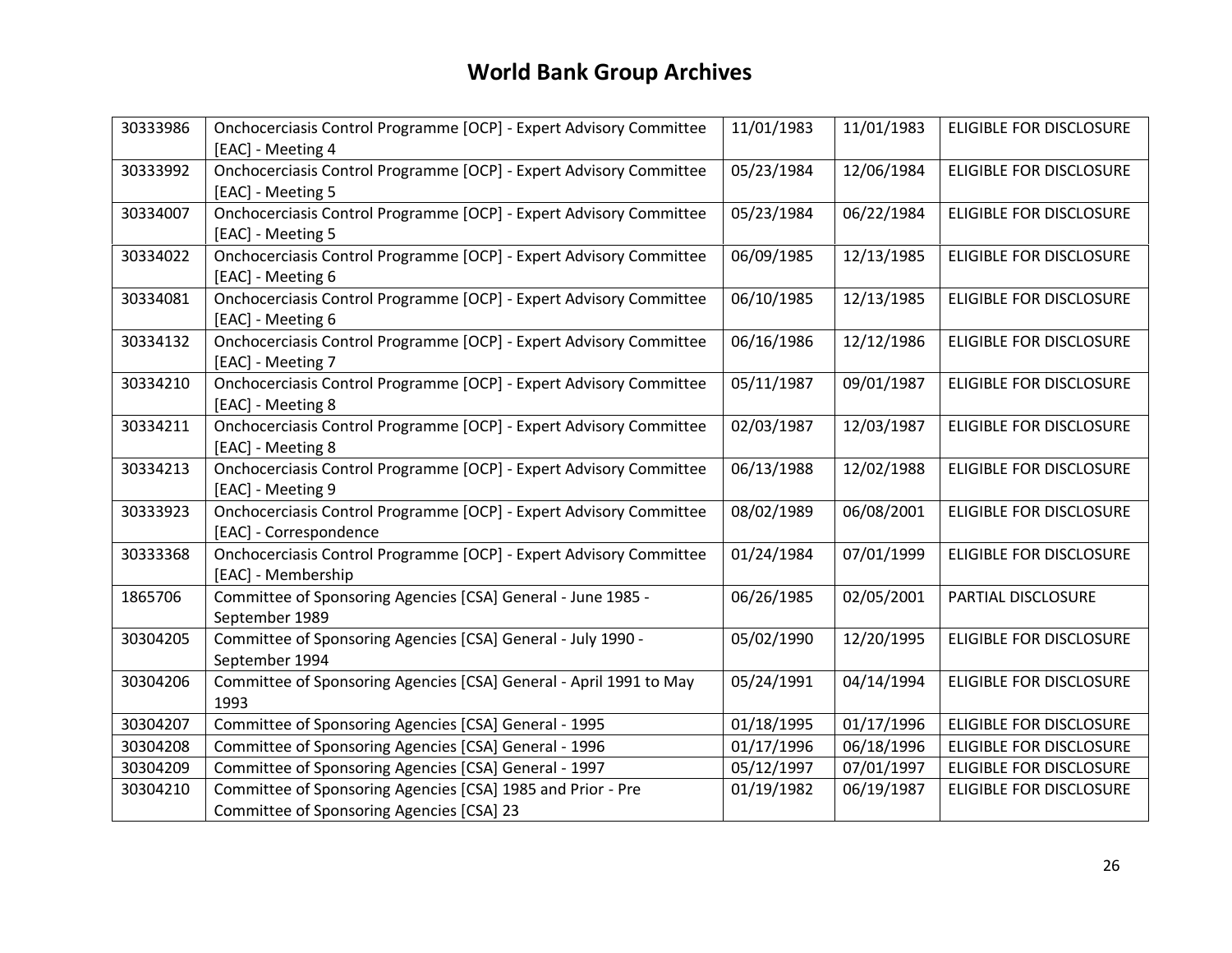| 30304213 | Committee of Sponsoring Agencies [CSA] 23 Meeting | 04/16/1985 | 04/17/1985 | <b>ELIGIBLE FOR DISCLOSURE</b> |
|----------|---------------------------------------------------|------------|------------|--------------------------------|
| 30304215 | Committee of Sponsoring Agencies [CSA] 24 Meeting | 07/15/1985 | 07/16/1985 | <b>ELIGIBLE FOR DISCLOSURE</b> |
| 30304216 | Committee of Sponsoring Agencies [CSA] 25 Meeting | 10/16/1985 | 11/08/1985 | ELIGIBLE FOR DISCLOSURE        |
| 30304217 | Committee of Sponsoring Agencies [CSA] 26 Meeting | 11/06/1985 | 12/13/1985 | <b>ELIGIBLE FOR DISCLOSURE</b> |
| 30304218 | Committee of Sponsoring Agencies [CSA] 27 Meeting | 04/27/1986 | 10/09/1986 | <b>ELIGIBLE FOR DISCLOSURE</b> |
| 30304219 | Committee of Sponsoring Agencies [CSA] 28 Meeting | 10/07/1986 | 12/12/1986 | ELIGIBLE FOR DISCLOSURE        |
| 30304220 | Committee of Sponsoring Agencies [CSA] 29 Meeting | 12/12/1986 | 12/12/1986 | ELIGIBLE FOR DISCLOSURE        |
| 30304221 | Committee of Sponsoring Agencies [CSA] 30 Meeting | 03/31/1987 | 04/02/1987 | <b>ELIGIBLE FOR DISCLOSURE</b> |
| 30304222 | Committee of Sponsoring Agencies [CSA] 31 Meeting | 07/23/1987 | 07/30/1987 | ELIGIBLE FOR DISCLOSURE        |
| 30304223 | Committee of Sponsoring Agencies [CSA] 32 Meeting | 09/28/1987 | 10/01/1987 | <b>ELIGIBLE FOR DISCLOSURE</b> |
| 30304224 | Committee of Sponsoring Agencies [CSA] 33 Meeting | 11/25/1987 | 12/03/1987 | ELIGIBLE FOR DISCLOSURE        |
| 30304226 | Committee of Sponsoring Agencies [CSA] 34 Meeting | 03/17/1988 | 03/17/1988 | ELIGIBLE FOR DISCLOSURE        |
| 30304227 | Committee of Sponsoring Agencies [CSA] 35 Meeting | 07/12/1988 | 09/16/1988 | ELIGIBLE FOR DISCLOSURE        |
| 30304228 | Committee of Sponsoring Agencies [CSA] 36 Meeting | 09/15/1988 | 09/16/1988 | ELIGIBLE FOR DISCLOSURE        |
| 30304229 | Committee of Sponsoring Agencies [CSA] 37 Meeting | 11/28/1988 | 12/01/1988 | ELIGIBLE FOR DISCLOSURE        |
| 30304230 | Committee of Sponsoring Agencies [CSA] 38 Meeting | 04/07/1989 | 10/19/1989 | <b>ELIGIBLE FOR DISCLOSURE</b> |
| 30304231 | Committee of Sponsoring Agencies [CSA] 39 Meeting | 07/26/1989 | 07/27/1989 | ELIGIBLE FOR DISCLOSURE        |
| 30304232 | Committee of Sponsoring Agencies [CSA] 40 Meeting | 09/06/1989 | 09/15/1989 | ELIGIBLE FOR DISCLOSURE        |
| 30304233 | Committee of Sponsoring Agencies [CSA] 41 Meeting | 10/17/1989 | 11/20/1989 | ELIGIBLE FOR DISCLOSURE        |
| 30304234 | Committee of Sponsoring Agencies [CSA] 42 Meeting | 12/03/1989 | 06/14/1990 | <b>ELIGIBLE FOR DISCLOSURE</b> |
| 30304235 | Committee of Sponsoring Agencies [CSA] 43 Meeting | 03/23/1990 | 04/06/1990 | ELIGIBLE FOR DISCLOSURE        |
| 30304253 | Committee of Sponsoring Agencies [CSA] 44 Meeting | 07/05/1990 | 08/24/1990 | ELIGIBLE FOR DISCLOSURE        |
| 30304254 | Committee of Sponsoring Agencies [CSA] 45 Meeting | 08/23/1990 | 10/11/1990 | <b>ELIGIBLE FOR DISCLOSURE</b> |
| 30304255 | Committee of Sponsoring Agencies [CSA] 46 Meeting | 10/17/1990 | 10/18/1990 | <b>ELIGIBLE FOR DISCLOSURE</b> |
| 30304256 | Committee of Sponsoring Agencies [CSA] 47 Meeting | 10/17/1990 | 05/22/1991 | ELIGIBLE FOR DISCLOSURE        |
| 30304257 | Committee of Sponsoring Agencies [CSA] 48 Meeting | 01/28/1991 | 06/19/1991 | ELIGIBLE FOR DISCLOSURE        |
| 30304258 | Committee of Sponsoring Agencies [CSA] 49 Meeting | 06/03/1991 | 10/11/1991 | ELIGIBLE FOR DISCLOSURE        |
| 30304259 | Committee of Sponsoring Agencies [CSA] 50 Meeting | 08/23/1991 | 08/23/1991 | ELIGIBLE FOR DISCLOSURE        |
| 30304260 | Committee of Sponsoring Agencies [CSA] 51 Meeting | 11/01/1991 | 12/01/1991 | <b>ELIGIBLE FOR DISCLOSURE</b> |
| 30304261 | Committee of Sponsoring Agencies [CSA] 52 Meeting | 12/17/1991 | 02/26/1992 | ELIGIBLE FOR DISCLOSURE        |
| 30304262 | Committee of Sponsoring Agencies [CSA] 53 Meeting | 12/01/1991 | 08/21/1992 | <b>ELIGIBLE FOR DISCLOSURE</b> |
| 30304263 | Committee of Sponsoring Agencies [CSA] 54 Meeting | 02/26/1992 | 09/15/1992 | ELIGIBLE FOR DISCLOSURE        |
| 30331762 | Committee of Sponsoring Agencies [CSA] 56 Meeting | 01/20/1993 | 08/24/1993 | <b>ELIGIBLE FOR DISCLOSURE</b> |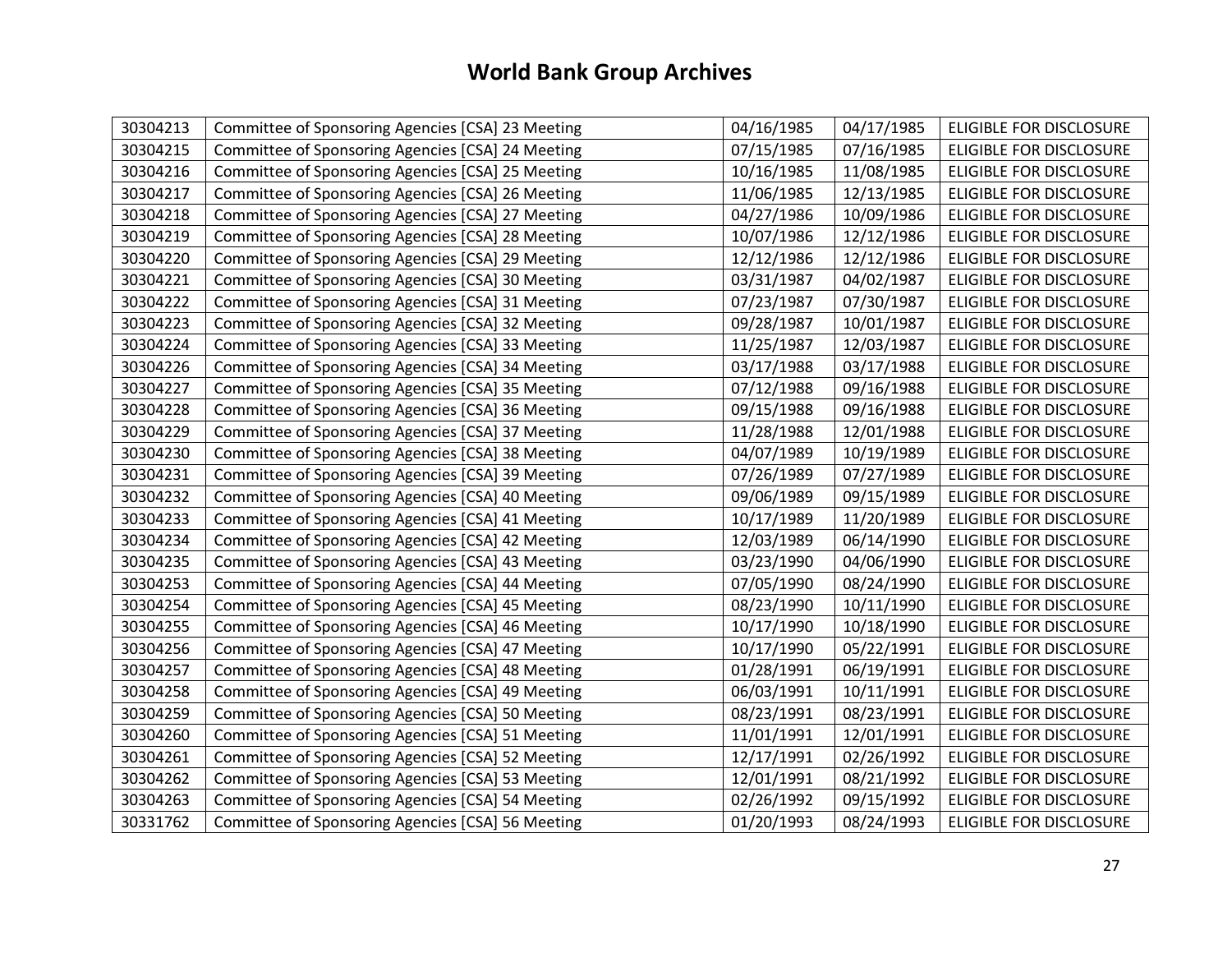| 30331864 | Committee of Sponsoring Agencies [CSA] 57 Meeting                   | 05/07/1993 | 10/08/1993 | ELIGIBLE FOR DISCLOSURE        |
|----------|---------------------------------------------------------------------|------------|------------|--------------------------------|
| 30331946 | Committee of Sponsoring Agencies [CSA] 58 Meeting                   | 10/22/1993 | 04/14/1994 | ELIGIBLE FOR DISCLOSURE        |
| 30332054 | Committee of Sponsoring Agencies [CSA] 59 Meeting                   | 11/11/1993 | 12/01/1994 | ELIGIBLE FOR DISCLOSURE        |
| 30332055 | Committee of Sponsoring Agencies [CSA] 60 Meeting                   | 01/27/1994 | 02/17/1994 | ELIGIBLE FOR DISCLOSURE        |
| 30332057 | Committee of Sponsoring Agencies [CSA] 61 Meeting                   | 04/12/1994 | 09/23/1994 | ELIGIBLE FOR DISCLOSURE        |
| 30332058 | Committee of Sponsoring Agencies [CSA] 62 Meeting                   | 09/12/1994 | 12/01/1994 | ELIGIBLE FOR DISCLOSURE        |
| 30332059 | Committee of Sponsoring Agencies [CSA] 63 Meeting                   | 11/04/1994 | 04/20/1995 | ELIGIBLE FOR DISCLOSURE        |
| 30332085 | Committee of Sponsoring Agencies [CSA] 64 Meeting                   | 02/16/1995 | 06/30/1995 | ELIGIBLE FOR DISCLOSURE        |
| 30332287 | Committee of Sponsoring Agencies [CSA] 65 Meeting                   | 07/19/1995 | 07/19/1995 | ELIGIBLE FOR DISCLOSURE        |
| 30332330 | Committee of Sponsoring Agencies [CSA] 66 Meeting                   | 10/10/1995 | 10/10/1995 | ELIGIBLE FOR DISCLOSURE        |
| 30332332 | Committee of Sponsoring Agencies [CSA] 67 Meeting                   | 11/22/1995 | 05/14/1996 | ELIGIBLE FOR DISCLOSURE        |
| 30332415 | Committee of Sponsoring Agencies [CSA] 68 Meeting                   | 05/02/1989 | 07/05/1996 | ELIGIBLE FOR DISCLOSURE        |
| 30332439 | Committee of Sponsoring Agencies [CSA] 69 Meeting                   | 05/17/1996 | 05/17/1996 | ELIGIBLE FOR DISCLOSURE        |
| 30332463 | Committee of Sponsoring Agencies [CSA] 70 Meeting                   | 09/30/1996 | 09/30/1996 | ELIGIBLE FOR DISCLOSURE        |
| 30332506 | Committee of Sponsoring Agencies [CSA] 71 Meeting                   | 09/06/1996 | 11/05/1996 | ELIGIBLE FOR DISCLOSURE        |
| 30332570 | Committee of Sponsoring Agencies [CSA] 72 Meeting                   | 11/20/1996 | 05/27/1997 | <b>ELIGIBLE FOR DISCLOSURE</b> |
| 30332688 | Committee of Sponsoring Agencies [CSA] 73 Meeting                   | 03/25/1997 | 08/08/1997 | ELIGIBLE FOR DISCLOSURE        |
| 30332778 | Committee of Sponsoring Agencies [CSA] 74 Meeting                   | 04/29/1997 | 09/02/1997 | ELIGIBLE FOR DISCLOSURE        |
| 1865884  | 23 Vols, Committee of Sponsoring Agencies, From CSA 75th Meeting to | 01/01/1993 | 12/31/2003 | ELIGIBLE FOR DISCLOSURE        |
|          | <b>CSA106th Meeting</b>                                             |            |            |                                |

<span id="page-27-0"></span>

| <b>General Program Administration</b> |                                                                        |            |            |                           |  |
|---------------------------------------|------------------------------------------------------------------------|------------|------------|---------------------------|--|
| 1865312                               | 27 Vols, Annual Board Presentations OCP/APOC Files, From Board         | 01/01/1987 | 12/31/1997 | ELIGIBLE FOR DISCLOSURE   |  |
|                                       | Meetings to Special Grant Proposals                                    |            |            |                           |  |
| 1865306                               | <b>Onchocerciasis Control Programme [OCP] - General Correspondence</b> | 03/14/1995 | 03/14/1995 | <b>DISCLOSED</b>          |  |
| 1865307                               | 17 Vols, Onchocerciasis Coordination Unit Files, From Others to APOC   | 01/01/1986 | 12/31/1995 | ELIGIBLE FOR DISCLOSURE   |  |
|                                       | Production                                                             |            |            |                           |  |
| 1865308                               | Onchocerciasis Control Programme [OCP] - Phase 1 - 1974 - 1978         | 06/12/1992 | 12/15/1999 | NOT DISCLOSED             |  |
| 1865309                               | Onchocerciasis Control Programme [OCP] Plan for Financing - Phase 4 -  | 07/01/1984 | 11/07/1995 | PARTIAL DISCLOSURE        |  |
|                                       | 1992 - 1997                                                            |            |            |                           |  |
| 1865310                               | Onchocerciasis Control Programme [OCP] Business Plan 1995 - 1996 -     | 03/21/1993 | 03/19/1997 | <b>PARTIAL DISCLOSURE</b> |  |
|                                       | 1998                                                                   |            |            |                           |  |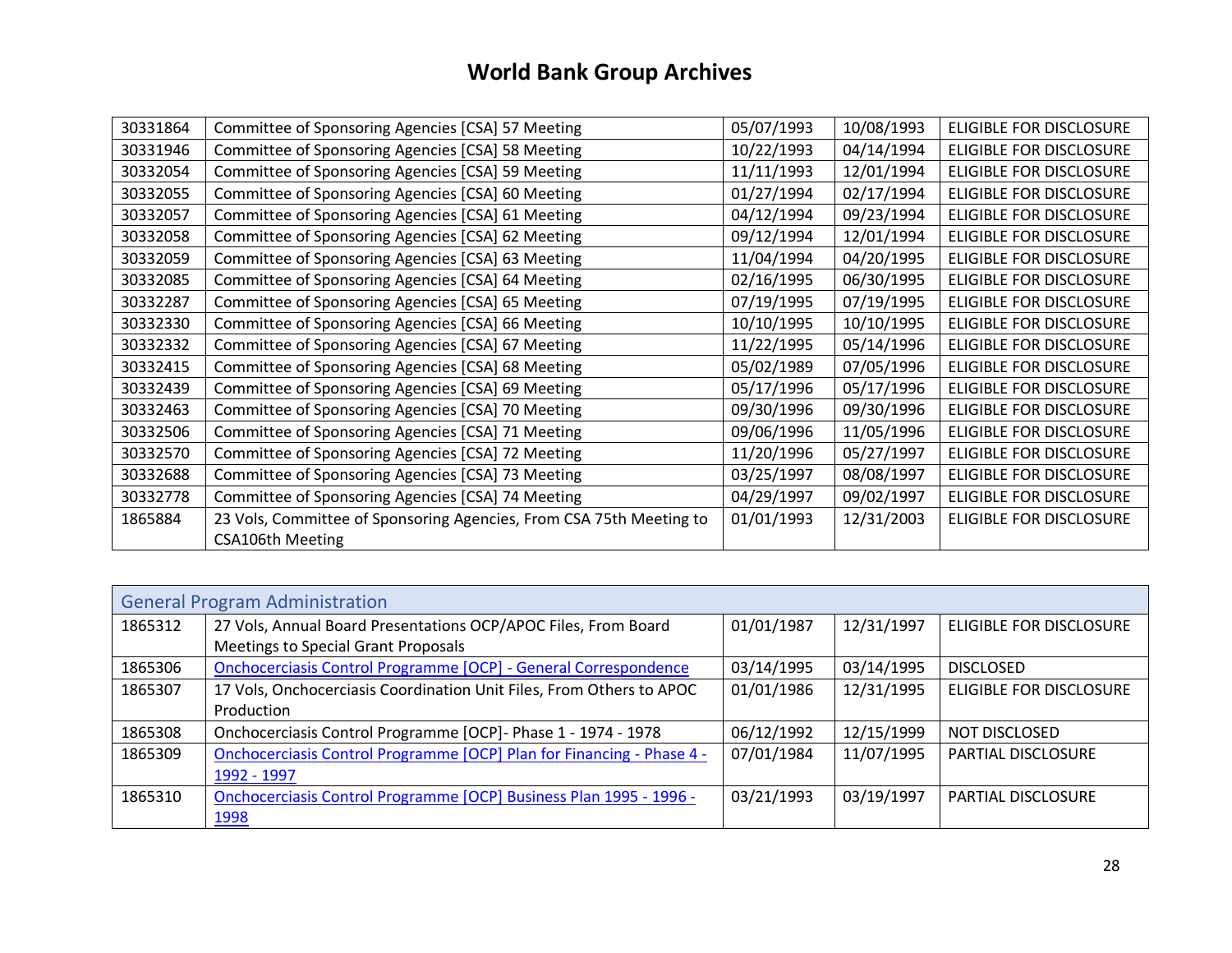| 1865311  | African Programme for Onchocerciasis Control [APOC] Fund Agreement    | 12/01/1995 | 12/01/1995 | <b>DISCLOSED</b>               |
|----------|-----------------------------------------------------------------------|------------|------------|--------------------------------|
|          | $-1996$                                                               |            |            |                                |
| 1865314  | Onchocerciasis Control Programme [OCP] - Operations Evaluation        | 01/29/1998 | 02/02/1998 | <b>ELIGIBLE FOR DISCLOSURE</b> |
|          | Department [OED] Evaluation 1998 - Correspondence                     |            |            |                                |
| 1865459  | 09 Vols, OCP General Files, From OCP General to OCP Publications 1973 | 01/01/1993 | 12/31/2003 | ELIGIBLE FOR DISCLOSURE        |
|          |                                                                       |            |            |                                |
| 1865704  | Onchocerciasis Control Programme [OCP] - 1989 Prospective Evaluation  | 06/12/1989 | 10/19/1989 | <b>DISCLOSED</b>               |
|          | of Onchocerciasis Control Programme [OCP]                             |            |            |                                |
| 1865705  | Onchocerciasis Control Programme [OCP] - Pharmaceuticals as a         | 06/22/1995 | 06/22/1995 | <b>ELIGIBLE FOR DISCLOSURE</b> |
|          | Component of a Health Care System - June 22, 1995 - African           |            |            |                                |
|          | Programme for Onchocerciasis Control [APOC]                           |            |            |                                |
| 1865707  | Country Social Analysis [CSA] 55 Meeting                              | 01/13/1993 | 05/13/1993 | <b>ELIGIBLE FOR DISCLOSURE</b> |
| 1866583  | 12 Vols, Multi Country Burden of Diseases, General Supplemental       | 01/01/1996 | 12/31/1997 | ELIGIBLE FOR DISCLOSURE        |
|          | <b>Documents Files</b>                                                |            |            |                                |
| 1866584  | 05 Vols, Multi Country Burden of Diseases, General Supplemental       | 01/01/1994 | 12/31/1998 | <b>ELIGIBLE FOR DISCLOSURE</b> |
|          | <b>Documents Files</b>                                                |            |            |                                |
| 1866956  | African Programme for Onchocerciasis Control [APOC] - General         | 09/28/1999 | 06/30/2003 | <b>ELIGIBLE FOR DISCLOSURE</b> |
| 1867189  | 25 Vols, OCP Supplemental Documents Files                             | 01/01/1993 | 12/31/2003 | <b>ELIGIBLE FOR DISCLOSURE</b> |
| 1867190  | Onchocerciasis Control Programme [OCP] - Shanghai Data - Reports      | 01/01/1997 | 01/01/1997 | ELIGIBLE FOR DISCLOSURE        |
| 1879108  | Onchocerciasis Control Programme - Collaborative Program Files and    | 03/11/1994 | 03/11/1994 | <b>ELIGIBLE FOR DISCLOSURE</b> |
|          | Video Tapes - Onchocerciasis Control Programme [OCP] - Conseil -      |            |            |                                |
|          | Jacosta - Tape 1                                                      |            |            |                                |
| 1865313  | Grant Proposals - Onchocerciasis Control Programme [OCP] - African    | 07/22/1998 | 02/25/1999 | PARTIAL DISCLOSURE             |
|          | Programme for Onchocerciasis Control [APOC]                           |            |            |                                |
| 30298486 | Grant Proposals - Onchocerciasis Control Programme [OCP] - African    | 01/19/1982 | 02/15/1983 | ELIGIBLE FOR DISCLOSURE        |
|          | Programme for Onchocerciasis Control [APOC] - 1982 - 1984             |            |            |                                |
| 30298487 | Grant Proposals - Onchocerciasis Control Programme [OCP] - African    | 01/08/1985 | 07/21/1987 | PARTIAL DISCLOSURE             |
|          | Programme for Onchocerciasis Control [APOC] - 1985 - 1987             |            |            |                                |
| 30298488 | Grant Proposals - Onchocerciasis Control Programme [OCP] - African    | 03/11/1988 | 04/30/1989 | <b>DISCLOSED</b>               |
|          | Programme for Onchocerciasis Control [APOC] - 1988 - 1989             |            |            |                                |
| 30298489 | Grant Proposals - Onchocerciasis Control Programme [OCP] - African    | 07/21/1992 | 08/23/1993 | <b>DISCLOSED</b>               |
|          | Programme for Onchocerciasis Control [APOC] - 1992 - 1993             |            |            |                                |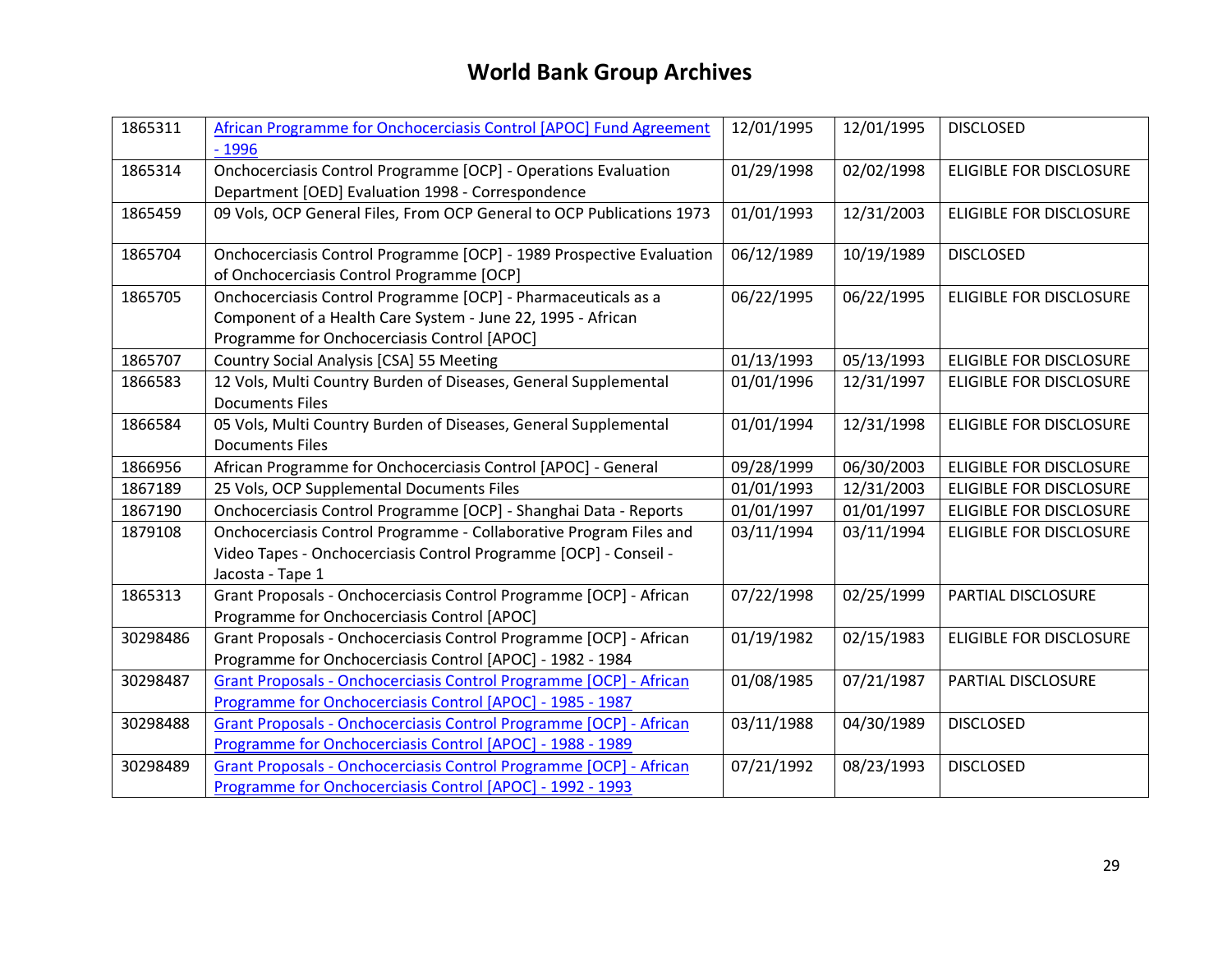| 30298490 | Grant Proposals - Onchocerciasis Control Programme [OCP] - African     | 03/09/1998 | 03/27/1998 | <b>DISCLOSED</b>               |
|----------|------------------------------------------------------------------------|------------|------------|--------------------------------|
|          | Programme for Onchocerciasis Control [APOC] - 1998                     |            |            |                                |
| 30298491 | Grant Proposals - Onchocerciasis Control Programme [OCP] - African     | 03/23/1998 | 03/23/1998 | <b>DISCLOSED</b>               |
|          | Programme for Onchocerciasis Control [APOC] - 1999 and Future          |            |            |                                |
| 30330694 | Onchocerciasis Control Programme [OCP] Work Program - 1990             | 01/25/1989 | 12/10/1990 | <b>ELIGIBLE FOR DISCLOSURE</b> |
| 30330696 | Onchocerciasis Control Programme [OCP] Business Plan - 1991 - 1992     | 12/03/1990 | 12/10/1990 | <b>ELIGIBLE FOR DISCLOSURE</b> |
| 30330697 | Onchocerciasis Control Programme [OCP] Business Plan - 1993 - 1995     | 10/04/1991 | 11/04/1991 | ELIGIBLE FOR DISCLOSURE        |
| 30331109 | African Programme for Onchocerciasis Control [APCO] - Phase 1 - 1996 - | 04/17/1996 | 09/03/1998 | <b>ELIGIBLE FOR DISCLOSURE</b> |
|          | 2001                                                                   |            |            |                                |
| 30331196 | African Program for Onchocerciasis Control [APOC] Phase 1 - 1996 -     | 02/27/1996 | 12/19/2003 | <b>ELIGIBLE FOR DISCLOSURE</b> |
|          | 2001 - Memorandum of Agreement                                         |            |            |                                |
| 30331197 | Planning of African Programme for Onchocerciasis Control [APOC] -      | 06/07/1991 | 04/30/1997 | <b>ELIGIBLE FOR DISCLOSURE</b> |
|          | Phase 1                                                                |            |            |                                |
| 30331228 | African Programme for Onchocerciasis Control [APOC] - Phase 1 - 1996 - | 04/12/1996 | 03/09/1999 | <b>ELIGIBLE FOR DISCLOSURE</b> |
|          | 2001 - Memorandum of Understanding                                     |            |            |                                |
| 30331248 | African Programme for Onchocerciasis Control [APOC] - Phase 1 - 1996 - | 09/11/1996 | 09/11/1996 | <b>ELIGIBLE FOR DISCLOSURE</b> |
|          | 2001 - Signatures                                                      |            |            |                                |
| 30331436 | African Programme for Onchocerciasis Control [APOC] Phase 1 - 1996 -   | 03/15/1996 | 07/10/1996 | <b>ELIGIBLE FOR DISCLOSURE</b> |
|          | 2001 - Memorandum of Agreement                                         |            |            |                                |
| 30331452 | African Programme for Onchocerciasis Control [APOC] - Phase 2 - 2002 - | 08/24/2001 | 08/24/2001 | <b>ELIGIBLE FOR DISCLOSURE</b> |
|          | 2007 - Memorandum of Understanding - Onchocerciasis Coordination       |            |            |                                |
|          | Unit                                                                   |            |            |                                |
| 30331453 | Planning of African Programme for Onchocerciasis Control [APOC] -      | 07/30/1996 | 03/16/1998 | <b>ELIGIBLE FOR DISCLOSURE</b> |
|          | Phase 1                                                                |            |            |                                |
| 30331535 | Non Governmental Development Organizations [NGDO] - Payment of         | 08/26/1997 | 10/22/1997 | <b>ELIGIBLE FOR DISCLOSURE</b> |
|          | Overhead                                                               |            |            |                                |
| 30331536 | Non Governmental Development Organizations [NGDO] - Payment of         | 01/24/1997 | 08/06/1997 | <b>ELIGIBLE FOR DISCLOSURE</b> |
|          | Overhead                                                               |            |            |                                |
| 30330727 | Onchocerciasis Control Programme [OCP] Business Plan 1993 - 1994 -     | 11/16/1992 | 03/26/1993 | <b>ELIGIBLE FOR DISCLOSURE</b> |
|          | 1996                                                                   |            |            |                                |
| 30330719 | Onchocerciasis Control Programme [OCP] Business Plan 1994 - 1995 -     | 11/04/1991 | 03/29/1995 | <b>ELIGIBLE FOR DISCLOSURE</b> |
|          | 1997                                                                   |            |            |                                |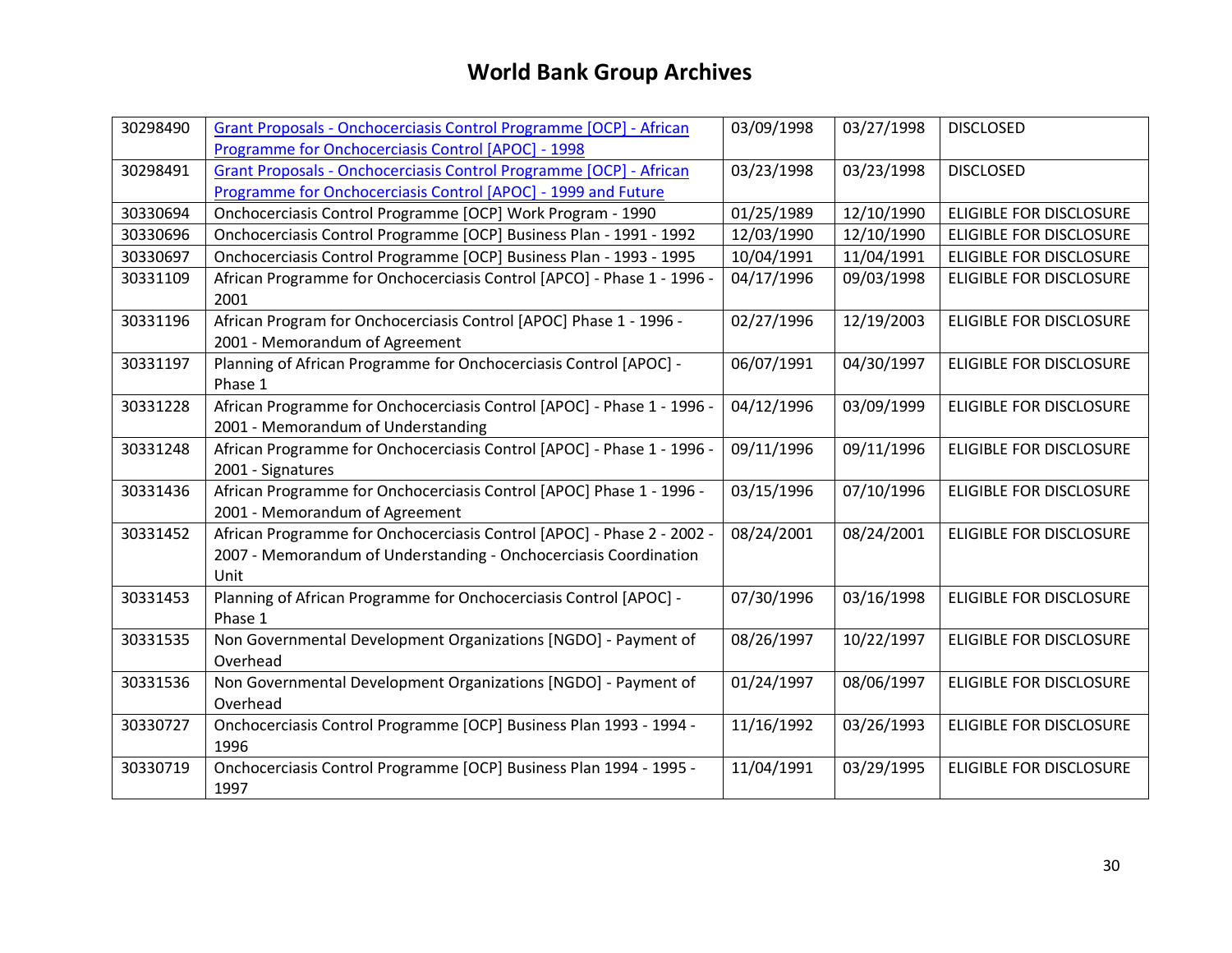| 30330921 | Onchocerciasis Control Programme [OCP] Business Plan 1996 - 1997 -<br>1999                                                  | 10/29/1993 | 03/18/1998 | <b>ELIGIBLE FOR DISCLOSURE</b> |
|----------|-----------------------------------------------------------------------------------------------------------------------------|------------|------------|--------------------------------|
| 30330924 | Onchocerciasis Control Programme [OCP] Business Plan 1997 - 1998 -<br>2000                                                  | 09/29/1995 | 02/23/1998 | <b>ELIGIBLE FOR DISCLOSURE</b> |
| 30330933 | Onchocerciasis Control Programme [OCP] Business Plan 1998 - 1999 -<br>2001                                                  | 03/19/1997 | 03/13/1998 | <b>ELIGIBLE FOR DISCLOSURE</b> |
| 30330672 | Signing of Onchocerciasis Control Programme [OCP] - Phase 5 - Fund<br>Agreement - 1997                                      | 10/14/1997 | 01/14/1998 | <b>ELIGIBLE FOR DISCLOSURE</b> |
| 30330668 | Onchocerciasis Control Programme [OCP] - Phase 5 - Phasing - Out of<br>Onchocerciasis Control Programme [OCP] - 1998 - 2002 | 07/11/1996 | 04/28/1998 | <b>ELIGIBLE FOR DISCLOSURE</b> |
| 30330590 | Trust Fund Agreement - Onchocerciasis Control Programme [OCP] -<br>Phase 5 - 1998 - 2002                                    | 11/07/1997 | 11/07/1997 | <b>ELIGIBLE FOR DISCLOSURE</b> |
| 30330554 | Signing of Onchocerciasis Control Programme [OCP] - Phase 5 - Fund<br>Agreement - 1997                                      | 01/01/1998 | 12/15/1999 | <b>ELIGIBLE FOR DISCLOSURE</b> |
| 30330553 | Trust Fund Agreement - Onchocerciasis Control Programme [OCP] -<br>Phase 5 - 1998 - 2002                                    | 01/01/1998 | 12/01/2002 | <b>ELIGIBLE FOR DISCLOSURE</b> |
| 30330528 | Memorandum of Agreement - Onchocerciasis Control Programme<br>$[OCP] - 1982 - 2002$                                         | 01/01/1998 | 03/10/1999 | <b>ELIGIBLE FOR DISCLOSURE</b> |
| 30330441 | Memorandum of Agreement for Onchocerciasis Control Programme<br>[OCP] - Phase 4 - 1992 - 1997                               | 05/30/1991 | 10/29/1992 | <b>ELIGIBLE FOR DISCLOSURE</b> |
| 30330440 | Onchocerciasis Control Programme [OCP] Plan for Financing - Phase 4 -<br>1992 - 1997                                        | 04/04/1990 | 07/26/1991 | <b>ELIGIBLE FOR DISCLOSURE</b> |
| 30330181 | Signing of Onchocerciasis Control Programme [OCP] - Phase 4 - Fund<br>Agreement - 1992                                      | 01/19/1992 | 03/25/1997 | <b>ELIGIBLE FOR DISCLOSURE</b> |
| 30330134 | Onchocerciasis Control Programme [OCP] - Fund Agreement - 1992                                                              | 02/25/1992 | 04/17/1996 | <b>ELIGIBLE FOR DISCLOSURE</b> |
| 30330132 | Onchocerciasis Control Programme [OCP] - Fund Agreement - 1992                                                              | 03/23/1989 | 07/20/1992 | <b>ELIGIBLE FOR DISCLOSURE</b> |
| 30330116 | Onchocerciasis Control Programme [OCP] - Phase 4 - 1992 - 1997                                                              | 01/12/1999 | 01/12/1999 | <b>ELIGIBLE FOR DISCLOSURE</b> |
| 30330113 | Onchocerciasis Control Programme [OCP] - Fund Agreement - 1986                                                              | 02/25/1992 | 02/04/1986 | ELIGIBLE FOR DISCLOSURE        |
| 30330005 | Onchocerciasis Control Programme [OCP] - Fund Agreement - 1986                                                              | 02/04/1986 | 02/04/1986 | <b>ELIGIBLE FOR DISCLOSURE</b> |
| 30329991 | Onchocerciasis Control Programme [OCP] Plan for Financing - Phase 3 -<br>1986 - 1991                                        | 12/13/1982 | 08/16/1991 | <b>ELIGIBLE FOR DISCLOSURE</b> |
| 30329936 | Onchocerciasis Control Programme [OCP] - Phase 3 - 1986 - 1991                                                              | 01/01/1986 | 01/01/1991 | <b>ELIGIBLE FOR DISCLOSURE</b> |
| 30329935 | Extra Copies of Onchocerciasis Control Programme [OCP] 2 - 1994                                                             | 11/06/1991 | 06/08/1994 | <b>ELIGIBLE FOR DISCLOSURE</b> |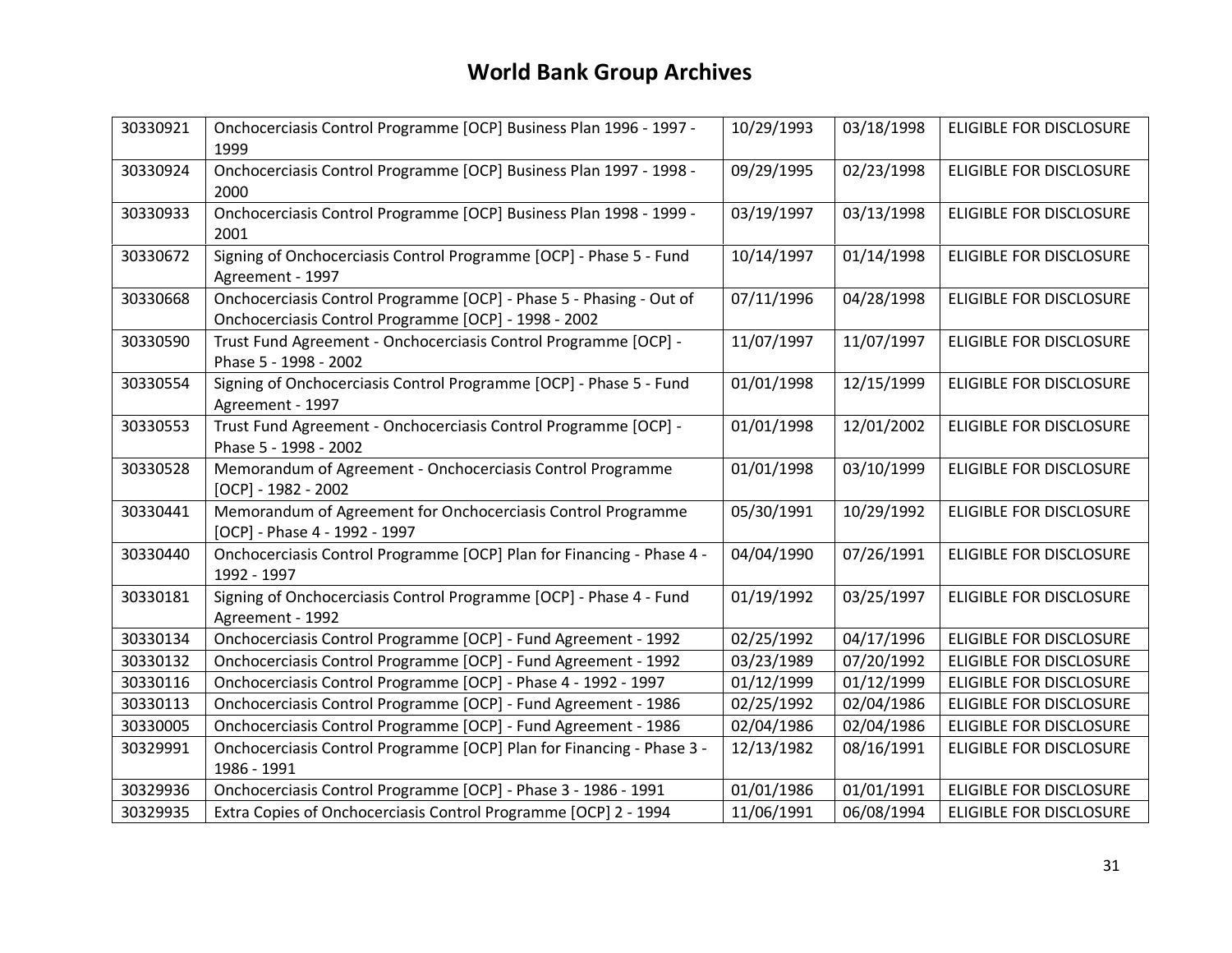| 30329934 | Extra Copies of Onchocerciasis Control Programme [OCP] 2 - 1994       | 07/15/1994 | 10/12/1994 | <b>ELIGIBLE FOR DISCLOSURE</b> |
|----------|-----------------------------------------------------------------------|------------|------------|--------------------------------|
| 30329933 | Onchocerciasis Control Programme [OCP] - Phase 2 - 1979 - 1985        | 01/01/1979 | 01/01/1985 | <b>ELIGIBLE FOR DISCLOSURE</b> |
| 30329917 | Onchocerciasis Control Programme [OCP] - Fund Agreement - 1979        | 09/19/1979 | 06/01/1987 | <b>ELIGIBLE FOR DISCLOSURE</b> |
| 30329916 | Onchocerciasis Control Programme [OCP] - Agreement Governing          | 02/09/1995 | 02/09/1995 | ELIGIBLE FOR DISCLOSURE        |
|          | Operations                                                            |            |            |                                |
| 30298492 | Development Grant - Corporate Contribution - Strategy, Program, and   | 10/01/1997 | 01/12/2000 | ELIGIBLE FOR DISCLOSURE        |
|          | Policy Issues                                                         |            |            |                                |
| 1865455  | 10 Vols, OED Evaluations and Audit Reports Files, From Audit 1997 to  | 01/01/1997 | 12/31/2003 | ELIGIBLE FOR DISCLOSURE        |
|          | <b>Financial and Administrative</b>                                   |            |            |                                |
| 1866957  | 24 Vols, APOC Progress Reports, Review and Evaluation Files, From     | 01/01/1997 | 12/31/2001 | ELIGIBLE FOR DISCLOSURE        |
|          | <b>Sustainability to NOLTFs</b>                                       |            |            |                                |
| 30304314 | Onchocerciasis Control Programme [OCP] - Guinea - Linking             | 10/15/2003 | 11/13/2003 | ELIGIBLE FOR DISCLOSURE        |
|          | Onchocerciasis Reproductive Health                                    |            |            |                                |
| 30304315 | Onchocerciasis Control Programme [OCP] - ACDE Consulting Non          | 02/07/2003 | 02/07/2003 | ELIGIBLE FOR DISCLOSURE        |
|          | Governmental Organization [NGO] Network for Financing Development     |            |            |                                |
|          | - Paris - February 7, 2003                                            |            |            |                                |
| 30304316 | Onchocerciasis Control Programme [OCP] - Correspondence - Guinea      | 05/23/2003 | 06/09/2003 | <b>ELIGIBLE FOR DISCLOSURE</b> |
|          | Bissau Angola - Mozambique                                            |            |            |                                |
| 30304317 | Onchocerciasis Control Programme [OCP] - Progress Report on Scaling   | 05/25/2004 | 06/24/2004 | ELIGIBLE FOR DISCLOSURE        |
|          | up African Programme for Onchocerciasis Control [APOC]                |            |            |                                |
| 30304318 | Onchocerciasis Control Programme [OCP] - Correspondence -             | 06/09/2003 | 06/16/2003 | <b>ELIGIBLE FOR DISCLOSURE</b> |
|          | Micronutrient Initiative [MI] / Integrating Vitamin A Supplementation |            |            |                                |
|          | [VAS] into Community Directed Treatment with Ivermectin [CDTI]        |            |            |                                |
| 30304319 | Onchocerciasis Control Programme [OCP]- Economic Mission              | 06/06/1978 | 06/06/1978 | ELIGIBLE FOR DISCLOSURE        |
|          | Memorandum - June 6, 1978                                             |            |            |                                |
| 30304320 | Onchocerciasis Control Programme [OCP] - Land Tenure, Agricultural    | 01/01/1980 | 12/30/1980 | ELIGIBLE FOR DISCLOSURE        |
|          | Populations and Development Planning - Northern and Upper Region -    |            |            |                                |
|          | <b>B.I. Shapiro</b>                                                   |            |            |                                |
| 30304321 | Onchocerciasis Control Programme [OCP] - Say Project - Economic       | 10/01/1983 | 10/01/1983 | ELIGIBLE FOR DISCLOSURE        |
|          | Report May 1983 - Fourth Session - Paris - December 12 to 15, 1983 -  |            |            |                                |
|          | October 1983                                                          |            |            |                                |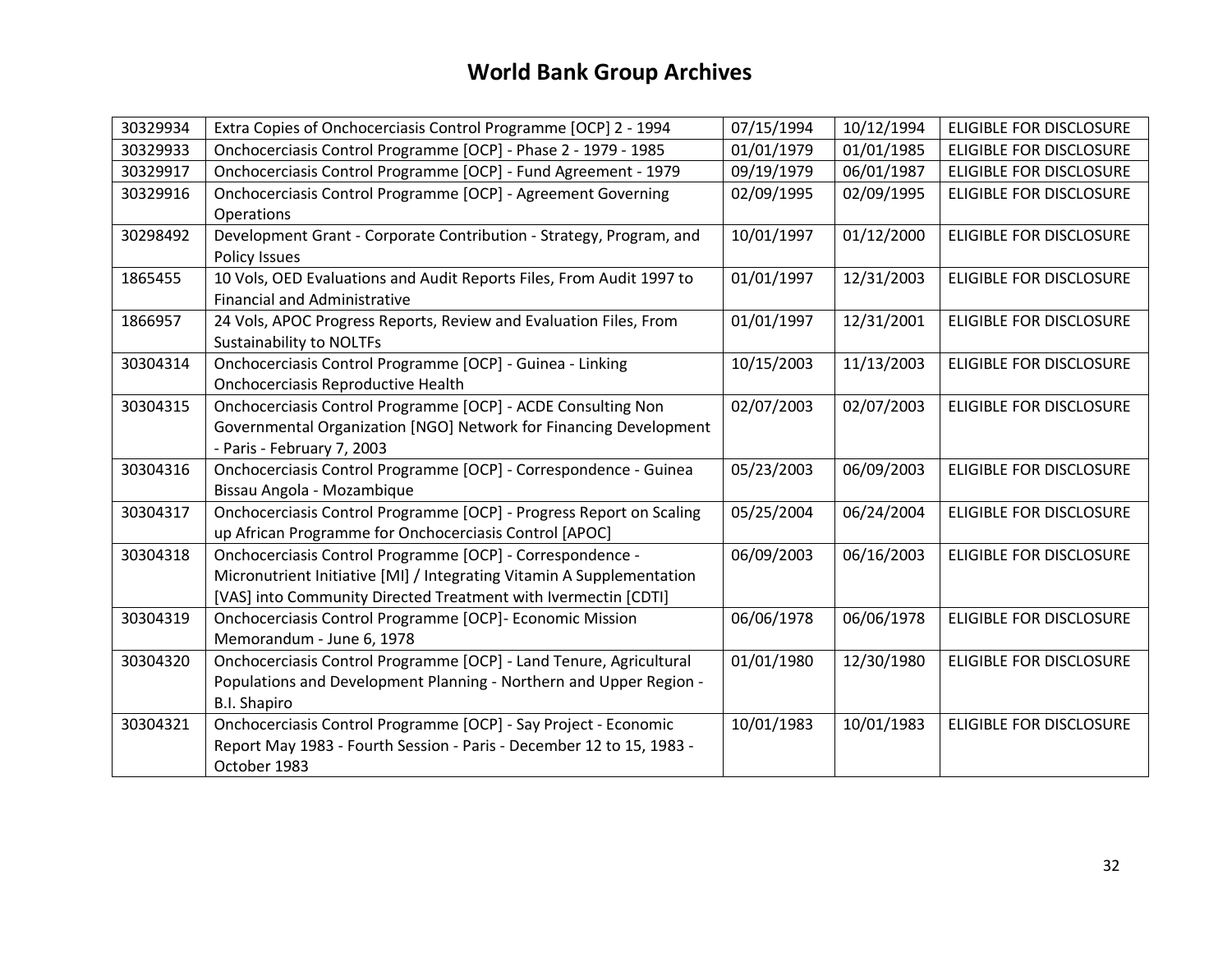| 30304322 | Onchocerciasis Control Programme [OCP] - Press Conference on the       | 01/01/1970 | 01/01/1970 | <b>ELIGIBLE FOR DISCLOSURE</b> |
|----------|------------------------------------------------------------------------|------------|------------|--------------------------------|
|          | Evaluation of the Socio Economic Impact of the Onchocerciasis Control  |            |            |                                |
|          | Programme                                                              |            |            |                                |
| 30304323 | Onchocerciasis Control Programme [OCP] - Budget for the Study of the   | 01/01/1970 | 01/01/1970 | ELIGIBLE FOR DISCLOSURE        |
|          | Impact of the Programme on the Socio Economic Development on the       |            |            |                                |
|          | <b>Onchofreed Zones</b>                                                |            |            |                                |
| 30304372 | Onchocerciasis Control Programme [OCP] - Etude Socio Economique        | 12/26/1984 | 12/26/1984 | ELIGIBLE FOR DISCLOSURE        |
|          | dans   Aire - Decembre 26, 1984                                        |            |            |                                |
| 30304373 | Onchocerciasis Control Programme [OCP] - Socio Economic                | 12/19/1985 | 12/19/1985 | <b>ELIGIBLE FOR DISCLOSURE</b> |
|          | Development Follow up - December 19, 1985                              |            |            |                                |
| 30304374 | Onchocerciasis Control Programme [OCP] - Socio Economic Impact         | 06/01/1985 | 06/01/1985 | <b>ELIGIBLE FOR DISCLOSURE</b> |
|          | Study of the Onchocerciasis Freed Zone in Ghana - By G. Benneh, L. O.  |            |            |                                |
|          | Gyekye, E. Amamoo Otchere, J. K. Fosu - June 1985                      |            |            |                                |
| 30304375 | Onchocerciasis Control Programme [OCP] - The Volta River Basin Area -  | 06/19/1986 | 06/19/1986 | <b>ELIGIBLE FOR DISCLOSURE</b> |
|          | Government Reaction - June 19, 1986                                    |            |            |                                |
| 30304377 | Onchocerciasis Control Programme [OCP] - Oncho Freed Zone              | 08/04/1987 | 08/04/1987 | ELIGIBLE FOR DISCLOSURE        |
|          | Development Planning - Socio Economic Development Strategy for         |            |            |                                |
|          | Ghana - August 4, 1987                                                 |            |            |                                |
| 30304378 | Onchocerciasis Control Programme [OCP] - Mission to Ghana and          | 05/08/1987 | 05/08/1987 | <b>ELIGIBLE FOR DISCLOSURE</b> |
|          | Burkina Faso on Socio Economic Development [SED] of Onchocerciasis     |            |            |                                |
|          | Controlled Areas - April 6 to 23, 1989 - Back to Office Report [BTO] - |            |            |                                |
|          | May 8, 1987                                                            |            |            |                                |
| 30304379 | Onchocerciasis Control Programme [OCP] - Project de Mise en Valeur     | 05/01/1987 | 05/01/1987 | <b>ELIGIBLE FOR DISCLOSURE</b> |
|          | des Zones Liberees de l Onchocercose - Mai 1987                        |            |            |                                |
| 30304380 | Onchocerciasis Control Programme [OCP] - A Review of Huntings          | 02/16/1988 | 02/03/1989 | ELIGIBLE FOR DISCLOSURE        |
|          | Report on Ghana National Oncho Zones Development - Studies and         |            |            |                                |
|          | Development Proposals - James k. Fosu                                  |            |            |                                |
| 30304381 | Onchocerciasis Control Programme [OCP] - Resettlement Problems and     | 04/18/1989 | 04/18/1989 | <b>ELIGIBLE FOR DISCLOSURE</b> |
|          | Planning of the Onchocerciasis Controlled Area in Ghana - James K.     |            |            |                                |
|          | Fosu - April 18, 1989                                                  |            |            |                                |
| 30304386 | Onchocerciasis Control Programme [OCP] - Three Months Practical        | 05/24/1989 | 05/24/1989 | ELIGIBLE FOR DISCLOSURE        |
|          | Training at the World Bank - James K. Fosu - May 24, 1989              |            |            |                                |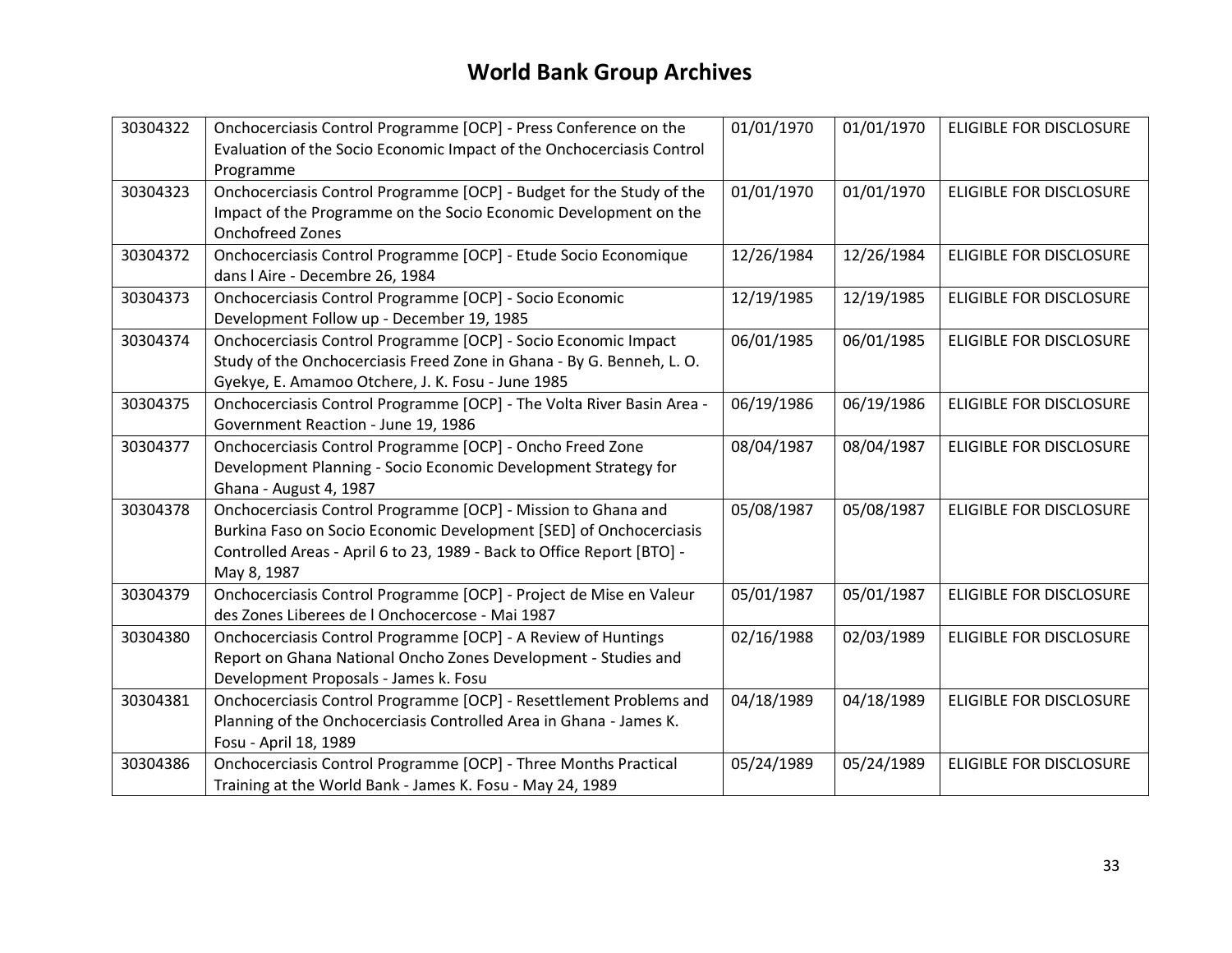| 30304387 | Onchocerciasis Control Programme [OCP] - A Long Term Commitment        | 06/21/1990 | 06/21/1990 | ELIGIBLE FOR DISCLOSURE        |
|----------|------------------------------------------------------------------------|------------|------------|--------------------------------|
|          | to Success - June 21, 1990                                             |            |            |                                |
| 30304388 | Onchocerciasis Control Programme [OCP] - Rapport Analytique,           | 07/01/1990 | 07/01/1990 | <b>ELIGIBLE FOR DISCLOSURE</b> |
|          | Recommandations et Lignes Directrices de l Etude sur l Installation de |            |            |                                |
|          | Populations dans les Zones - Juillet 1990                              |            |            |                                |
| 30304389 | Onchocerciasis Control Programme [OCP] - Land Settlement Review -      | 03/26/1990 | 03/26/1990 | <b>ELIGIBLE FOR DISCLOSURE</b> |
|          | March 26, 1990                                                         |            |            |                                |
| 30304390 | Onchocerciasis Control Programme [OCP] - Commentaires sur le           | 08/31/1989 | 08/31/1989 | <b>ELIGIBLE FOR DISCLOSURE</b> |
|          | Document - August 31, 1989                                             |            |            |                                |
| 30304391 | Onchocerciasis Control Programme [OCP] - Stocktaking Analysis of       | 07/05/1989 | 07/05/1989 | <b>ELIGIBLE FOR DISCLOSURE</b> |
|          | Socioeconomic Development Activities in the Onchocerciasis Controlled  |            |            |                                |
|          | Areas of West Africa - July 5, 1989                                    |            |            |                                |
| 30304421 | Onchocerciasis Control Programme [OCP] - Map of West Africa - August   | 08/01/1986 | 08/01/1986 | <b>ELIGIBLE FOR DISCLOSURE</b> |
|          | 1986                                                                   |            |            |                                |
| 30304422 | Onchocerciasis Control Programme [OCP] - Oncho Land Settlement         | 04/01/1989 | 04/01/1989 | <b>ELIGIBLE FOR DISCLOSURE</b> |
|          | Review Inception Report - April 1989                                   |            |            |                                |
| 30304423 | Onchocerciasis Control Programme [OCP] - Rapport Final - Impact        | 12/01/1986 | 12/01/1986 | <b>ELIGIBLE FOR DISCLOSURE</b> |
|          |                                                                        |            |            |                                |
|          | Ecologique de la Recolonisation des Zones Liberees de l Onchocercose   |            |            |                                |
|          | dans les Vallees Burkinabe - Volume 2 - Cartes - Decembre 1986         |            |            |                                |
| 30304491 | Onchocerciasis Control Programme [OCP] - Publications - African        | 03/01/1993 | 09/30/1997 | <b>ELIGIBLE FOR DISCLOSURE</b> |
|          | Programme for Onchocerciasis Control [APOC]                            |            |            |                                |
| 30304492 | Onchocerciasis Control Programme [OCP] - Publications - African        | 01/01/1989 | 10/02/1992 | <b>ELIGIBLE FOR DISCLOSURE</b> |
|          | Programme for Onchocerciasis Control [APOC]                            |            |            |                                |
| 30304493 | Onchocerciasis Control Programme [OCP] - Publications - African        | 01/01/1995 | 12/31/1995 | <b>ELIGIBLE FOR DISCLOSURE</b> |
|          | Programme for Onchocerciasis Control [APOC]                            |            |            |                                |
| 30304494 | Onchocerciasis Control Programme [OCP] - Publications - African        | 04/22/1991 | 12/31/1996 | <b>ELIGIBLE FOR DISCLOSURE</b> |
|          | Programme for Onchocerciasis Control [APOC]                            |            |            |                                |
| 30304517 | Onchocerciasis Control Programme [OCP] - Schistosomiasis - African     | 08/01/1992 | 12/31/1993 | ELIGIBLE FOR DISCLOSURE        |
|          | Programme for Onchocerciasis Control [APOC]                            |            |            |                                |
| 30304518 | Onchocerciasis Control Programme [OCP] - Trachoma - African            | 01/01/1994 | 09/10/1999 | <b>ELIGIBLE FOR DISCLOSURE</b> |
|          | Programme for Onchocerciasis Control [APOC]                            |            |            |                                |
| 30304519 | Onchocerciasis Control Programme [OCP] - Trachoma - African            | 04/30/1998 | 05/06/1998 | <b>ELIGIBLE FOR DISCLOSURE</b> |
|          | Programme for Onchocerciasis Control [APOC]                            |            |            |                                |
|          |                                                                        |            |            |                                |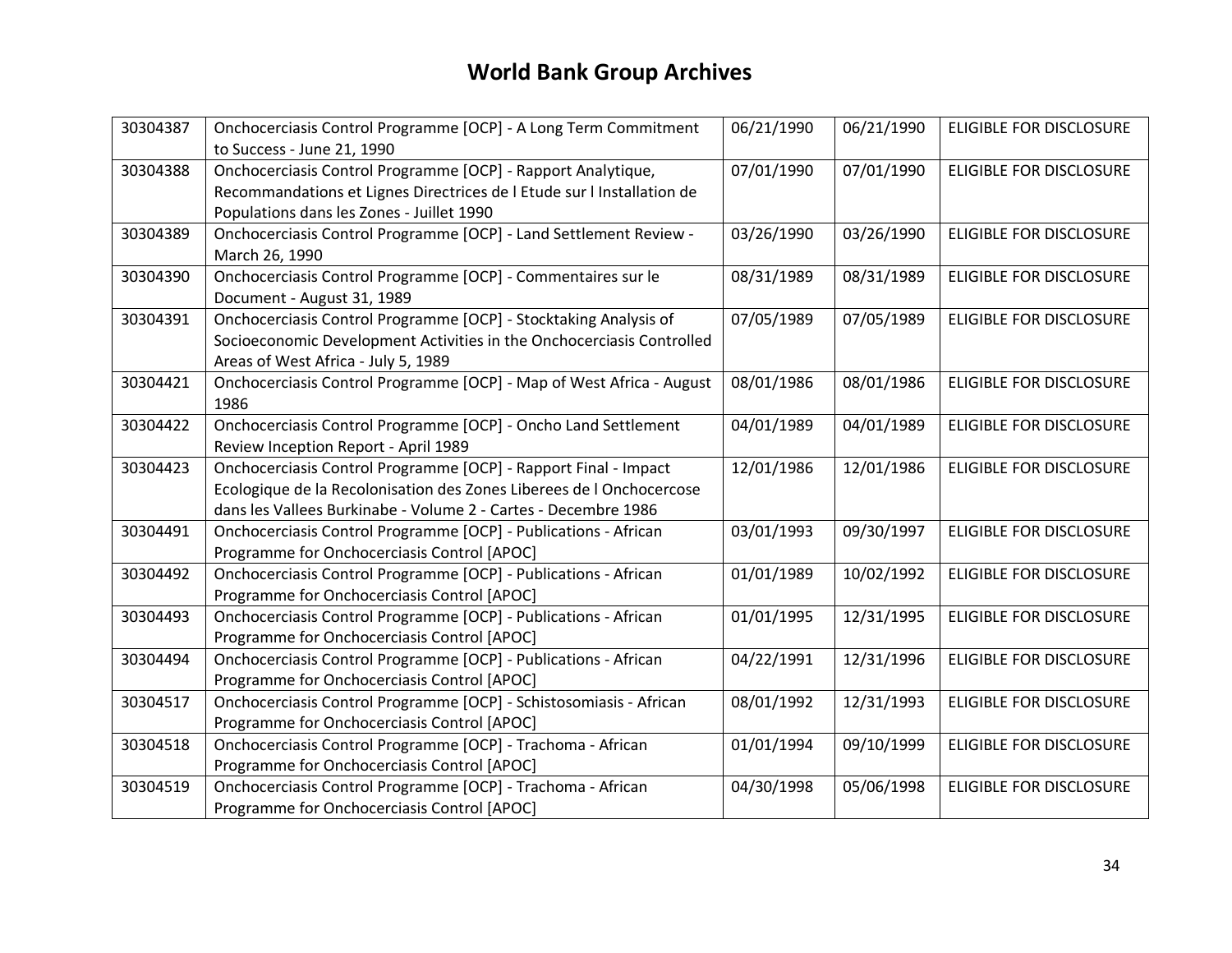| 30304520 | Onchocerciasis Control Programme [OCP] - Tropical Disease Research   | 01/01/1995 | 12/31/1995 | <b>ELIGIBLE FOR DISCLOSURE</b> |
|----------|----------------------------------------------------------------------|------------|------------|--------------------------------|
|          | [TDR] - African Programme for Onchocerciasis Control [APOC]          |            |            |                                |
| 30304521 | Onchocerciasis Control Programme [OCP] - Tuberculosis - African      | 11/18/1993 | 03/04/1997 | <b>ELIGIBLE FOR DISCLOSURE</b> |
|          | Programme for Onchocerciasis Control [APOC]                          |            |            |                                |
| 30304578 | Onchocerciasis Control Programme [OCP] - Report of an Informal       | 11/02/1987 | 11/06/1987 | ELIGIBLE FOR DISCLOSURE        |
|          | Consultative Meeting on the Simulium Damnosum Complex - Bamako,      |            |            |                                |
|          | Mali - November 2 to 6, 1987 - African Programme for Onchocerciasis  |            |            |                                |
|          | Control [APOC]                                                       |            |            |                                |
| 30304579 | Onchocerciasis Control Programme [OCP] - World Health Organization   | 06/22/1995 | 06/22/1995 | <b>ELIGIBLE FOR DISCLOSURE</b> |
|          | [WHO] / Tropical Disease Research [TDR] - March 1996 - African       |            |            |                                |
|          | Programme for Onchocerciasis Control [APOC]                          |            |            |                                |
| 30304580 | Onchocerciasis Control Programme [OCP] - Proposed Protocol for       | 01/01/1987 | 01/01/1987 | <b>ELIGIBLE FOR DISCLOSURE</b> |
|          | Xenodiagnostic - Version 1987 - African Programme for Onchocerciasis |            |            |                                |
|          | Control [APOC]                                                       |            |            |                                |
| 30304586 | Onchocerciasis Control Programme [OCP] - 1997 External Review of     | 10/16/1996 | 10/31/1997 | <b>ELIGIBLE FOR DISCLOSURE</b> |
|          | Onchocerciasis Control Programme [OCP]                               |            |            |                                |
| 30304587 | Onchocerciasis Control Programme [OCP] - 1999 External Review of     | 01/20/1997 | 01/20/1997 | ELIGIBLE FOR DISCLOSURE        |
|          | Onchocerciasis Control Programme [OCP]                               |            |            |                                |
| 30304588 | Onchocerciasis Control Programme [OCP] - 1994 Midterm - Phase 4 -    | 06/01/1994 | 06/01/1994 | <b>ELIGIBLE FOR DISCLOSURE</b> |
|          | Prospective Evaluation of Onchocerciasis Control Programme [OCP] in  |            |            |                                |
|          | West Africa                                                          |            |            |                                |
| 30304589 | Onchocerciasis Control Programme [OCP] - 1990 External Review of     | 10/01/1990 | 01/28/1998 | <b>ELIGIBLE FOR DISCLOSURE</b> |
|          | Onchocerciasis Control Programme [OCP]                               |            |            |                                |
| 30304590 | Onchocerciasis Control Programme [OCP] - External Review of          | 03/14/1990 | 01/29/1997 | <b>ELIGIBLE FOR DISCLOSURE</b> |
|          | Onchocerciasis Control Programme [OCP] - Volume 1                    |            |            |                                |
| 30304591 | Onchocerciasis Control Programme [OCP] - External Review of          | 10/01/1989 | 03/20/1990 | <b>ELIGIBLE FOR DISCLOSURE</b> |
|          | Onchocerciasis Control Programme [OCP] - Volume 2                    |            |            |                                |
| 30304592 | Onchocerciasis Control Programme [OCP] - 1981 World Health           | 07/01/1981 | 08/01/1981 | <b>ELIGIBLE FOR DISCLOSURE</b> |
|          | Organization [WHO] Independent Commission on the Long Term           |            |            |                                |
|          | Prospects of the Onchocerciasis Control Programme [OCP]              |            |            |                                |
| 30304593 | Onchocerciasis Control Programme [OCP] - Devolution - General        | 03/10/1987 | 08/08/1997 | ELIGIBLE FOR DISCLOSURE        |
|          | Correspondence                                                       |            |            |                                |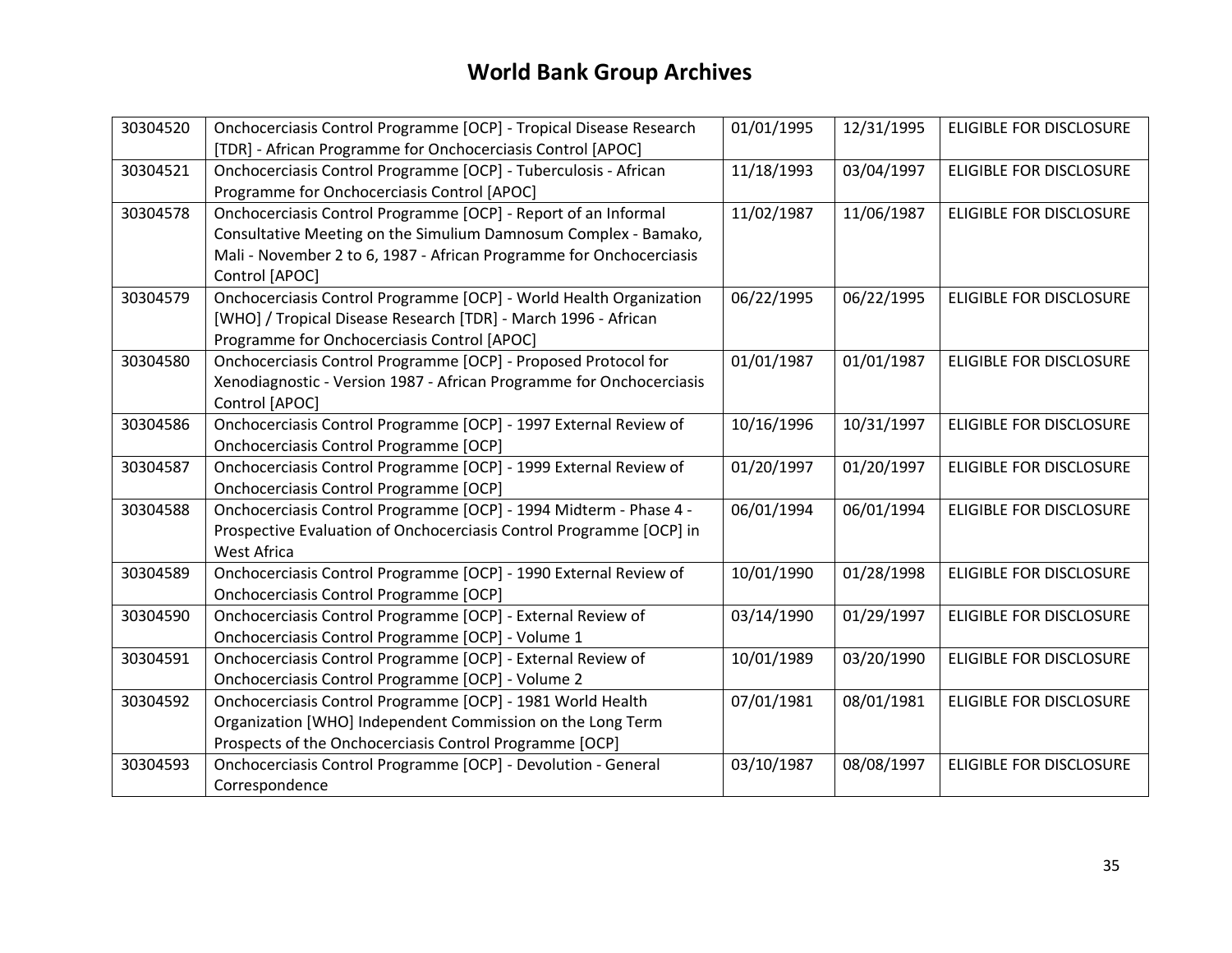| 30304594 | Onchocerciasis Control Programme [OCP] - Oncho Outside Africa -    | 01/07/1983 | 08/11/1988 | ELIGIBLE FOR DISCLOSURE        |
|----------|--------------------------------------------------------------------|------------|------------|--------------------------------|
|          | South America                                                      |            |            |                                |
| 30304604 | Onchocerciasis Control Programme [OCP] - Report on Mission to      | 03/27/1990 | 03/27/1990 | <b>ELIGIBLE FOR DISCLOSURE</b> |
|          | Onchocerciasis Control Programme [OCP]                             |            |            |                                |
| 30304605 | Onchocerciasis Control Programme [OCP] - World Health Organization | 09/21/1999 | 11/03/1999 | <b>ELIGIBLE FOR DISCLOSURE</b> |
|          | [WHO] Statue Unveiling                                             |            |            |                                |
| 1865703  | Onchocerciasis Control Programme [OCP] Publications - 1981         | 01/01/1981 | 01/01/1981 | <b>ELIGIBLE FOR DISCLOSURE</b> |
| 30304606 | Onchocerciasis Control Programme [OCP] Publications - 1982         | 04/01/1982 | 04/01/1982 | <b>ELIGIBLE FOR DISCLOSURE</b> |
| 30304607 | Onchocerciasis Control Programme [OCP] Publications - 1984         | 01/01/1984 | 10/05/1984 | <b>ELIGIBLE FOR DISCLOSURE</b> |
| 30304608 | Onchocerciasis Control Programme [OCP] Publications - 1985         | 01/01/1985 | 11/01/1985 | <b>ELIGIBLE FOR DISCLOSURE</b> |
| 30304609 | Onchocerciasis Control Programme [OCP] Publications - 1986         | 01/01/1986 | 05/16/1986 | <b>ELIGIBLE FOR DISCLOSURE</b> |
| 30304610 | Onchocerciasis Control Programme [OCP] Publications - 1988         | 01/01/1988 | 01/01/1988 | <b>ELIGIBLE FOR DISCLOSURE</b> |
| 30304611 | Onchocerciasis Control Programme [OCP] Publications - 1989         | 04/13/1989 | 08/23/1989 | <b>ELIGIBLE FOR DISCLOSURE</b> |
| 30304612 | Onchocerciasis Control Programme [OCP] Publications - 1990         | 02/01/1990 | 03/01/1991 | <b>ELIGIBLE FOR DISCLOSURE</b> |
| 30304613 | Onchocerciasis Control Programme [OCP] Publications - 1991         | 08/01/1991 | 08/01/1991 | <b>ELIGIBLE FOR DISCLOSURE</b> |
| 30304614 | Onchocerciasis Control Programme [OCP] Publications - 1992         | 02/03/1992 | 02/03/1992 | <b>ELIGIBLE FOR DISCLOSURE</b> |
| 30304615 | Onchocerciasis Control Programme [OCP] Publications - 1993         | 01/01/1993 | 10/06/1993 | <b>ELIGIBLE FOR DISCLOSURE</b> |
| 30304618 | Onchocerciasis Control Programme [OCP] Publications - 1994         | 04/12/1994 | 10/26/1994 | <b>ELIGIBLE FOR DISCLOSURE</b> |
| 30304619 | Onchocerciasis Control Programme [OCP] Publications - 1995         | 01/01/1995 | 06/02/1995 | <b>ELIGIBLE FOR DISCLOSURE</b> |
| 30304620 | Onchocerciasis Control Programme [OCP] Publications - 1996         | 06/01/1995 | 02/01/1996 | ELIGIBLE FOR DISCLOSURE        |
| 30304621 | Onchocerciasis Control Programme [OCP] Publications - 1997         | 04/11/2002 | 04/17/2002 | ELIGIBLE FOR DISCLOSURE        |
| 30304622 | Onchocerciasis Control Programme [OCP] Publications - 1998         | 09/02/1998 | 09/02/1998 | <b>ELIGIBLE FOR DISCLOSURE</b> |
| 30304667 | Onchocerciasis Control Programme [OCP] Publications - 1999         | 04/14/1999 | 04/16/1999 | <b>ELIGIBLE FOR DISCLOSURE</b> |
| 30304707 | Onchocerciasis Control Programme [OCP] - 1994 Evaluation           | 01/01/1994 | 06/30/1994 | <b>ELIGIBLE FOR DISCLOSURE</b> |
| 30304708 | Onchocerciasis Control Programme [OCP] - Draft Special Programs    | 02/05/1992 | 02/05/1992 | <b>ELIGIBLE FOR DISCLOSURE</b> |
|          | Planning Framework - February 5, 1992                              |            |            |                                |
| 30304709 | Onchocerciasis Control Programme [OCP] - 1974 Audit Report         | 03/01/1974 | 12/31/1974 | <b>ELIGIBLE FOR DISCLOSURE</b> |
| 30304710 | Onchocerciasis Control Programme [OCP] - 1975 Audit Report         | 01/01/1975 | 12/31/1995 | ELIGIBLE FOR DISCLOSURE        |
| 30304711 | Onchocerciasis Control Programme [OCP] - 1977 Audit Report         | 01/01/1977 | 12/31/1977 | <b>ELIGIBLE FOR DISCLOSURE</b> |
| 30304723 | Onchocerciasis Control Programme [OCP] - 1976 Audit Report         | 01/01/1976 | 12/31/1976 | <b>ELIGIBLE FOR DISCLOSURE</b> |
| 30304724 | Onchocerciasis Control Programme [OCP] - 1978 Audit Report         | 01/01/1978 | 12/31/1978 | <b>ELIGIBLE FOR DISCLOSURE</b> |
| 30304725 | Onchocerciasis Control Programme [OCP] - 1979 Audit Report         | 04/14/1980 | 04/14/1980 | ELIGIBLE FOR DISCLOSURE        |
| 30304726 | Onchocerciasis Control Programme [OCP] - 1980 Audit Report         | 01/01/1980 | 12/31/1980 | <b>ELIGIBLE FOR DISCLOSURE</b> |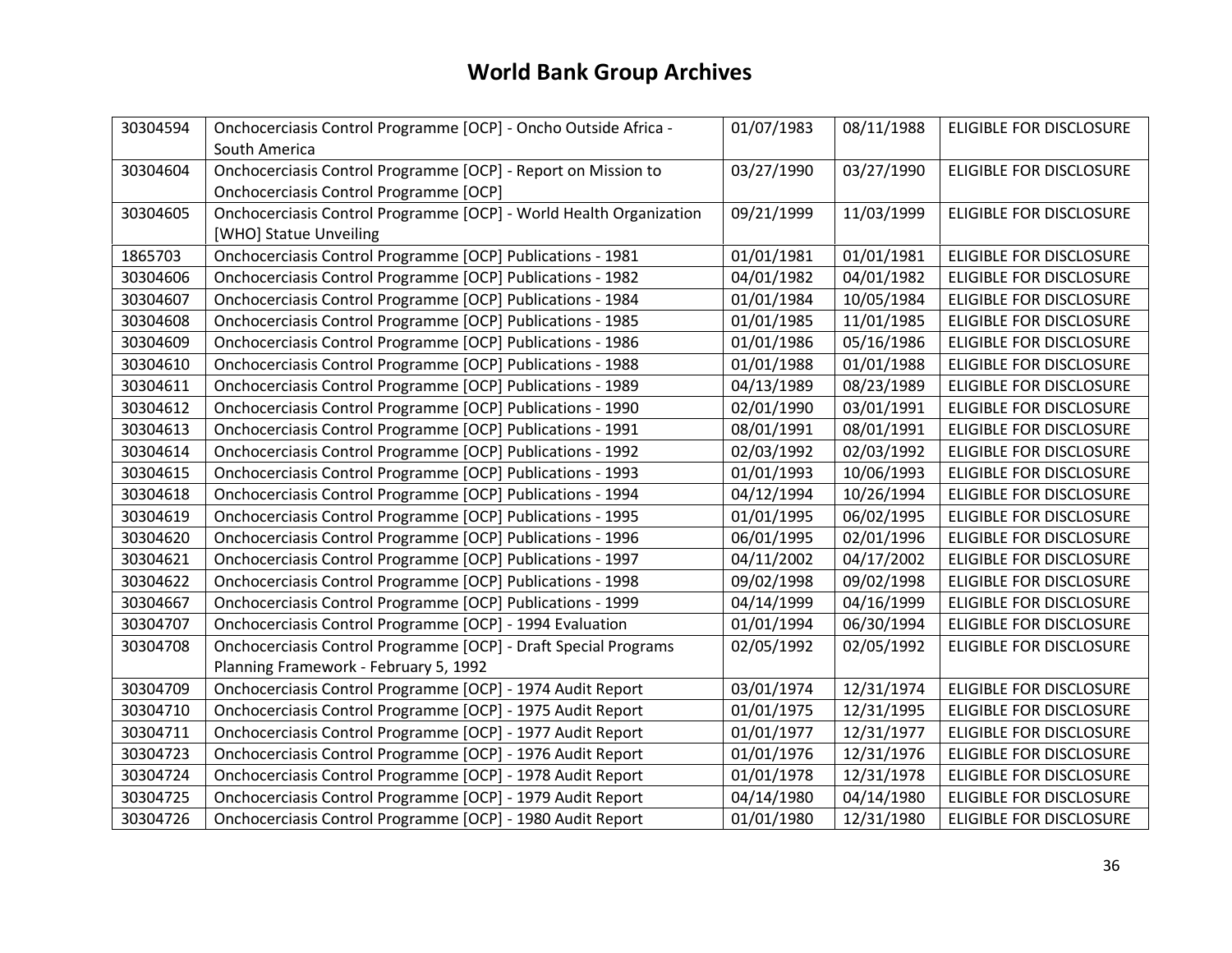| 30304727 | Onchocerciasis Control Programme [OCP] - 1981 Audit Report   | 01/01/1981 | 12/31/1981 | <b>ELIGIBLE FOR DISCLOSURE</b> |
|----------|--------------------------------------------------------------|------------|------------|--------------------------------|
| 30304728 | Onchocerciasis Control Programme [OCP] - 1982 Audit Report   | 01/01/1982 | 12/31/1982 | <b>ELIGIBLE FOR DISCLOSURE</b> |
| 30304729 | Onchocerciasis Control Programme [OCP] - 1983 Audit Report   | 01/01/1983 | 12/31/1983 | ELIGIBLE FOR DISCLOSURE        |
| 30304730 | Onchocerciasis Control Programme [OCP] - 1984 Audit Report   | 01/01/1984 | 12/31/1984 | ELIGIBLE FOR DISCLOSURE        |
| 30304731 | Onchocerciasis Control Programme [OCP] - 1985 Audit Report   | 01/01/1985 | 12/31/1985 | ELIGIBLE FOR DISCLOSURE        |
| 30304732 | Onchocerciasis Control Programme [OCP] - 1986 Audit Report   | 01/01/1986 | 12/31/1986 | ELIGIBLE FOR DISCLOSURE        |
| 30304735 | Onchocerciasis Control Programme [OCP] - 1987 Audit Report   | 01/01/1987 | 12/31/1987 | ELIGIBLE FOR DISCLOSURE        |
| 30304736 | Onchocerciasis Control Programme [OCP] - 1988 Audit Report   | 01/01/1988 | 12/31/1988 | ELIGIBLE FOR DISCLOSURE        |
| 30304737 | Onchocerciasis Control Programme [OCP] - 1989 Audit Report   | 01/01/1989 | 12/31/1989 | ELIGIBLE FOR DISCLOSURE        |
| 30304738 | Onchocerciasis Control Programme [OCP] - 1990 Audit Report   | 01/01/1990 | 12/31/1990 | <b>ELIGIBLE FOR DISCLOSURE</b> |
| 30304739 | Onchocerciasis Control Programme [OCP] - 1991 Audit Report   | 01/01/1991 | 12/31/1991 | ELIGIBLE FOR DISCLOSURE        |
| 30304741 | Onchocerciasis Control Programme [OCP] - 1992 Audit Report   | 01/01/1992 | 12/31/1992 | <b>ELIGIBLE FOR DISCLOSURE</b> |
| 30304742 | Onchocerciasis Control Programme [OCP] - 1993 Audit Report   | 01/01/1993 | 12/31/1993 | ELIGIBLE FOR DISCLOSURE        |
| 30304743 | Onchocerciasis Control Programme [OCP] - 1994 Audit Report   | 01/01/1994 | 12/31/1994 | ELIGIBLE FOR DISCLOSURE        |
| 30304744 | Onchocerciasis Control Programme [OCP] - 1995 Audit Report   | 01/01/1995 | 12/31/1995 | ELIGIBLE FOR DISCLOSURE        |
| 30304745 | Onchocerciasis Control Programme [OCP] - 1996 Audit Report   | 01/01/1996 | 12/31/1996 | ELIGIBLE FOR DISCLOSURE        |
| 30304747 | Onchocerciasis Control Programme [OCP] - 1996 Audit Report   | 01/01/1996 | 12/31/1996 | ELIGIBLE FOR DISCLOSURE        |
| 30304879 | <b>Onchocerciasis Coordination Unit [OCU] - Publications</b> | 01/01/1982 | 01/01/1982 | <b>DISCLOSED</b>               |
| 30304880 | Onchocerciasis Coordination Unit [OCU] - 1980 Publications   | 01/01/1980 | 01/01/1980 | <b>DISCLOSED</b>               |
| 30304881 | Onchocerciasis Coordination Unit [OCU] - 1982 Publications   | 04/25/1982 | 04/25/1982 | <b>DISCLOSED</b>               |
| 30304882 | Onchocerciasis Coordination Unit [OCU] - 1983 Publications   | 01/01/1983 | 12/31/1983 | <b>DISCLOSED</b>               |
| 30304883 | Onchocerciasis Coordination Unit [OCU] - 1984 Publications   | 01/01/1984 | 12/31/1984 | <b>DISCLOSED</b>               |
| 30304886 | Onchocerciasis Coordination Unit [OCU] - 1985 Publications   | 01/01/1985 | 12/31/1985 | <b>DISCLOSED</b>               |
| 30304887 | Onchocerciasis Coordination Unit [OCU] - 1986 Publications   | 01/01/1986 | 08/27/1986 | <b>DISCLOSED</b>               |
| 30304889 | Onchocerciasis Coordination Unit [OCU] - 1987 Publications   | 01/01/1987 | 10/21/1987 | <b>DISCLOSED</b>               |
| 30304890 | Onchocerciasis Coordination Unit [OCU] - 1988 Publications   | 01/01/1988 | 12/31/1988 | <b>DISCLOSED</b>               |
| 30304891 | Onchocerciasis Coordination Unit [OCU] - 1989 Publications   | 01/11/1989 | 10/20/1989 | <b>DISCLOSED</b>               |
| 30304898 | Onchocerciasis Coordination Unit [OCU] - 1990 Publications   | 01/01/1990 | 11/30/1990 | <b>DISCLOSED</b>               |
| 30304899 | Onchocerciasis Coordination Unit [OCU] - 1991 Publications   | 01/01/1991 | 12/31/1991 | <b>DISCLOSED</b>               |
| 30304900 | Onchocerciasis Coordination Unit [OCU] - 1992 Publications   | 01/01/1992 | 10/08/1992 | <b>DISCLOSED</b>               |
| 30304901 | Onchocerciasis Coordination Unit [OCU] - 1993 Publications   | 01/01/1993 | 12/31/1993 | <b>DISCLOSED</b>               |
| 30304902 | Onchocerciasis Coordination Unit [OCU] - 1993 Publications   | 01/11/1989 | 10/20/1989 | <b>DISCLOSED</b>               |
| 30304906 | Onchocerciasis Coordination Unit [OCU] - 1994 Publications   | 01/01/1994 | 12/31/1994 | <b>DISCLOSED</b>               |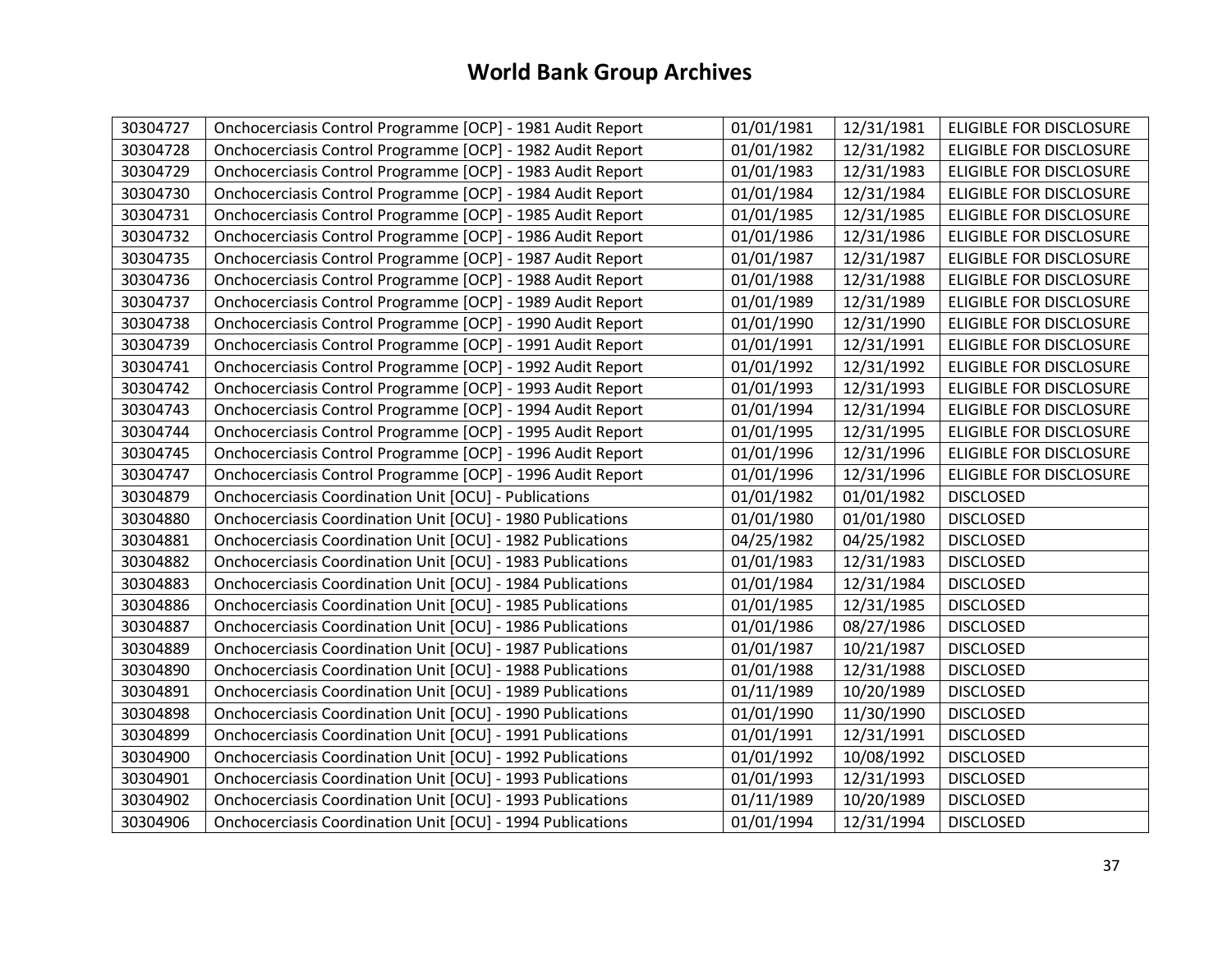| 30304907 | Onchocerciasis Coordination Unit [OCU] - 1995 Publications            | 01/01/1995 | 12/31/1995 | <b>DISCLOSED</b>               |
|----------|-----------------------------------------------------------------------|------------|------------|--------------------------------|
| 30304908 | Onchocerciasis Coordination Unit [OCU] - 1996 Publications            | 01/01/1996 | 12/31/1996 | <b>DISCLOSED</b>               |
| 30304909 | Onchocerciasis Coordination Unit [OCU] - 1997 Publications            | 01/01/1997 | 12/31/1997 | <b>DISCLOSED</b>               |
| 30304910 | Onchocerciasis Coordination Unit [OCU] - 1998 Publications            | 06/11/1998 | 06/11/1998 | <b>DISCLOSED</b>               |
| 30304919 | Onchocerciasis Coordination Unit [OCU] - Press Release Documents      | 09/18/1991 | 10/22/1997 | <b>DISCLOSED</b>               |
| 30364256 | African Programme for Onchocerciasis Control [APOC] - General         | 02/22/1996 | 09/04/1997 | <b>DISCLOSED</b>               |
| 30364257 | African Programme for Onchocerciasis Control [APOC] - General         | 11/01/1994 | 11/30/1994 | PARTIAL DISCLOSURE             |
| 30364258 | Impact of African Programme for Onchocerciasis Control [APOC]         | 02/03/1997 | 02/03/1997 | <b>ELIGIBLE FOR DISCLOSURE</b> |
| 30364260 | African Programme for Onchocerciasis Control [APOC] - External Mid    | 02/06/2000 | 05/20/2003 | <b>ELIGIBLE FOR DISCLOSURE</b> |
|          | <b>Term Evaluation</b>                                                |            |            |                                |
| 30364261 | African Programme for Onchocerciasis Control [APOC] - Non             | 08/13/1997 | 08/13/1997 | <b>ELIGIBLE FOR DISCLOSURE</b> |
|          | Governmental Development Organization [NGDO] Coordination Sub         |            |            |                                |
|          | Committee on Sustainability                                           |            |            |                                |
| 30364262 | African Programme for Onchocerciasis Control [APOC] - Program         | 06/16/1995 | 06/16/1995 | ELIGIBLE FOR DISCLOSURE        |
|          | Document                                                              |            |            |                                |
| 30364263 | African Programme for Onchocerciasis Control [APOC] - Program         | 11/01/1994 | 11/30/1994 | <b>DISCLOSED</b>               |
|          | <b>Document</b>                                                       |            |            |                                |
| 30364264 | African Programme for Onchocerciasis Control [APOC] - Project         | 05/31/1996 | 06/08/1999 | <b>DISCLOSED</b>               |
|          | <b>Preparations - General</b>                                         |            |            |                                |
| 30364265 | Planning of African Programme for Onchocerciasis Control [APOC]       | 06/07/1991 | 10/10/1996 | <b>ELIGIBLE FOR DISCLOSURE</b> |
|          | Phase 1                                                               |            |            |                                |
| 30364266 | African Programme for Onchocerciasis Control [APOC] - Project         | 05/01/1996 | 02/05/1998 | ELIGIBLE FOR DISCLOSURE        |
|          | <b>Preparations - General</b>                                         |            |            |                                |
| 30364267 | African Programme for Onchocerciasis Control [APOC] - Approved        | 03/19/1998 | 01/05/2000 | PARTIAL DISCLOSURE             |
|          | Projects                                                              |            |            |                                |
| 30364268 | African Programme for Onchocerciasis Control [APOC] - Progress        | 04/01/1996 | 04/30/1996 | <b>DISCLOSED</b>               |
|          | Reports                                                               |            |            |                                |
| 30364269 | African Programme for Onchocerciasis Control [APOC] - Publications    | 12/01/1993 | 05/21/1999 | <b>DISCLOSED</b>               |
| 30364270 | Sustainability of African Programme for Onchocerciasis Control [APOC] | 03/01/1997 | 09/30/2000 | PARTIAL DISCLOSURE             |
| 30364271 | African Programme for Onchocerciasis Control [APOC] - Reviews and     | 08/31/2002 | 08/31/2002 | ELIGIBLE FOR DISCLOSURE        |
|          | Evaluations                                                           |            |            |                                |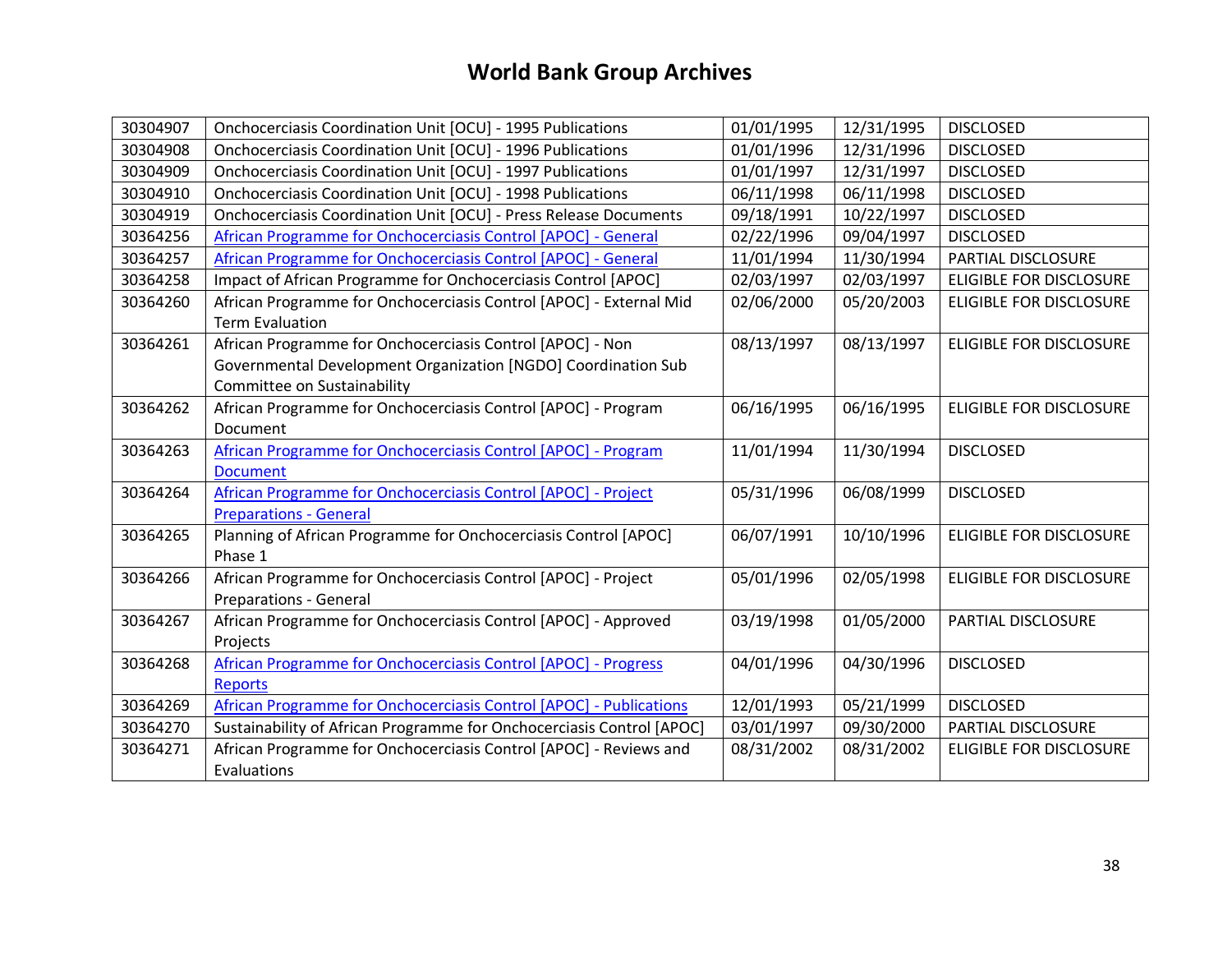<span id="page-38-0"></span>

|         | Audio and video recordings                                             |                                |
|---------|------------------------------------------------------------------------|--------------------------------|
| 1131681 | River Blindness Signing - Camera 2 - February 1992 - Tape 2            | ELIGIBLE FOR DISCLOSURE        |
| 1131671 | River Blindness Press Conference - February 25, 1992 - Raw Footage -   | <b>ELIGIBLE FOR DISCLOSURE</b> |
|         | <b>SECA</b>                                                            |                                |
| 1131661 | River Blindness Signing - Camera 2 - February 1992 - Tape 1            | <b>ELIGIBLE FOR DISCLOSURE</b> |
| 1131651 | River Blindness Signing - Camera 1 - February 1992                     | ELIGIBLE FOR DISCLOSURE        |
| 1131641 | World Bank - River Blindness - SECAM - 625 / 50 - Master with IPA      | <b>ELIGIBLE FOR DISCLOSURE</b> |
| 1131631 | River Blindness Press Conference - Raw Footage - February 25, 1992 -   | <b>ELIGIBLE FOR DISCLOSURE</b> |
|         | <b>NTSC</b>                                                            |                                |
| 1131621 | River Blindness Press Conference - February 25, 1992 - Onchocerciasis  | ELIGIBLE FOR DISCLOSURE        |
|         | Fund - Raw Footage                                                     |                                |
| 1232511 | The World Bank - International Cooperation - Defeating River Blindness | ELIGIBLE FOR DISCLOSURE        |
|         | in West Africa - Final English Version - PAL                           |                                |
| 1131701 | Onchocerciasis Control Programme [OCP] - Donors Seminaire - Paris -    | ELIGIBLE FOR DISCLOSURE        |
|         | Tuesday and Wednesday, October 15 - 16, 1985 - Tape 4                  |                                |
| 1131741 | Onchocerciasis Control Programme [OCP] - Donors Seminaire - Paris -    | ELIGIBLE FOR DISCLOSURE        |
|         | Tuesday and Wednesday, October 15 - 16, 1985 - Tape 8                  |                                |
| 1131831 | Onchocerciasis Control Programme [OCP] - Donors Meeting - Paris -      | ELIGIBLE FOR DISCLOSURE        |
|         | October 22, 1984 - Tape 8                                              |                                |
| 1131951 | Onchocerciasis Control Programme [OCP] - Donors Conference - Paris -   | ELIGIBLE FOR DISCLOSURE        |
|         | October 18 - 19, 1989 - Tape 9                                         |                                |
| 1132131 | Onchocerciasis Control Programme [OCP] in West Africa - December       | ELIGIBLE FOR DISCLOSURE        |
|         | 12, 2001 - Tape 2                                                      |                                |
| 1132341 | Onchocerciasis Control Programme [OCP] - English - December 12, 2001   | <b>ELIGIBLE FOR DISCLOSURE</b> |
|         | $-13 - Tape 1$                                                         |                                |
| 1132421 | Onchocerciasis Control Programme [OCP] in Africa - English - December  | ELIGIBLE FOR DISCLOSURE        |
|         | 10, 2001 - 3 - Tape 1                                                  |                                |
| 1132431 | Onchocerciasis Control Programme [OCP] in Africa - English - December  | ELIGIBLE FOR DISCLOSURE        |
|         | 10, 2001 - 3 - Tape 2                                                  |                                |
| 1132761 | Onchocerciasis Control Programme [OCP] in West Africa - December       | ELIGIBLE FOR DISCLOSURE        |
|         | 10, 2001 - JPC22 - Tape 1                                              |                                |
| 1132801 | Onchocerciasis Control Programme [OCP] in West Africa - December       | ELIGIBLE FOR DISCLOSURE        |
|         | 11, 2001 - JPC22 - Tape 5                                              |                                |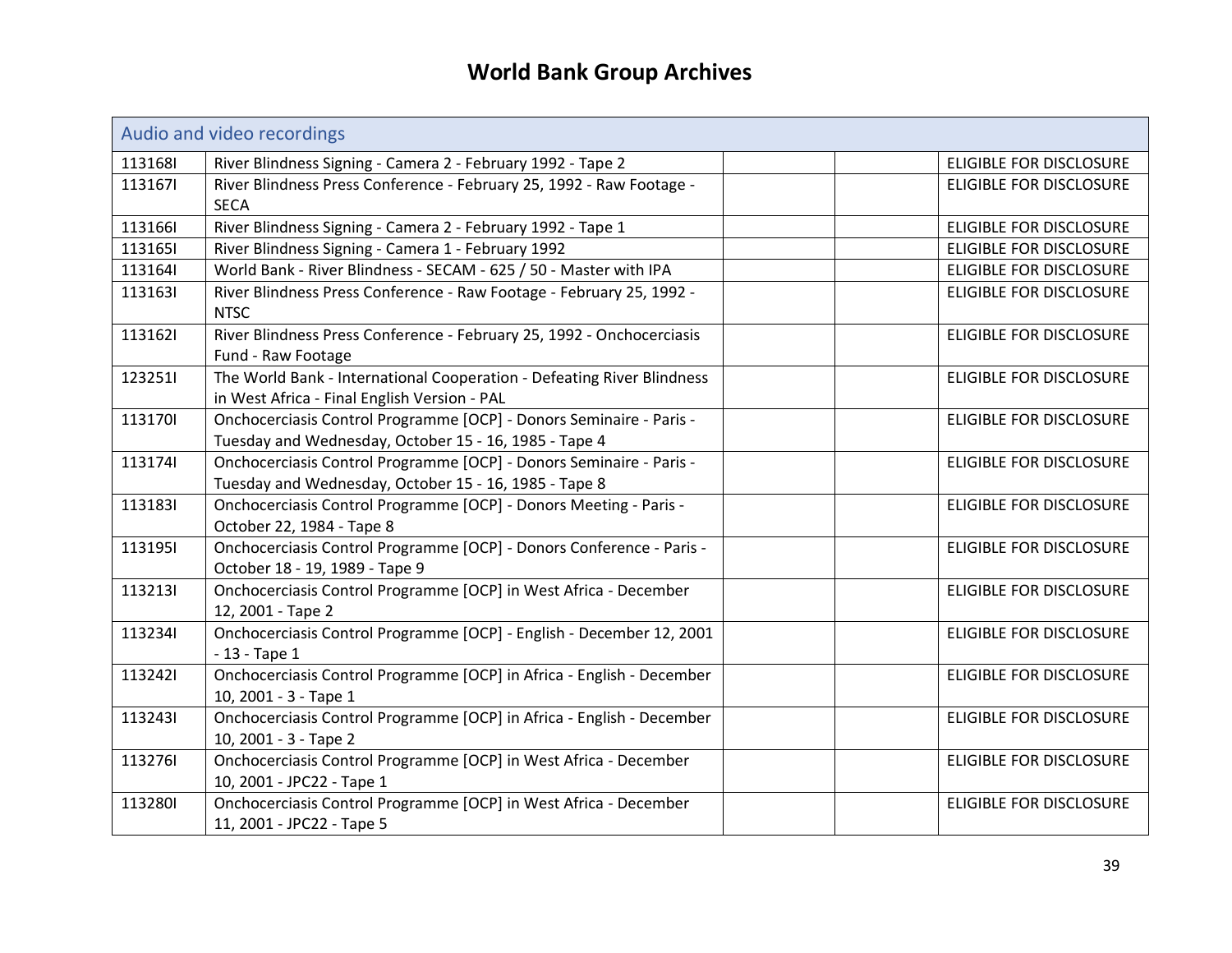| 1132841  | Onchocerciasis Control Programme [OCP] Meeting - December 12, 2001<br>- Afternoon - JAF 1 - Tape 9                                                          |            |            | <b>ELIGIBLE FOR DISCLOSURE</b> |
|----------|-------------------------------------------------------------------------------------------------------------------------------------------------------------|------------|------------|--------------------------------|
| 30374036 | Onchocerciasis Control Programme - Collaborative Program Files and<br>Video Tapes - Onchocerciasis Control Programme [OCP] - Conseil -<br>Jacosta - Tape 11 | 04/11/1994 | 04/11/1994 | <b>ELIGIBLE FOR DISCLOSURE</b> |
| 1131711  | Onchocerciasis Control Programme [OCP] - Donors Seminaire - Paris -<br>Tuesday and Wednesday, October 15 - 16, 1985 - Tape 5                                |            |            | <b>ELIGIBLE FOR DISCLOSURE</b> |
| 1131801  | Onchocerciasis Control Programme [OCP] - Donors Meeting - Paris -<br>October 22, 1984 - Tape 5                                                              |            |            | <b>ELIGIBLE FOR DISCLOSURE</b> |
| 1131851  | Onchocerciasis Control Programme [OCP] - Donors Meeting - Paris -<br>October 22, 1984 - Tape 10                                                             |            |            | <b>ELIGIBLE FOR DISCLOSURE</b> |
| 1132181  | Onchocerciasis Control Programme [OCP] in Africa - English - December<br>11, 2001 - 5 - Tape 1                                                              |            |            | <b>ELIGIBLE FOR DISCLOSURE</b> |
| 1132191  | Onchocerciasis Control Programme [OCP] in Africa - English - December<br>11, 2001 - 5 - Tape 2                                                              |            |            | <b>ELIGIBLE FOR DISCLOSURE</b> |
| 1132311  | Onchocerciasis Control Programme [OCP] - English - December 12, 2001<br>$-12 -$ Tape 2                                                                      |            |            | ELIGIBLE FOR DISCLOSURE        |
| 1132351  | Onchocerciasis Control Programme [OCP] - English - December 12, 2001<br>$-13 - Tape 2$                                                                      |            |            | ELIGIBLE FOR DISCLOSURE        |
| 1132371  | Onchocerciasis Control Programme [OCP] in West Africa - English -<br>December 13, 2001 - 1 - Tape 2                                                         |            |            | <b>ELIGIBLE FOR DISCLOSURE</b> |
| 1132401  | Onchocerciasis Control Programme [OCP] - English - December 13, 2001<br>$-14$ - Tape 1                                                                      |            |            | <b>ELIGIBLE FOR DISCLOSURE</b> |
| 1132821  | Onchocerciasis Control Programme [OCP] in West Africa - December<br>12, 2001 - Joint Session - Tape 7                                                       |            |            | ELIGIBLE FOR DISCLOSURE        |
| 30374030 | Onchocerciasis Control Programme - Collaborative Program Files and<br>Video Tapes - Onchocerciasis Control Programme [OCP] - Conseil -<br>Jacosta - Tape 5  | 03/11/1994 | 03/11/1994 | <b>ELIGIBLE FOR DISCLOSURE</b> |
| 30374034 | Onchocerciasis Control Programme - Collaborative Program Files and<br>Video Tapes - Onchocerciasis Control Programme [OCP] - Conseil -<br>Jacosta - Tape 9  | 04/11/1994 | 04/11/1994 | <b>ELIGIBLE FOR DISCLOSURE</b> |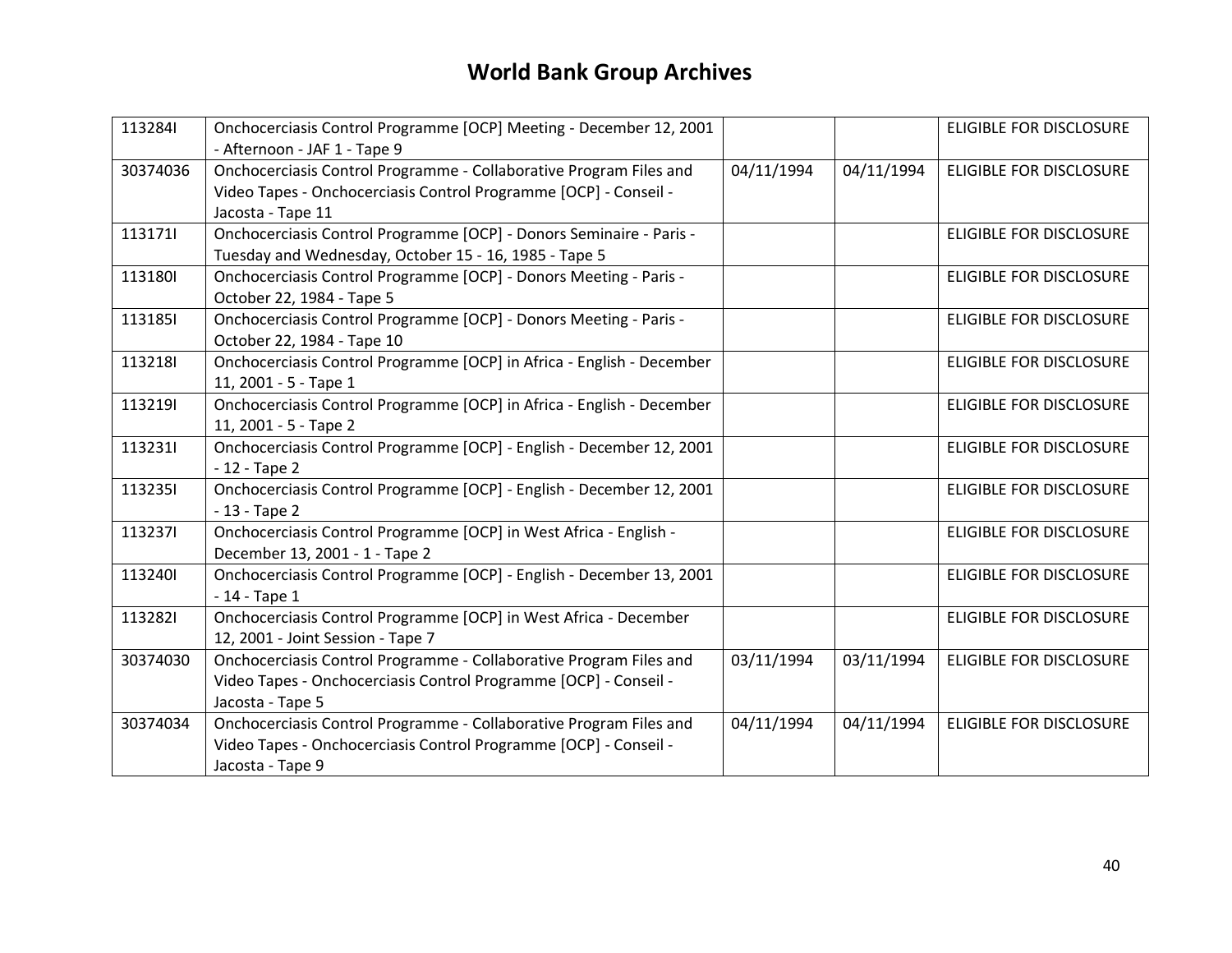| 30374037 | Onchocerciasis Control Programme - Collaborative Program Files and                        | 04/11/1994 | 04/11/1994 | ELIGIBLE FOR DISCLOSURE        |
|----------|-------------------------------------------------------------------------------------------|------------|------------|--------------------------------|
|          | Video Tapes - Onchocerciasis Control Programme [OCP] - Conseil -                          |            |            |                                |
| 1131881  | Jacosta - Tape 12<br>Onchocerciasis Control Programme [OCP] - Donors Conference - Paris - |            |            | ELIGIBLE FOR DISCLOSURE        |
|          | October 18 - 19, 1989 - Tape 2                                                            |            |            |                                |
| 1131941  | Onchocerciasis Control Programme [OCP] - Donors Conference - Paris -                      |            |            | <b>ELIGIBLE FOR DISCLOSURE</b> |
|          | October 18 - 19, 1989 - Tape 8                                                            |            |            |                                |
| 1132251  | Onchocerciasis Control Programme [OCP] in Africa - English - 7 - Tape 2                   |            |            | <b>ELIGIBLE FOR DISCLOSURE</b> |
| 1132291  | Onchocerciasis Control Programme [OCP] in West Africa - English -                         |            |            | ELIGIBLE FOR DISCLOSURE        |
|          | December 10, 2001 - Preston Auditorium"                                                   |            |            |                                |
| 1132411  | Onchocerciasis Control Programme [OCP] - English - December 13, 2001                      |            |            | ELIGIBLE FOR DISCLOSURE        |
|          | $-14$ - Tape 2                                                                            |            |            |                                |
| 1132811  | Onchocerciasis Control Programme [OCP] in Africa - December 11, 2001                      |            |            | ELIGIBLE FOR DISCLOSURE        |
|          | - Joint Session - Tape 6                                                                  |            |            |                                |
| 1132851  | Onchocerciasis Control Programme [OCP] Meeting - December 12, 2001                        |            |            | ELIGIBLE FOR DISCLOSURE        |
|          | - Afternoon - JAF 2 - Tape 10                                                             |            |            |                                |
| 1132891  | Onchocerciasis Control Programme [OCP] - December 13, 2001 - JAF 6 -                      |            |            | ELIGIBLE FOR DISCLOSURE        |
|          | Tape 14                                                                                   |            |            |                                |
| 1131781  | Onchocerciasis Control Programme [OCP] - Donors Meeting - Paris -                         |            |            | ELIGIBLE FOR DISCLOSURE        |
|          | October 22, 1984 - Tape 3                                                                 |            |            |                                |
| 1131961  | Onchocerciasis Control Programme [OCP] - Donors Conference - Paris -                      |            |            | ELIGIBLE FOR DISCLOSURE        |
|          | October 18 - 19, 1989 - Tape 10                                                           |            |            |                                |
| 1132151  | Onchocerciasis Control Programme [OCP] in Africa - English - December                     |            |            | ELIGIBLE FOR DISCLOSURE        |
|          | 12, 2001 - 2 - Tape 2                                                                     |            |            |                                |
| 1132361  | Onchocerciasis Control Programme [OCP] in West Africa - English -                         |            |            | <b>ELIGIBLE FOR DISCLOSURE</b> |
|          | December 13, 2001 - 1 - Tape 1                                                            |            |            |                                |
| 1132781  | Onchocerciasis Control Programme [OCP] in West Africa - December                          |            |            | ELIGIBLE FOR DISCLOSURE        |
|          | 10, 2001 - JPC22 - Tape 3                                                                 |            |            |                                |
| 30374035 | Onchocerciasis Control Programme - Collaborative Program Files and                        | 04/11/1994 | 04/11/1994 | ELIGIBLE FOR DISCLOSURE        |
|          | Video Tapes - Onchocerciasis Control Programme [OCP] - Conseil -                          |            |            |                                |
|          | Jacosta - Tape 10                                                                         |            |            |                                |
| 1131691  | Onchocerciasis Control Programme [OCP] - Donors Seminaire - Paris -                       |            |            | ELIGIBLE FOR DISCLOSURE        |
|          | Tuesday and Wednesday, October 15 - 16, 1985 - Tape 3                                     |            |            |                                |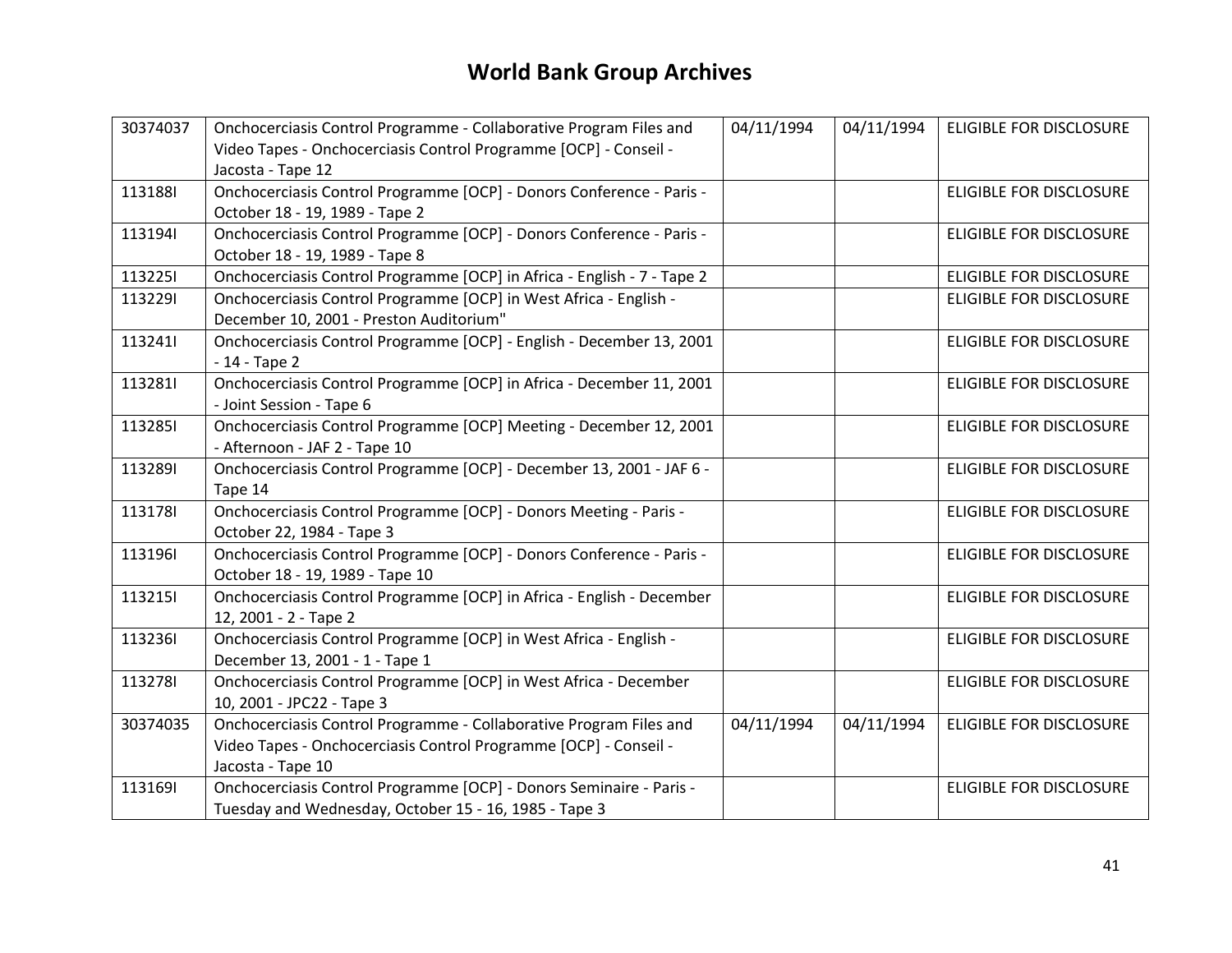| 1131751  | Onchocerciasis Control Programme [OCP] - Donors Seminaire - Paris -   |            |            | ELIGIBLE FOR DISCLOSURE        |
|----------|-----------------------------------------------------------------------|------------|------------|--------------------------------|
|          | Tuesday and Wednesday, October 15 - 16, 1985 - Tape 9                 |            |            |                                |
| 1131821  | Onchocerciasis Control Programme [OCP] - Donors Meeting - Paris -     |            |            | ELIGIBLE FOR DISCLOSURE        |
|          | October 22, 1984 - Tape 7                                             |            |            |                                |
| 1131971  | Onchocerciasis Control Programme [OCP] - Donors Seminaire - Paris -   |            |            | <b>ELIGIBLE FOR DISCLOSURE</b> |
|          | Tuesday and Wednesday, October 15 - 16, 1985 - Tape 1                 |            |            |                                |
| 1132221  | Onchocerciasis Control Programme [OCP] in West Africa - English -     |            |            | <b>ELIGIBLE FOR DISCLOSURE</b> |
|          | December 13, 2001 - 2 - Tape 1                                        |            |            |                                |
| 1132331  | Onchocerciasis Control Programme [OCP] in Africa - English - December |            |            | <b>ELIGIBLE FOR DISCLOSURE</b> |
|          | 10, 2001 - 2 - Tape 2                                                 |            |            |                                |
| 1132381  | Onchocerciasis Control Programme [OCP] in West Africa - English -     |            |            | ELIGIBLE FOR DISCLOSURE        |
|          | December 13, 2001 - 3 - Tape 1                                        |            |            |                                |
| 1132861  | Onchocerciasis Control Programme [OCP] in West Africa - December      |            |            | ELIGIBLE FOR DISCLOSURE        |
|          | 13, 2001 - JAF 3 - Digitized October 30, 2017 - A15144 - Tape 11      |            |            |                                |
| 1132871  | Onchocerciasis Control Programme [OCP] in West Africa - December      |            |            | ELIGIBLE FOR DISCLOSURE        |
|          | 13, 2001 - JAF 4 - Tape 12                                            |            |            |                                |
|          |                                                                       |            |            |                                |
| 30374031 | Onchocerciasis Control Programme - Collaborative Program Files and    | 03/11/1994 | 03/11/1994 | ELIGIBLE FOR DISCLOSURE        |
|          | Video Tapes - Onchocerciasis Control Programme [OCP] - Conseil -      |            |            |                                |
|          | Jacosta - Tape 6                                                      |            |            |                                |
| 1131481  | Onchocerciasis Control Programme [OCP] Signing Ceremony -             |            |            | ELIGIBLE FOR DISCLOSURE        |
|          | Agreement for Fourth [4th] Phase - English - NTSC                     |            |            |                                |
| 1131521  | Onchocerciasis Control Programme [OCP] Signing Ceremony of Funding    |            |            | <b>ELIGIBLE FOR DISCLOSURE</b> |
|          | - Agreement for Fourth [4th] Phase - English - PAL                    |            |            |                                |
| 1131561  | Twentieth [20th] Anniversary of Onchocerciasis Control Programme      |            |            | ELIGIBLE FOR DISCLOSURE        |
|          | $[OCP] - 1994$                                                        |            |            |                                |
| 1131581  | Onchocerciasis Control Programme [OCP] Fine Cut - October 26, 1994    |            |            | ELIGIBLE FOR DISCLOSURE        |
| 1131731  | Onchocerciasis Control Programme [OCP] - Donors Seminaire - Paris -   |            |            | ELIGIBLE FOR DISCLOSURE        |
|          | Tuesday and Wednesday, October 15 - 16, 1985 - Tape 7                 |            |            |                                |
| 1131761  | Onchocerciasis Control Programme [OCP] - Donors Meeting - Paris -     |            |            | <b>ELIGIBLE FOR DISCLOSURE</b> |
|          | October 22, 1984 - Tape 1                                             |            |            |                                |
| 1131841  | Onchocerciasis Control Programme [OCP] - Donors Meeting - Paris -     |            |            | ELIGIBLE FOR DISCLOSURE        |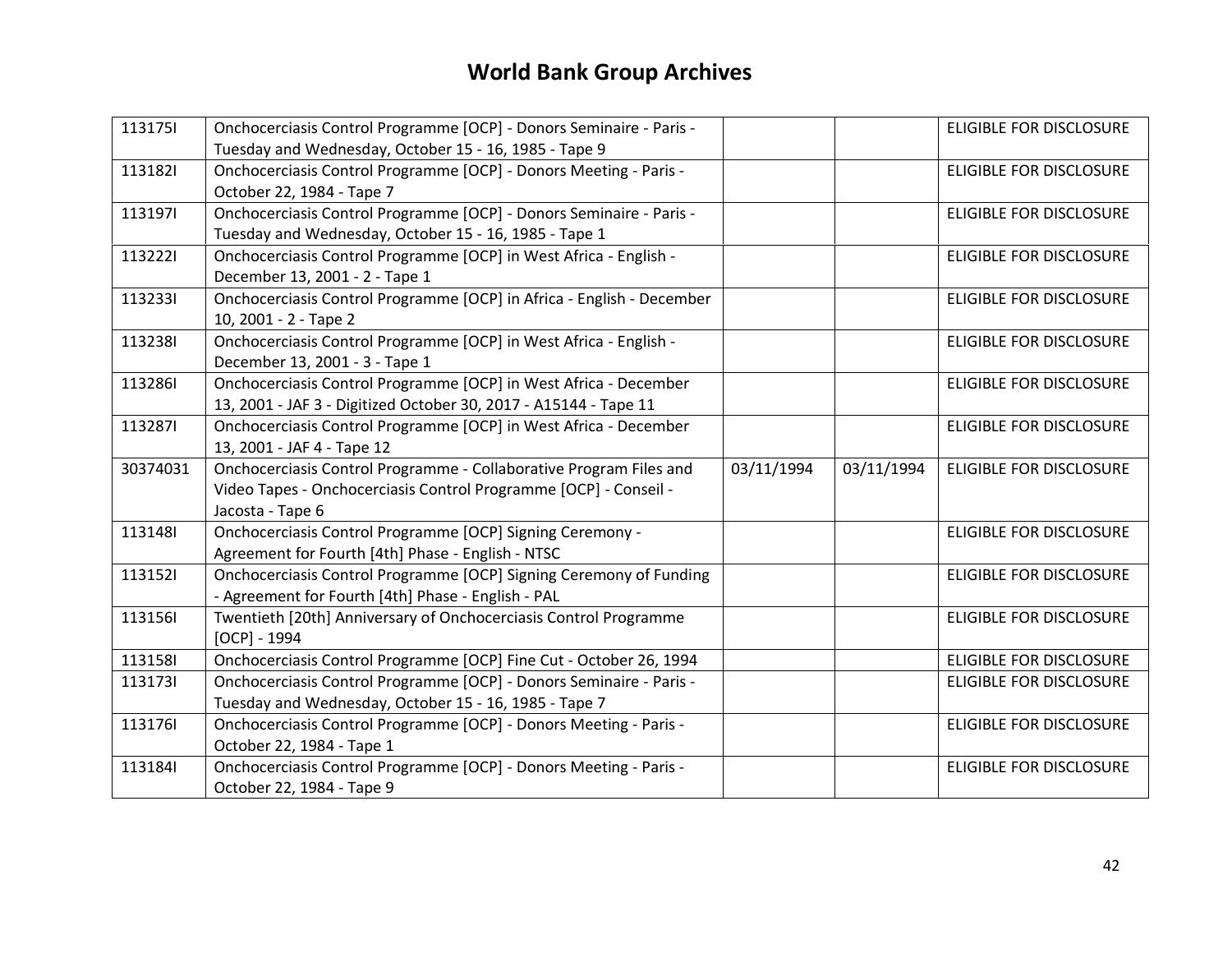| 1131861  | Onchocerciasis Control Programme [OCP] - Donors Seminaire - Paris -     |            |            | <b>ELIGIBLE FOR DISCLOSURE</b> |
|----------|-------------------------------------------------------------------------|------------|------------|--------------------------------|
|          | Tuesday and Wednesday, October 15 - 16, 1985 - Tape 2                   |            |            |                                |
| 1132161  | Onchocerciasis Control Programme [OCP] in West Africa - English -       |            |            | <b>ELIGIBLE FOR DISCLOSURE</b> |
|          | December 10, 2001 - 4 - Tape 1                                          |            |            |                                |
| 1132241  | Onchocerciasis Control Programme [OCP] in Africa - English - 7 - Tape 1 |            |            | <b>ELIGIBLE FOR DISCLOSURE</b> |
| 1132271  | Onchocerciasis Control Programme [OCP] Tape - English - Afternoon -     |            |            | ELIGIBLE FOR DISCLOSURE        |
|          | December 12, 2001 - 11 - Tape 2                                         |            |            |                                |
| 1132281  | Onchocerciasis Control Programme [OCP] in West Africa - English -       |            |            | ELIGIBLE FOR DISCLOSURE        |
|          | December 10, 2001 - 1                                                   |            |            |                                |
| 1132441  | Onchocerciasis Control Programme [OCP] in West Africa - English -       |            |            | ELIGIBLE FOR DISCLOSURE        |
|          | December 13, 2001 - 5 - Tape 1                                          |            |            |                                |
| 1132771  | Onchocerciasis Control Programme [OCP] in West Africa - December        |            |            | <b>ELIGIBLE FOR DISCLOSURE</b> |
|          | 10, 2001 - JPC22 - Tape 2                                               |            |            |                                |
| 1132791  | Onchocerciasis Control Programme [OCP] in West Africa - December        |            |            | ELIGIBLE FOR DISCLOSURE        |
|          | 11, 2001 - JPC22 - Tape 4                                               |            |            |                                |
| 1132831  | Onchocerciasis Control Programme [OCP] in Africa - December 12, 2001    |            |            | <b>ELIGIBLE FOR DISCLOSURE</b> |
|          | - Joint Session - Tape 8                                                |            |            |                                |
| 30374027 | Onchocerciasis Control Programme - Collaborative Program Files and      | 03/11/1994 | 03/11/1994 | ELIGIBLE FOR DISCLOSURE        |
|          | Video Tapes - Onchocerciasis Control Programme [OCP] - Conseil -        |            |            |                                |
|          | Jacosta - Tape 2                                                        |            |            |                                |
| 30374029 | Onchocerciasis Control Programme - Collaborative Program Files and      | 03/11/1994 | 03/11/1994 | <b>ELIGIBLE FOR DISCLOSURE</b> |
|          | Video Tapes - Onchocerciasis Control Programme [OCP] - Conseil -        |            |            |                                |
|          | Jacosta - Tape 4                                                        |            |            |                                |
| 1131791  | Onchocerciasis Control Programme [OCP] - Donors Meeting - Paris -       |            |            | <b>ELIGIBLE FOR DISCLOSURE</b> |
|          | October 22, 1984 - Tape 4                                               |            |            |                                |
| 1131901  | Onchocerciasis Control Programme [OCP] - Donors Conference - Paris -    |            |            | <b>ELIGIBLE FOR DISCLOSURE</b> |
|          | October 18 - 19, 1989 - Tape 4                                          |            |            |                                |
| 1131911  | Onchocerciasis Control Programme [OCP] - Donors Conference - Paris -    |            |            | ELIGIBLE FOR DISCLOSURE        |
|          | October 18 - 19, 1989 - Tape 5                                          |            |            |                                |
| 1132121  | Onchocerciasis Control Programme [OCP] in West Africa - December        |            |            | ELIGIBLE FOR DISCLOSURE        |
|          | 12, 2001 - Tape 1                                                       |            |            |                                |
| 1132141  | Onchocerciasis Control Programme [OCP] in Africa - English - December   |            |            | ELIGIBLE FOR DISCLOSURE        |
|          | 12, 2001 - 2 - Tape 1                                                   |            |            |                                |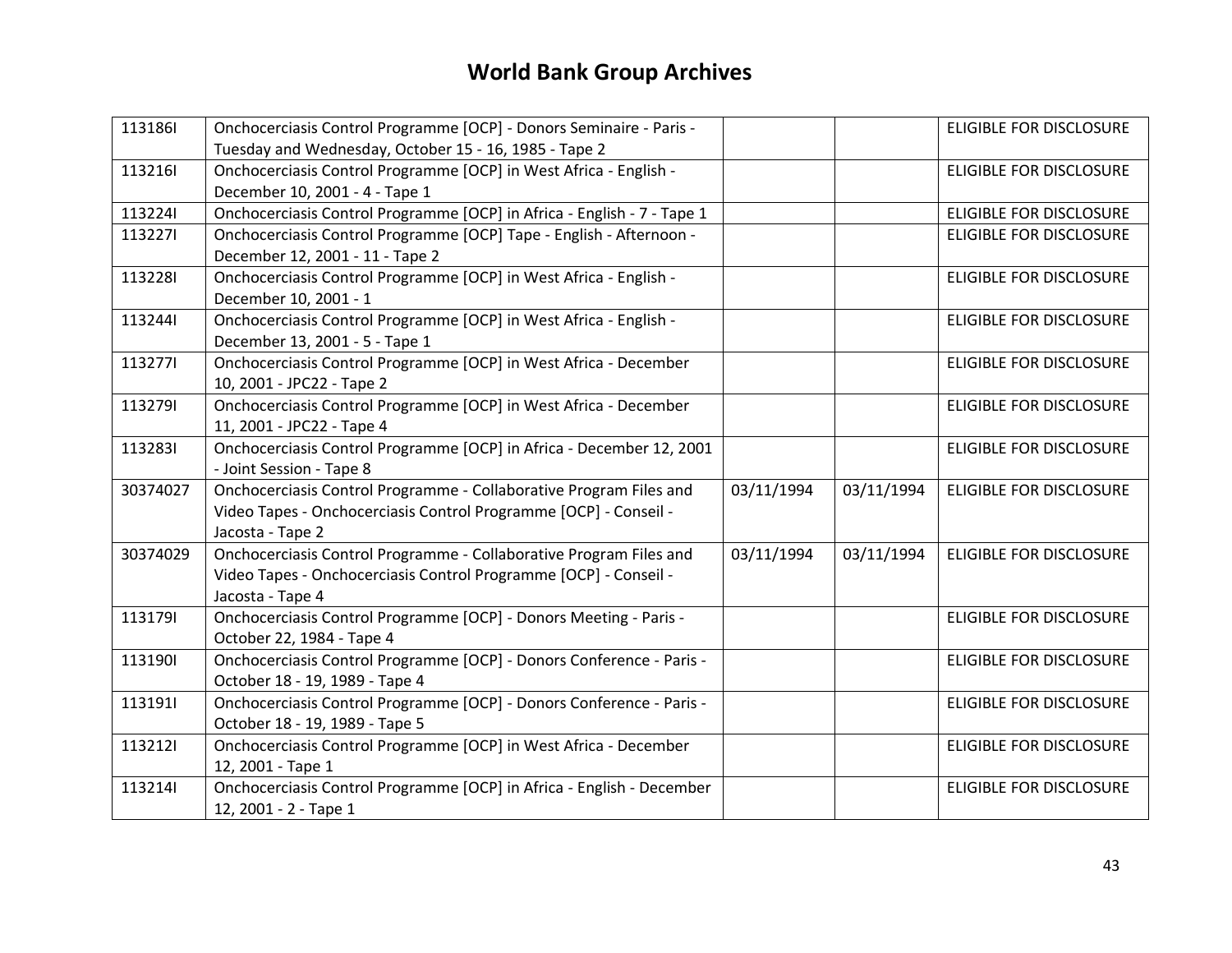| 1132201  | Onchocerciasis Control Programme [OCP] in Africa - English - December<br>11, 2001 - 6 - Tape 1                                                                                           |            |            | <b>ELIGIBLE FOR DISCLOSURE</b> |
|----------|------------------------------------------------------------------------------------------------------------------------------------------------------------------------------------------|------------|------------|--------------------------------|
| 1132231  | Onchocerciasis Control Programme [OCP] in West Africa - English -<br>December 13, 2001 - 2 - Tape 2                                                                                      |            |            | ELIGIBLE FOR DISCLOSURE        |
| 1132321  | Onchocerciasis Control Programme [OCP] in Africa - English - December<br>10, 2001 - 2 - Tape 1                                                                                           |            |            | ELIGIBLE FOR DISCLOSURE        |
| 1132391  | Onchocerciasis Control Programme [OCP] in West Africa - English -<br>December 13, 2001 - 3 - Tape 2                                                                                      |            |            | ELIGIBLE FOR DISCLOSURE        |
| 1132451  | Onchocerciasis Control Programme [OCP] in West Africa - English -<br>December 13, 2001 - 5 - Tape 2                                                                                      |            |            | <b>ELIGIBLE FOR DISCLOSURE</b> |
| 1132881  | Onchocerciasis Control Programme [OCP] - December 13, 2001 - JAF 5 -<br>Tape 13                                                                                                          |            |            | ELIGIBLE FOR DISCLOSURE        |
| 30374019 | Onchocerciasis Control Programme - Collaborative Program Files and<br>Video Tapes - Onchocerciasis Control Programme [OCP] Donors<br>Conference - Press Release - October 18 to 19, 1989 | 10/18/1989 | 10/19/1989 | ELIGIBLE FOR DISCLOSURE        |
| 30374033 | Onchocerciasis Control Programme - Collaborative Program Files and<br>Video Tapes - Onchocerciasis Control Programme [OCP] - Conseil -<br>Jacosta - Tape 8                               | 04/11/1994 | 04/11/1994 | <b>ELIGIBLE FOR DISCLOSURE</b> |
| 1131721  | Onchocerciasis Control Programme [OCP] - Donors Seminaire - Paris -<br>Tuesday and Wednesday, October 15 - 16, 1985 - Tape 6                                                             |            |            | ELIGIBLE FOR DISCLOSURE        |
| 1131771  | Onchocerciasis Control Programme [OCP] - Donors Meeting - Paris -<br>October 22, 1984 - Tape 2                                                                                           |            |            | <b>ELIGIBLE FOR DISCLOSURE</b> |
| 1131811  | Onchocerciasis Control Programme [OCP] - Donors Meeting - Paris -<br>October 22, 1984 - Tape 6                                                                                           |            |            | ELIGIBLE FOR DISCLOSURE        |
| 1131871  | Onchocerciasis Control Programme [OCP] - Donors Conference - Paris -<br>October 18 - 19, 1989 - Tape 1                                                                                   |            |            | ELIGIBLE FOR DISCLOSURE        |
| 1131891  | Onchocerciasis Control Programme [OCP] - Donors Conference - Paris -<br>October 18 - 19, 1989 - Tape 3                                                                                   |            |            | <b>ELIGIBLE FOR DISCLOSURE</b> |
| 1131921  | Onchocerciasis Control Programme [OCP] - Donors Conference - Paris -<br>October 18 - 19, 1989 - Tape 6                                                                                   |            |            | <b>ELIGIBLE FOR DISCLOSURE</b> |
| 1131931  | Onchocerciasis Control Programme [OCP] - Donors Conference - Paris -<br>October 18 - 19, 1989 - Tape 7                                                                                   |            |            | ELIGIBLE FOR DISCLOSURE        |